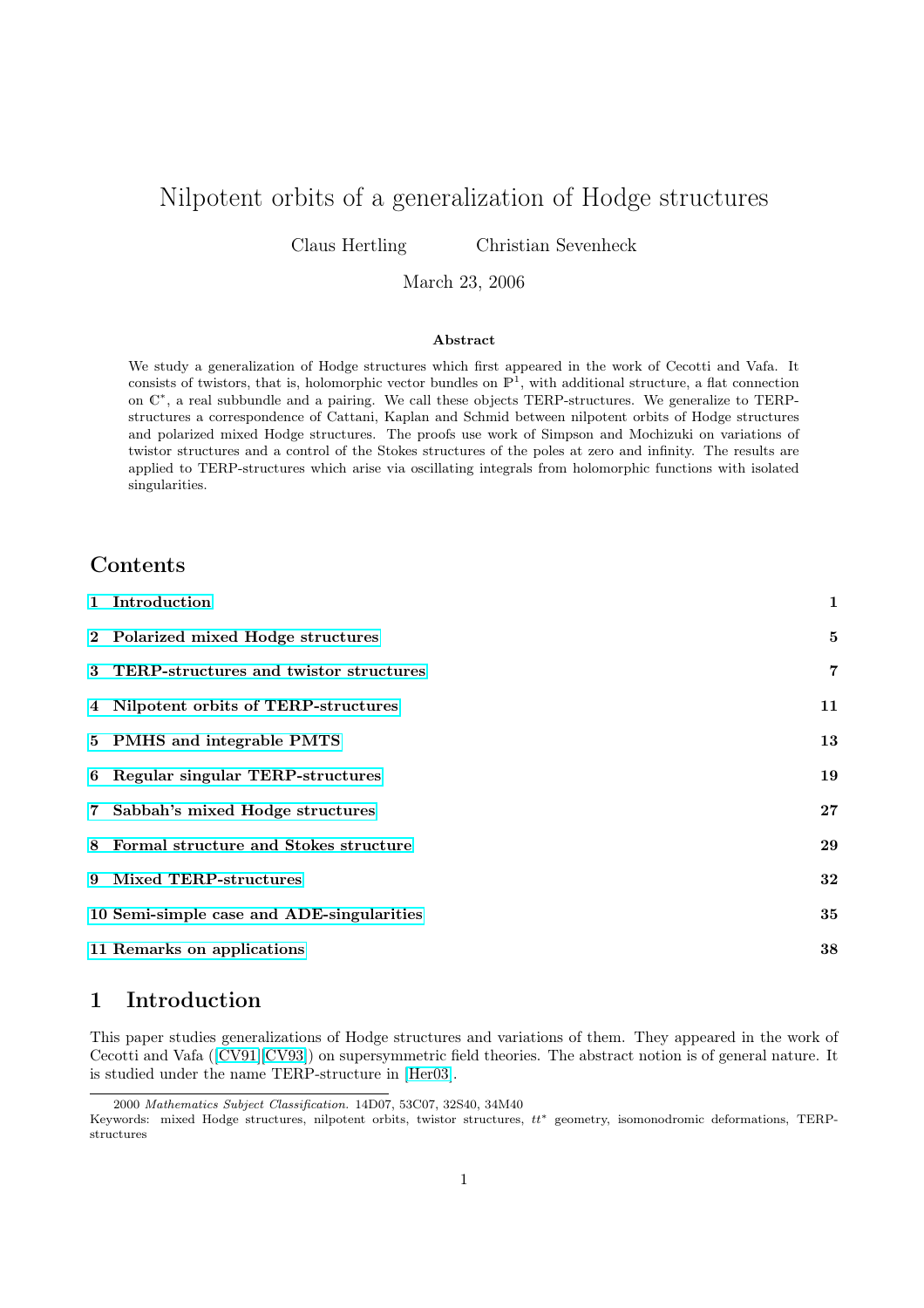In this paper we continue to investigate such TERP-structures. More specifically, we study the relation between nilpotent orbits of them and a corresponding generalization of mixed Hodge structures. This result is an extension of a similar correspondence in Hodge theory due to Cattani, Kaplan and Schmid.

Closely related objects, called twistor structures (which also generalize Hodge structures) appeared in the work of Simpson ([Sim97]). TERP-structures are enriched twistors. A twistor is simply a holomorphic vector bundle  $\widehat{H}$  on  $\mathbb{P}^1$ . A twistor  $\widehat{H}$  is called pure of weight  $w \in \mathbb{Z}$  if it is semi-stable of slope w. A pure twistor of weight 0 is polarized if there is a sesquilinear pairing  $\hat{S}$  :  $\hat{H}_z \times \hat{H}_{-1/\overline{z}} \to \mathbb{C}$  for all  $z \in \mathbb{P}^1$  such that the induced pairing on  $\Gamma(\mathbb{P}^1, \hat{\mathcal{H}})$  is hermitian and positive definite. This can be generalized to any weight. Note that a single twistor is a rather ele[mentary](#page-42-0) object. However, if one takes into account parameters, then the resulting structure is quite involved, a variation of pure polarized twistors is actually equivalent to a harmonic bundle on the parameter space (see [Sim88][Sim90][Sim92]).

A TERP-structure (the name stems from "T" for twistor, "E" for extension, "R" for real structure and "P" for pairing) is a twistor with additional data which generalize all ingredients of a polarized Hodge structure, that is, a real structure, a pairing and the Hodge filtration. More precisely, a TERP-structure of weight 0 is a holom[orphic](#page-41-0) [vector bundle](#page-42-0) H on C with a flat connection  $\nabla$  on  $H_{\mathbb{C}^*}$  which has a pole of order at most two at 0. The real structure consists of a flat real subbundle  $H'_{\mathbb{R}}$  on  $\mathbb{C}^*$ . The pairing in this case is a pairing  $P: H_z \times H_{-z} \to \mathbb{C}$  for  $z \in \mathbb{C}$ , which is symmetric and nondegenerate on  $\mathbb{C}$  and flat on  $\mathbb{C}^*$  and which takes values in R on the real subbundle. In many applications it makes sense to consider the data  $(H_{\vert\mathbb{C}^*}, \nabla, H'_{\vert\mathbb{R}}, P)$  as "topological objects" and the extension of the bundle to 0 as transcendent. This extension is the generalization of the Hodge filtration. A key point now is that real and flat structures allow to construct canonically an extension to infinity making up a twistor (see chapter 3 for the precise construction). The extension at  $\infty$ then generalizes naturally the complex conjugate of the Hodge filtration. By construction, the resulting twistor comes equipped with a meromorphic connection with poles of order at most two at zero and infinity. Moreover, the given pairing P and the construction of the extension yield a pairing  $\hat{S}$  like the one described above.

A TERP-structure H will be call[ed](#page-6-0) pure (resp. polarized pure) if the corresponding object  $(\widehat{H}, \widehat{S})$  is a pure (resp. polarized pure) twistor. Pureness generalizes the notion of opposite filtrations, i.e. of a Hodge structure. Polarized pure TERP-structures generalize polarized pure Hodge structures. The precise relation between TERP-structures and twistor structures is reviewed in chapter 3. We also make some comments on the parameter case, i.e., variations of TERP- resp. twistor structures, which were treated in great detail in [Her03].

Important tools in the study of variations of Hodge structures are the notions of nilpotent orbits of Hodge structures and mixed Hodge structures, the first one being [geo](#page-6-0)metric, the second linear. There is a beautiful correspondence relating them (theorem 2.5). One direction is due to Schmid [Sch73], the o[ther on](#page-40-0)e has been treated later in a series of papers ([CK82][CKS86][CK89]) by Cattani, Kaplan and Schmid. We give a short reminder of these notions and results in chapter 2.

The main purpose of the present paper is the generalization of this correspondence to TERP-structures. The notion of a nilpotent orbit has a rather [sim](#page-5-0)ple generalization (definition 4.1): [We say](#page-41-0) that a TERP-structure  $(H, \nabla, H'_{\mathbb{R}}, P)$  $(H, \nabla, H'_{\mathbb{R}}, P)$  $(H, \nabla, H'_{\mathbb{R}}, P)$  $(H, \nabla, H'_{\mathbb{R}}, P)$  $(H, \nabla, H'_{\mathbb{R}}, P)$  induces a nilpotent o[rbit if](#page-40-0)  $\pi_r^*(H, \nabla, H'_{\mathbb{R}}, P)$  is a polarized pure TERP-structure for any  $r \in \mathbb{C}^*$ with  $|r| \ll 1$  $|r| \ll 1$  $|r| \ll 1$ ; here  $\pi_r : \mathbb{C} \to \mathbb{C}, z \mapsto z \cdot r$ , for  $r \in \mathbb{C}^*$ . It comes as a surprise that a simple rescaling of the coordinate on C changes the twistor which results from the gluing procedure in an essential way.

The generalization of a polarized mixed Hodge structure is what we call a [mix](#page-10-0)ed TERP-structure. Its definition (definition 9.3) is rather involved, as we have to deal with a possibly irregular singularity of the connection  $\nabla$  at zero. Let us first explain the regular singular case. A TERP-structure  $(H, \nabla, H'_{\mathbb{R}}, P)$  is called regular singular if the pole at 0 is so. In that case there is a well known procedure to obtain a filtration on the space  $H^{\infty}$  of multivalued flat global sections of the bundle  $H_{|\mathbb{C}^*}$ . Up to a twist, it was first considered by Varchenko [\[Var](#page-31-0)80] in the context of hypersurface singularities, and refined later in [SS85][Sai89]. For a regular singular TERP-structure, the condition to be mixed simply means that this filtration is part of a polarized mixed Hodge structure. If, however, the pole at zero becomes irregular, then we have to modify this condition. First, we require that the formal decomposition of  $(H, \nabla)$  can be done without ramification. Moreover, we need a com[patibili](#page-42-0)ty condition between  $H'_{\mathbb{R}}$  and the Stokes structure defined by the [irregu](#page-42-0)[lar pol](#page-41-0)e. Under these two hypotheses, the regular singular factors which appear in the formal decomposition are themselves TERPstructures and the main condition imposed is that they induces polarized mixed Hodge structures as before. The details are explained in the chapters 8 and 9. With this notion in mind, we can state the generalized correspondence as follows.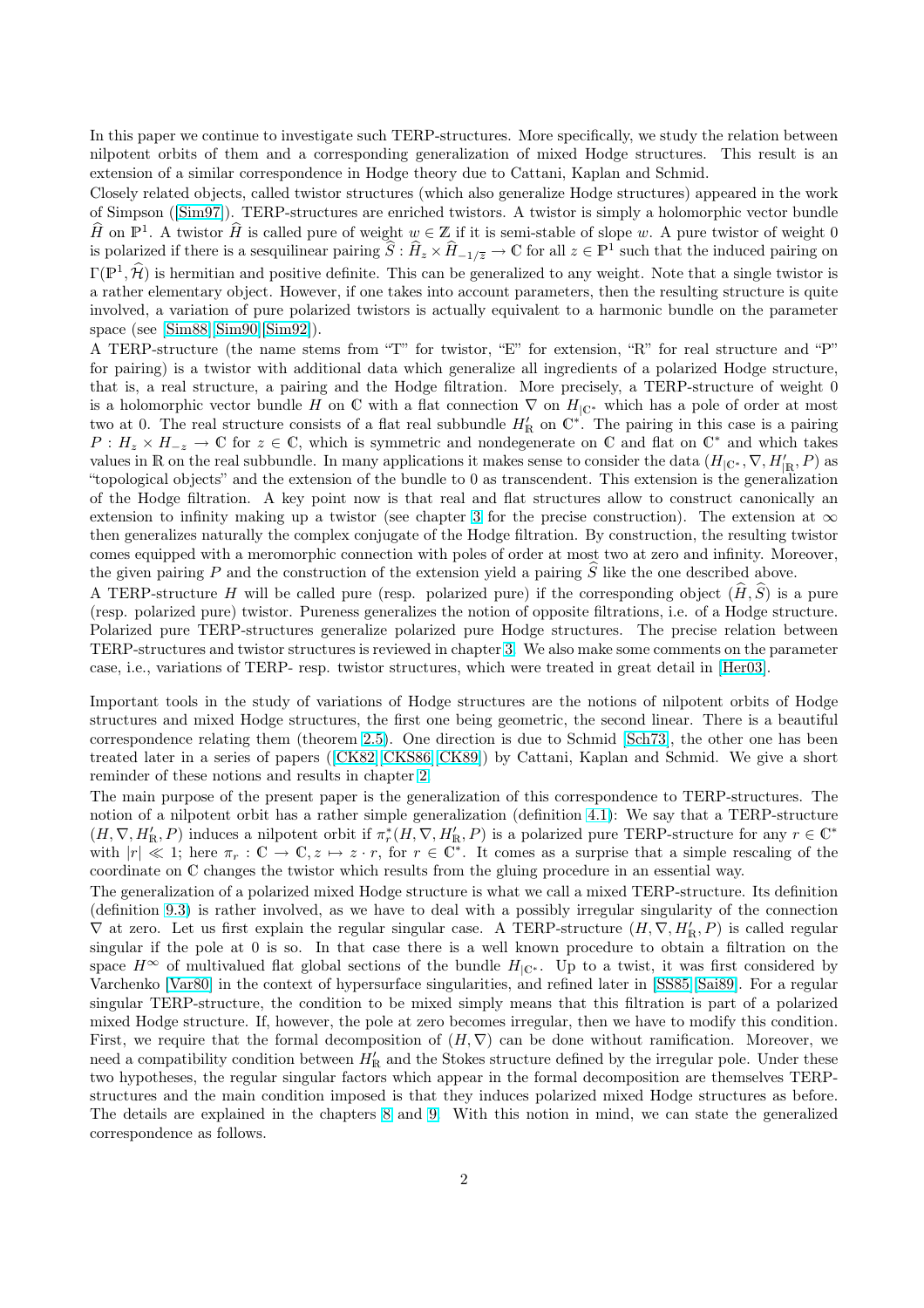<span id="page-2-0"></span>Conjecture 1.1. (conjecture 9.2) A TERP-structure which does not require a ramification is a mixed TERPstructure iff it induces a nilpotent orbit.

The main result of this paper is a proof of a good part of this conjecture, namely:

**Theorem 1.2.** (theorem  $9.3$ )

- 1. The conjecture is true if the TERP-structure is regular singular.
- 2. The conclusion  $\Rightarrow$  is true for any TERP-structure.

The conclusion  $\Rightarrow$  in the r[egul](#page-31-0)ar singular case was shown in [Her03, theorem 7.20], using the analogous conclusion in the correspondence between polarized mixed Hodge structures and nilpotent orbits of Hodge structures. The opposite conclusion  $\Leftarrow$  for regular singular TERP-structures is proved in chapter 6 and uses quite different techniques, namely, it relies on a recent result of Mochizuki [Moc03]: In that paper, he constructs, among other things, for any tame harmonic bundle on the complement [of a no](#page-40-0)rmal crossing divisor a limit polarized mixed twistor structure. This generalizes Schmid's limit polarized mixed Hodge structure defined by a variation of Hodge structures.

For nilpotent orbits of TERP-structures, we only need t[he one-v](#page-41-0)ariable version of the limit mixed twistor structure ([Moc03, theorem 12.1]). To apply it, we establish in chapter 5 a correspondence (lemma 5.9) between certain integrable polarized mixed twistor structures and polarized mixed Hodge structures equipped with a semi-simple automorphism. This correspondence extends similar correspondences in [Moc03, ch. 3].

The last part of the paper (chapters 8 to 10) deals with the general (i.e., irregular) case. The conclusion  $\Rightarrow$  in general is [proved i](#page-41-0)n chapter 9. It combines the regular singular case [wit](#page-12-0)h a discussion of the Sto[kes s](#page-17-0)tructure. In the end it comes down to a Riemann boundary value problem which we are able to solve by an argument involving the Birkhoff decomposition of the loop group  $\Lambda GL_n(\mathbb{C})$  [PS86, (8.1.2)].

A particular case arises if the pole pa[rt](#page-28-0) of [the](#page-34-0) connection is a semi-simple endomorphism with pairwise different eigenvalues. Such TERP-st[ruc](#page-31-0)tures are called semi-simple and the conclusion ⇒ was already established by Dubrovin [Dub93, proposition 2.2] in that case.

For semi-simple TERP-structures of rank two, families  $\bigcup_{r>0} \pi^*_{r^{-1}}(H, \nabla, H'_{\mathbb{R}}, P)$  $\bigcup_{r>0} \pi^*_{r^{-1}}(H, \nabla, H'_{\mathbb{R}}, P)$  $\bigcup_{r>0} \pi^*_{r^{-1}}(H, \nabla, H'_{\mathbb{R}}, P)$  of TERP-structures are closely related to solutions of the sinh-Gordon equation  $(\partial_r^2 + \frac{1}{r}\partial_r)u(r) = \sinh u(r)$  [CV91][CV93][Dub93] (and implicitly also  $[IN86]$ . The conclusion  $\Leftarrow$  in the semi-simple rank two case is equivalent to the claim that the only solutions  $u(r)$  whic[h are sm](#page-40-0)ooth and real for large r are the one parameter family of solutions which were studied in [MTW77]. This is very probably true, but the statements in [IN86][MTW77] do not imply it immediately. See the discussion at the end of chapter 10 for more details. The conjecture in [general predicts that](#page-40-0) the singularity free[ness fo](#page-41-0)r large r of certain systems of differential equations is equivalent to "linear" conditions which are neatly formulated in terms of the Stokes data.

[The semi-](#page-41-0)simple case is also interesting because of the apparen[t simplicity in w](#page-41-0)hich the structure can be encoded.

**Lemma 1.3.** (lemma 10.1) Any d[ata](#page-34-0)  $(w, u_1, ..., u_n, \xi, T)$  where  $w \in \mathbb{Z}$ ,  $u_i \in \mathbb{C}$  with  $u_i \neq u_j$  for  $i \neq j$ ,  $\xi \in S^1$ with  $\Re(\frac{u_i-u_j}{\xi})$  < 0 for  $i < j$  and  $T \in M(n \times n, \mathbb{R})$  upper triangular with  $T_{ii} = 1$  give rise to a unique semisimple mixed TERP-structure of weight w. The numbers  $u_1, ..., u_n$  are the eigenvalues of the pole part of the connection and the Stokes structure is equivalent to the matrix  $T$  together with the point  $\xi$ . Any semi-simple mixed TERP-structure [arise](#page-34-0)s in such a way (the choice of  $\xi$  is not unique and influences T).

An interesting question is to know which of these TERP-structures are pure and polarized. The following conjecture proposes a partial answer.

**Conjecture 1.4.** (see conjecture 10.2) If the matrix  $T + T^{tr}$  is positive definite, then the TERP-structure is pure and polarized.

The conjecture is proved in chapter 10 for Stokes data which are related to the ADE-singularities. One ingredient are beautiful results in [Del] and [Loo74] which roughly say that the semi-universal unfolding of an ADEsingularity is a one to one atlasf[or all](#page-35-0) distinguished bases up to signs and a finite to one atlas for possible Stokes data. Another ingredient is a recent fundamental result of Sabbah [Sab05a, theorem 4.9] on TERPstructures for tame functions, whi[ch a](#page-34-0)pplies to the ADE-singularities and their unfoldings.

Using oscillating integral[s resp](#page-40-0). by [the Fou](#page-41-0)rier-Laplace transform of its Gauss-Manin system, any function germ  $f:(\mathbb{C}^w,0)\to(\mathbb{C},0)$  with an isolated singularity at zero and similarly any tame function  $f:Y\to\mathbb{C}$  on an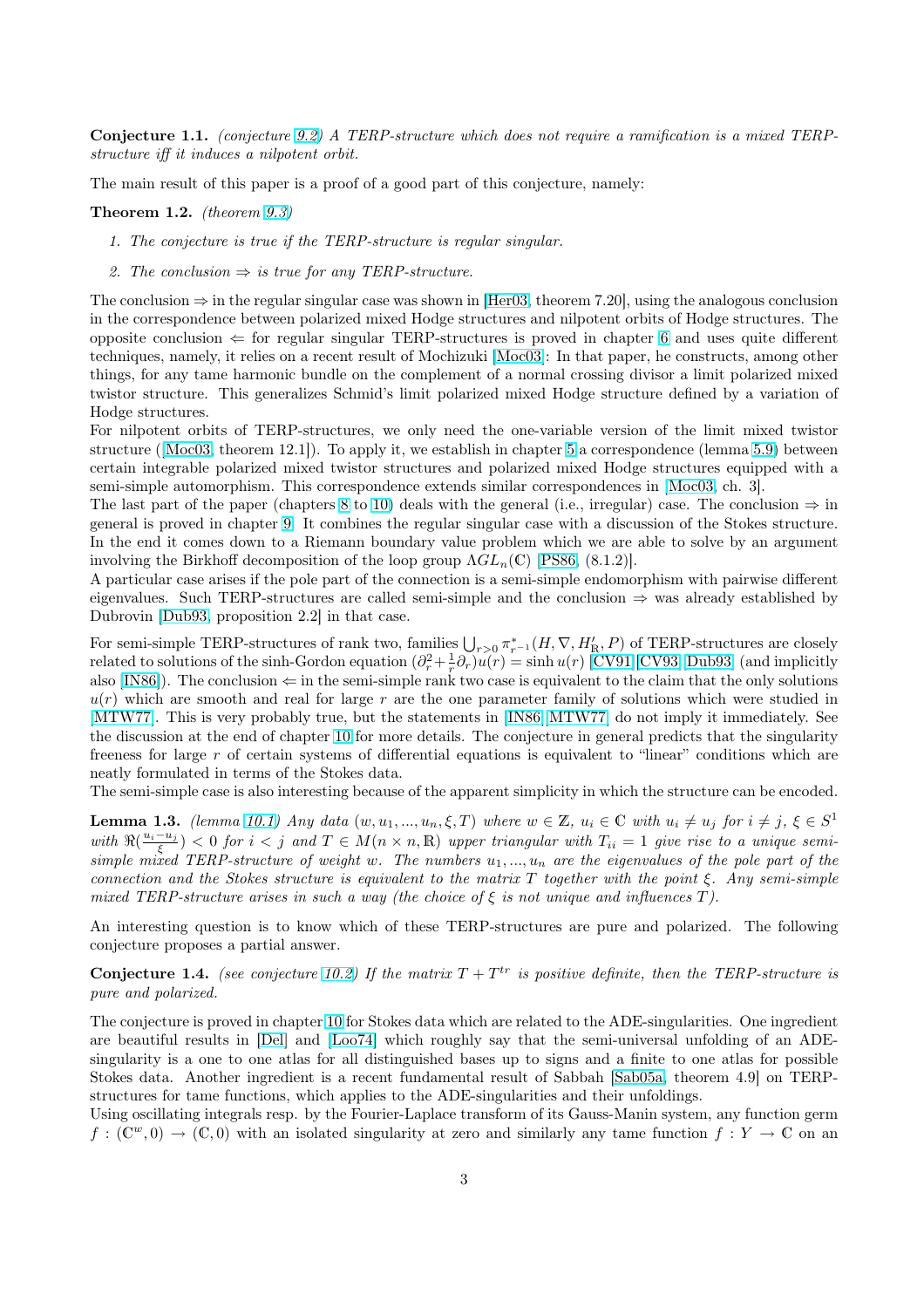affine manifold Y gives rise to a mixed TERP-structure (theorem 11.1). This result relies on the work of many different people. In the tame case, it has been established (although it is not expressed in these terms) in [Sab] and [DS03]. For function germs, the construction is described in [Her03, 8.1].

Sabbah's new result [Sab05a, theorem 4.9] (see theorem 11.2) states that for tame functions, this TERPstructure is always pure and polarized. It seems to be of funda[ment](#page-38-0)al importance for future study of tame functions. In a sense, it should be seen as the analogue to the fact that the primitive part of the cohom[ology](#page-41-0) of a [compa](#page-40-0)ct Kähler manifold is a sum of polarized pure Hodge [structu](#page-40-0)res. Even though this analogy is only a sort of meta-theore[m, it can](#page-41-0) hopefully be turned into mo[re con](#page-38-0)crete results using the point of view of mirror symmetry: certain tame functions on affine manifolds correspond to certain Fano manifolds. We give some speculations in that direction in chapter 11.

TERP-structures for tame functions, and even Sabbah's theorem, are treated from the physicists' perspective in [CV91][CV93]. The functions are part of Landau-Ginzburg models, the positive definite hermitian metric of the polarized pure TERP-structure is a ground state metric. Also lemma 1.3 is already used implicitly in [CV91][CV93]. Semi-simple TERP-struc[tur](#page-37-0)es arises from massive field theories, and it is an important feature in cit.loc. that these can be encoded by simple data as in lemma 1.3.

Iti[s an elementa](#page-40-0)ry computation that the TERP-structure  $TERP(f)$  of a function f (a germ or tame) satisfies  $TERP(r \cdot f) = \pi_{r^{-1}}^{*}(TERP(f))$  $TERP(r \cdot f) = \pi_{r^{-1}}^{*}(TERP(f))$  $TERP(r \cdot f) = \pi_{r^{-1}}^{*}(TERP(f))$  for any parameter  $r \in \mathbb{C}^{*}$ . The fact that  $TERP(f)$  is mixed and theorem 9.3 [2. imp](#page-40-0)l[y that](#page-40-0)  $TERP(r \cdot f)$  is pure and polarized for  $|r| \gg 0$ . This proves the main part of the conjecture 8.3 in [Her03]. It endows a part of the semi-universal unfolding space [with](#page-2-0) a positive definite hermitian metric. This will hopefully have applications for moduli space questions or Torelli problems.

In [CV91][CV93] the limit  $r \to \infty$  is called infrared limit, the limit  $r \to 0$  is called ultraviolet limit. We [also](#page-31-0) consider  $r \to 0$  and define a counterpart of a nilpotent orbit which is called Sabbah orbit (definition 4.1). The [reason](#page-40-0) for this is that Sabbah has defined in [Sab] for any (not necessarily regular singular) TERP-structure a filtration  $F_{Sab}^{\bullet}$  on  $H^{\infty}$ . In particular, it was proved that this filtration gives a mixed Hodge structure for TE[RP-structures](#page-40-0) coming from tame functions. However, polarizations were not considered in that paper. The "Sabbah orbit"-version of our correspondence reads as follows.

Theorem 1.5. (see theorem 7.3) A TERP-str[uctur](#page-41-0)e induces a Sabbah orbit iff a twisted version of the filtration  $F_{Sab}^{\bullet}$  gives rise to a polarized mixed Hodge structure.

The conclusion  $\Leftarrow$  is analogous to [Her03, theorem 7.20], the conclusion  $\Rightarrow$  uses again [Moc03, theorem 12.1]. This theorem 1.5 and [Sab05[a, t](#page-27-0)heorem 4.9] show that  $\tilde{F}_{Sab}^{\bullet}$ , twisted appropriately, even makes up a polarized mixed Hodge structure.

Besides [CV91][CV93], this paper owes a lot to [Sab05b] and [Moc03]. In [Sab05b], Simpson's notion of a variation of twistor structures is ge[neralize](#page-40-0)d to polarizable twistor D-modules. Chapter [7 of cit](#page-41-0).loc. is devoted to twistor structures [with con](#page-41-0)nection on  $\mathbb{C}^*$  and a flat hermitian pairing  $\hat{S}$  as above (one might call them "TEH"-structures). The extraordinary long paper [Moc03] provided us with a central degeneration result used in the p[roofs of theor](#page-40-0)em 6.6 and theorem 7.3. I[n the th](#page-41-0)ird ch[apter of](#page-41-0) cit.l[oc., nilpo](#page-41-0)tent orbits of polarized twistor structures are considered, however, these twistors are not equipped with connections on  $\mathbb{C}^*$ , so they are less rich than TERP-structures.

Acknowledgements: W[e wo](#page-20-0)uld like to th[ank](#page-27-0) Claude Sabbah for many helpful discussions.

**Notations:** For any complex manifold M, we denote by  $\overline{M}$  the same real manifold, equipped with the conjugate complex structure, i.e.,  $\mathcal{O}_{\overline{M}} := \overline{\mathcal{O}}_M$ . We will need at different places a total ordering on C extending the usual real ordering of R. This will be the lexicographic one, that is, we will write  $\alpha < \beta$  iff either  $\Re(\alpha) < \Re(\beta)$  or  $\Re(\alpha) = \Re(\beta)$  and  $\Im(\alpha) < \Im(\beta)$ . However, the interval notation  $[\alpha, \alpha']$  for  $\alpha, \alpha' \in \mathbb{R}$  will continue to denote all  $\beta \in \mathbb{R}$  with  $\alpha \leq \beta \leq \alpha'$ . If H is a holomorphic vector bundle on a complex manifold M, we write  $H \in VB_M$ for short and we will use the symbol  $H$  to denote its sheaf of holomorphic sections. In [Her03] pure TERPstructures and their variations were called (tr.TERP)-structures, polarized pure TERP-structures and their variations were called (pos.def.tr.TERP)-structures. The following maps will be used frequently in the paper.

$$
i: \mathbb{C}^* \hookrightarrow \mathbb{C} \ ; \quad \widetilde{i}: \mathbb{C}^* \hookrightarrow \mathbb{P}^1 \setminus \{0\} \ ; \quad \widehat{i}: \mathbb{C}^* \hookrightarrow \mathbb{P}^1 \ ; \quad \pi_r: \mathbb{C} \to \mathbb{C} \ , \ z \mapsto r \cdot z \text{ for } r \in \mathbb{C}^*;
$$
  

$$
j: \mathbb{P}^1 \to \mathbb{P}^1 \ , \ j(z) = -z \ ; \quad \gamma: \mathbb{P}^1 \to \mathbb{P}^1 \ , \ \gamma(z) = \overline{z^{-1}} \ ; \quad \sigma: \mathbb{P}^1 \to \mathbb{P}^1 \ , \ \sigma(z) = -\overline{z^{-1}}.
$$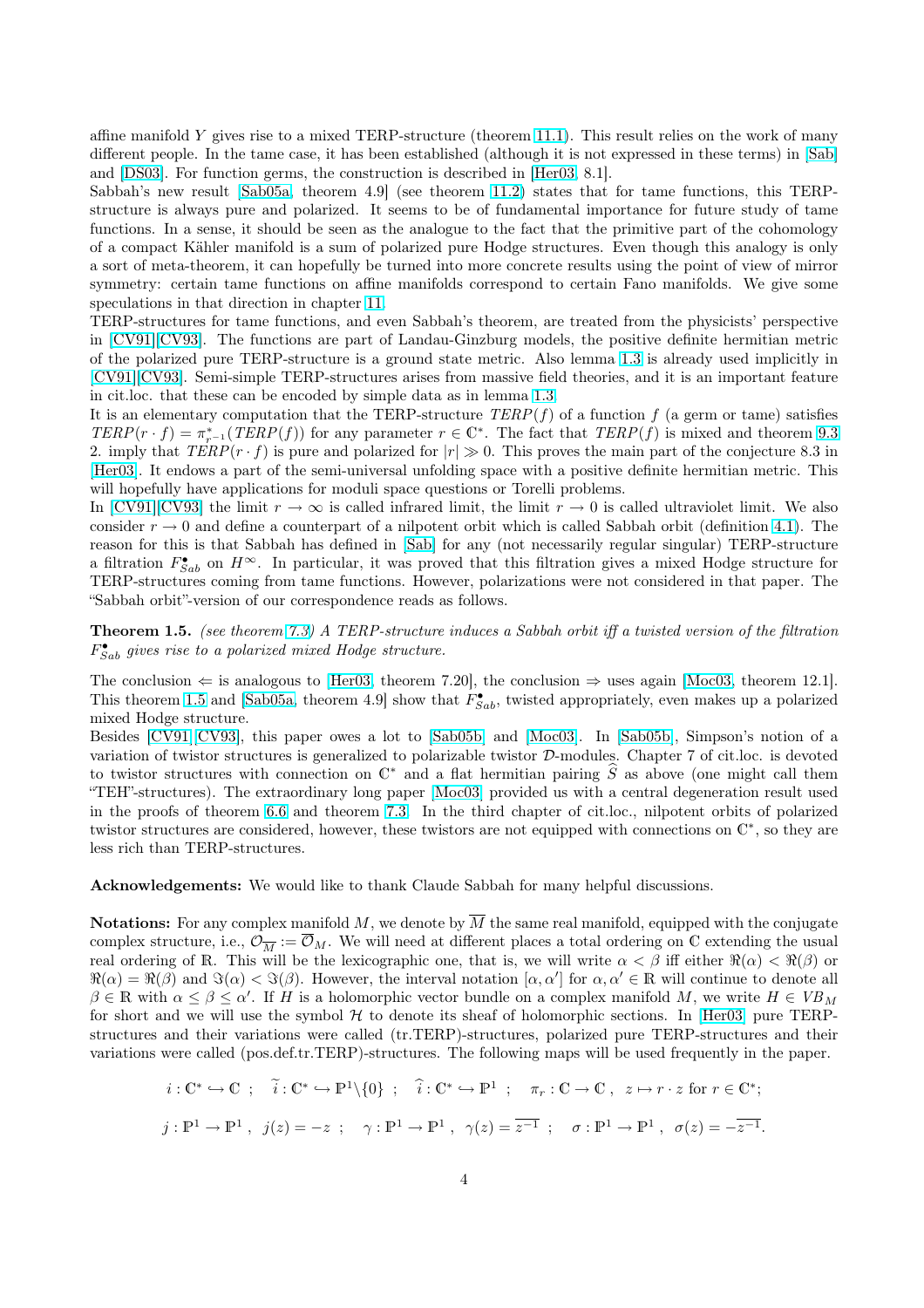# <span id="page-4-0"></span>2 Polarized mixed Hodge structures and nilpotent orbits of Hodge structures

This chapter recalls for the reader's convenience some classical notions from Hodge theory. We give the definition of nilpotent orbits and state the correspondence between nilpotent orbits of polarized Hodge structures and (limit) polarized mixed Hodge structures. This correspondence is one of the main motivation of our work. Throughout the whole chapter, w will be an integer, H a complex vector space of finite dimension,  $H_R$  a real

subspace with  $H = H_{\mathbb{R}} \oplus iH_{\mathbb{R}}$ , and S a nondegenerate  $(-1)^w$ -symmetric pairing on H with real values on  $H_{\mathbb{R}}$ .

**Definition 2.1.** A polarized Hodge structure of weight  $w \in \mathbb{Z}$  (abbreviation PHS) consists of data H, H<sub>R</sub> and S as above and an exhaustive decreasing Hodge filtration  $F^{\bullet}$  on H with the following properties.

$$
F^p \oplus \overline{F^{w+1-p}} = H, \tag{2.1}
$$

$$
S(F^p, F^{w+1-p}) = 0,
$$
\n(2.2)

$$
i^{p-(w-p)} \cdot S(a,\overline{a}) \quad > \quad 0 \quad \text{ for } a \in (F^p \cap F^{w+1-p}) \setminus \{0\}. \tag{2.3}
$$

#### Remarks:

- 1. A tuple  $(H, H_{\mathbb{R}}, F^{\bullet}, w)$  with  $(2.1)$  is a pure Hodge structure of weight w.
- 2. The filtrations  $F^{\bullet}$  and  $\overline{F^{w-\bullet}}$  are called opposite if they satisfy (2.1). This condition is equivalent to the The intrations  $F^{\dagger}$  and  $F^{\omega}$  + are called opposite if they satisfy  $(2.1)$ . This condition is equivarily Hodge decomposition  $H = \bigoplus_p H^{p,w-p}$ , where  $H^{p,w-p} := F^p \cap \overline{F^{w-p}}$ . Of course,  $\overline{H^{p,q}} = H^{q,p}$ .
- 3. Given a PHS, the Hodge subspaces  $H^{p,w-p}$  are orthogonal with respect to the pairing  $S( , \overline{\cdot} )$  The pairing

$$
h: H \times H \longrightarrow \mathbb{C},
$$
  
\n $(a, b) \mapsto i^{p-(w-p)} \cdot S(a, \overline{b})$  for  $a \in H^{p,w-p}, b \in H$ 

is hermitian and positive definite. This pairing distinguishes a PHS from a Hodge structure.

Mixed Hodge structures have been introduced by Deligne [Del71] in order to study the cohomology of singular or non-compact Kähler manifolds. A MHS contains a second filtration called weight filtration such that the Hodge filtration induces pure Hodge structures of appropriate weights on the graded spaces with respect to the weight filtration. In Schmid's work, a more specific variant of mixed Hodge structures is considered: The weight filtration is always induced by a given nilpotent endomorp[hism o](#page-40-0)n  $H_{\mathbb{R}}$  satisfying

$$
S(N a, b) + S(a, N b) = 0,\t(2.4)
$$

i.e., which is an infinitesimal isometry of S. These data yield a weight filtration  $W_{\bullet}$  in the following way.

**Lemma 2.2.** [Sch73, Lemma 6.4] Let  $(H, H_{\mathbb{R}}, S, N, w)$  be as above.

- 1. There exists a unique exhaustive increasing filtration W• on  $H_{\mathbb{R}}$  such that  $N(W_l) \subset W_{l-2}$  and such that  $N^l: Gr_{w+l}^W \to Gr_{w-l}^W$  is an isomorphism.
- 2. The filtr[ation sa](#page-41-0)tisfies  $S(W_l, W_{l'}) = 0$  for  $l + l' < w$ .
- 3. A nondegenerate  $(-1)^{w+l}$ -symmetric bilinear form  $S_l$  is well defined on  $Gr_{w+l}^W$  for  $l \geq 0$  by  $S_l(a, b) :=$  $S(\widetilde{a}, N^l \widetilde{b})$  for  $a, b \in Gr_{w+l}^W$  with representatives  $\widetilde{a}, \widetilde{b} \in W_{w+l}$ .
- 4. The primitive subspace  $P_{w+l} \subset Gr_{w+l}^W$  is defined by

$$
P_{w+l} := \ker(N^{l+1} : Gr_{w+l}^W \to Gr_{w-l-2}^W)
$$

for  $l \geq 0$  and by  $P_{w+l} := 0$  for  $l < 0$ . Then

$$
Gr_{w+l}^{W} = \bigoplus_{i \ge 0} N^i P_{w+l+2i},\tag{2.5}
$$

and this decomposition is orthogonal with respect to  $S_l$  if  $l \geq 0$ .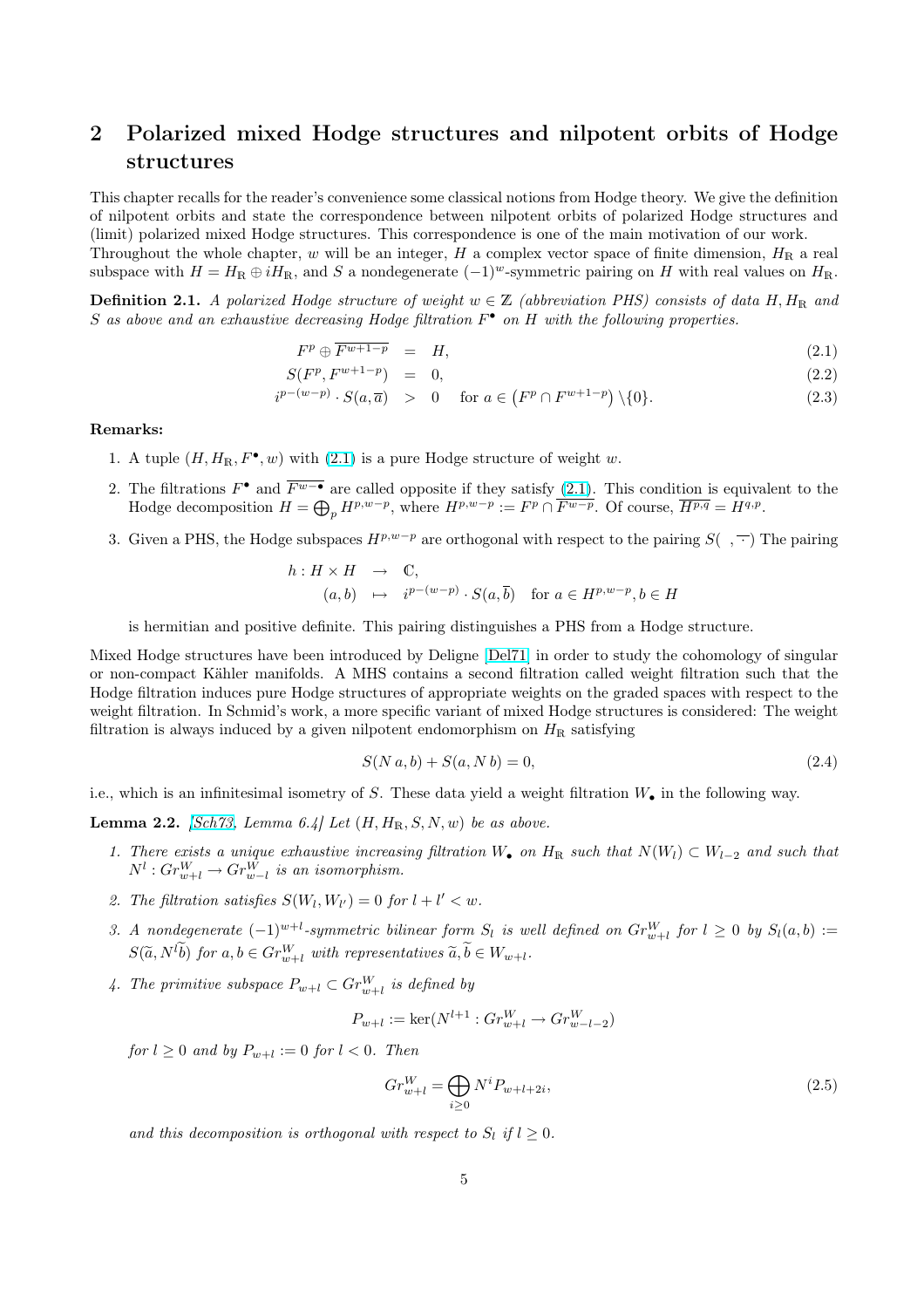<span id="page-5-0"></span>Definition 2.3. [CK82][Her02] A polarized mixed Hodge structure of weight w (abbreviation PMHS) consists of data  $H, H_{\mathbb{R}}, S, N$  and  $W_{\bullet}$  as above and an exhaustive decreasing Hodge filtration  $F^{\bullet}$  on  $H$  with the following properties.

- 1. The filtrati[on](#page-40-0)  $F^{\bullet} Gr_k^W$  $F^{\bullet} Gr_k^W$  $F^{\bullet} Gr_k^W$  on  $Gr_k^W$  gives a pure Hodge structure of weight k,
- 2. N is a  $(-1, -1)$ -morphism of mixed Hodge structures,

$$
N(F^p) \subset F^{p-1},\tag{2.6}
$$

3.

$$
S(F^p, F^{w+1-p}) = 0.\t\t(2.7)
$$

4. For  $a \in$  $\overline{a}$  $F^pP_{w+l}\cap \overline{F^{w+l-p}P_{w+l}}$ ´  $\setminus \{0\}$ 

$$
i^{p-(w+l-p)}S_l(a,\overline{a}) > 0. \t\t(2.8)
$$

**Remark:** The conditions (2.4), (2.6) and (2.7) imply that  $S_l(F^pP_{w+l}, F^{w+l+1-p}P_{w+l}) = 0$ . This condition and condition (2.8) say the pure Hodge structure  $F^{\bullet}P_{w+l}$  of weight  $w+l$  on  $P_{w+l}$  is polarized by  $S_l$ .

Let us fix one reference polarized Hodge structure  $(H, H_{\mathbb{R}}, S, F_0^{\bullet})$  of weight w. The space

 $\check{D} := \left\{ \text{filtrations } F^{\bullet} \text{ on } H \mid \dim F^p = \dim F_0^p, S(F^p, F^{w+1-p}) = 0 \right\}$  $\check{D} := \left\{ \text{filtrations } F^{\bullet} \text{ on } H \mid \dim F^p = \dim F_0^p, S(F^p, F^{w+1-p}) = 0 \right\}$  $\check{D} := \left\{ \text{filtrations } F^{\bullet} \text{ on } H \mid \dim F^p = \dim F_0^p, S(F^p, F^{w+1-p}) = 0 \right\}$ 

is a closed submanifold of a product of Grassmannians, in particular projective. It is also a complex homogeneous space. Consider the subspace

> $D := \{F^{\bullet} \in \check{D} \mid F^{\bullet} \text{ gives rise to a PHS, i.e., satisfies (2.1) and (2.3)}\}$ ª

which is an open complex submanifold and a real homogeneous space [Sch73]. It classifies polarized Hodge structures with fixed Hodge numbers.

**Definition 2.4.** A tuple  $(H, H_{\mathbb{R}}, S, F^{\bullet}, N)$  is said to give rise to a nilpote[nt o](#page-4-0)rbit if [the](#page-4-0) following holds:

- 1.  $F^{\bullet} \in \check{D}$ ,
- 2. the endomorphism N of  $H_{\mathbb{R}}$  is nilpotent and an infinitesimal isometry with  $N(F^p) \subset F^{p-1}$ ,
- 3. there exists a bound  $b \in \mathbb{R}$  such that

$$
e^{\rho N} F^{\bullet} \in D \text{ for } \Im(\rho) > b.
$$

Then the set  $\{e^{\rho N}F^{\bullet} \mid \rho \in \mathbb{C}\}$  is called a nilpotent orbit of Hodge structures.

Nilpotent orbits of Hodge structures play a fundamental role in Schmid's work [Sch73]. The following theorem gives a beautiful correspondence between PMHS and nilpotent orbits of Hodge structures. The main purpose of the whole paper is to generalize this correspondence to TERP-structures.

**Theorem 2.5.**  $[Sch73][CK82][CKS86][CK89]$  Let  $(H, H_R, S)$  be as above.

- 1. The tuple  $(H, H_{\mathbb{R}}, S, F^{\bullet}, N)$  is a PMHS of weight w if and only if  $(H, H_{\mathbb{R}}, F^{\bullet}, N)$  gives rise to a nilpotent orbit of Hodge structures.
- 2. If  $(H, H_{\mathbb{R}}, S, F^{\bullet}, N)$  $(H, H_{\mathbb{R}}, S, F^{\bullet}, N)$  $(H, H_{\mathbb{R}}, S, F^{\bullet}, N)$  [is a PMHS with](#page-40-0)  $I^{q,p} = \overline{I^{p,q}}$  then  $e^{\rho N} F^{\bullet} \in D$  for  $\Im(\rho) > 0$ .

The direction ' $\Longleftarrow$ ' in 1. is shown in [Sch73, Theorem 16.6.]. It is a consequence of the  $SL_2$ -orbit theorem.  $\iff$  in 1. is [CKS86, Corollary 3.13]. Short proofs of both directions are given in [CK89, Theorem 3.13]. The special case 2. is proved in [CK82, Proposition 2.18] and in [CKS86, Lemma 3.12].

The nilpotent orbit theorem [Sch73] says that any variation of PHS on a punctured disk is approximated by a nilpotent orbit. Therefore the corresp[ondence](#page-41-0) above associates a (limit) PMHS to any variation of PHS on a punctured dis[k.](#page-40-0)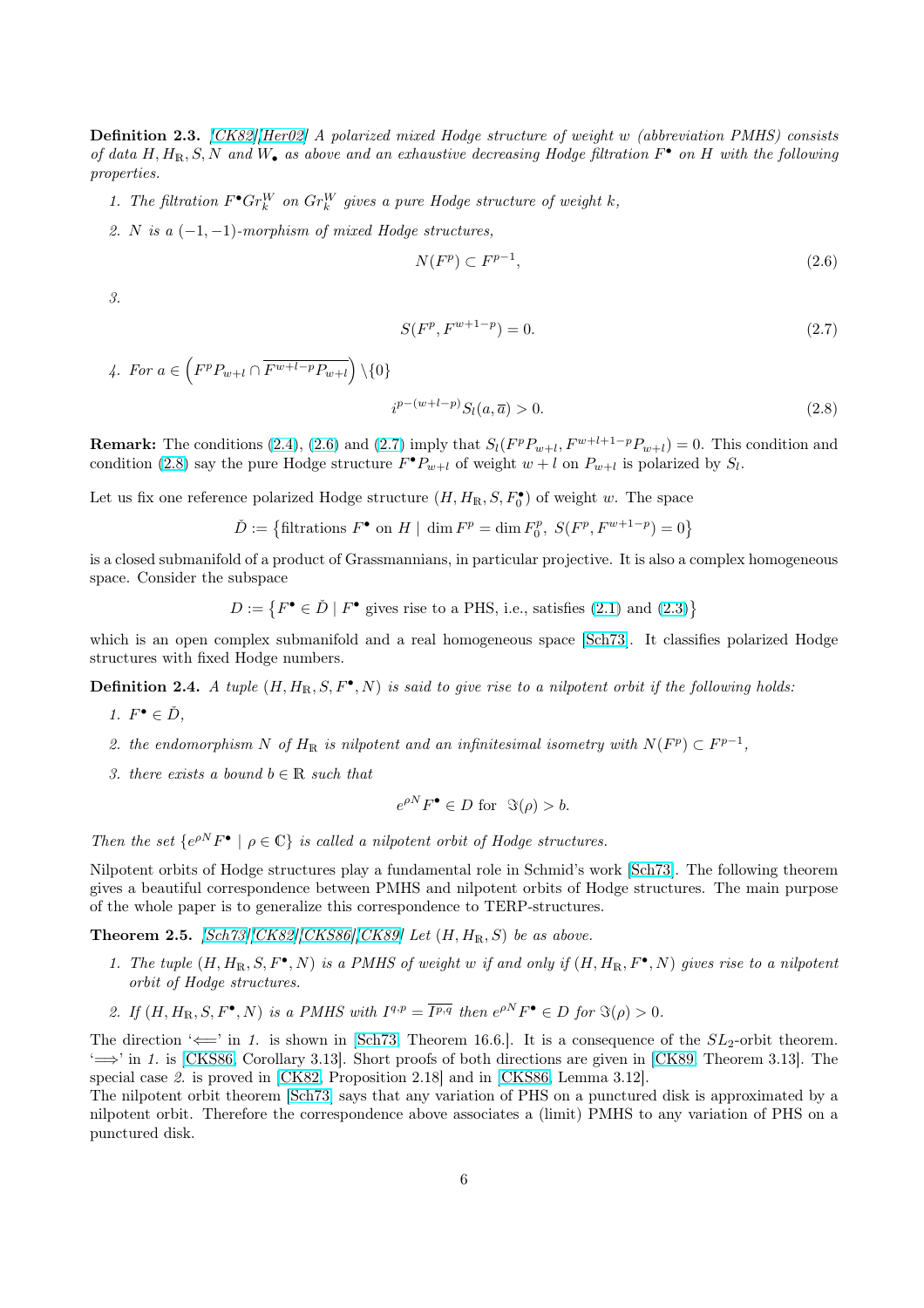### <span id="page-6-0"></span>3 TERP-structures and twistor structures

This chapter introduces the central objects of this paper: TERP-structures. This notion encapsulates a situation encountered when studying Hodge theory for singularities. More precisely, a TERP-structure arises when performing a Fourier-Laplace transformation of the Gauss-Manin-system and the Brieskorn lattice of a holomorphic function germ or a tame polynomial. In a sense which will become clear later (chapter 6), (variations of) TERP-structures are natural generalizations of (variations of) Hodge structures. We will give in this chapter the definitions and some properties of TERP-structures. The main point is the construction of a bundle on  $\mathbb{P}^1$ starting from a given TERP-structure. After recalling the notion of (polarized) twistor structure, we will see that this  $\mathbb{P}^1$ -bundle is a (polarized) twistor with some additional structure, called integrabl[e t](#page-18-0)wistor. We only make some comments on how to extend these constructions to the case with parameters, i.e., for variations of TERP/twistor structures. In a sense, this chapter is a short version of the second chapter of [Her03] with some additional notations and comparison results.

**Definition 3.1.** A TERP-structure ("twistor, extension, real structure, pairing") of weight  $w \in \mathbb{Z}$  is a tuple  $(H, H'_{\mathbb{R}}, \nabla, P, w)$  where H is a holom[orphic](#page-40-0) vector bundle on C, equipped with a flat meromorphic connection  $\nabla$  with a pole of order at most two at zero, a flat real subbundle  $H'_R \subset H' := H_{|\mathbb{C}^*}$  of the restriction to  $\mathbb{C}^*$ satisfying  $H' = H'_{\mathbb{R}} \otimes \mathbb{C}$  and a flat, bilinear,  $(-1)^w$ -symmetric, nondegenerate pairing

$$
P: H_z \times H_{-z} \longrightarrow \mathbb{C} \quad \text{ for } z \in \mathbb{C}^*
$$

with the following two properties.

1. For any  $z \in \mathbb{C}^*$ , we have

$$
P: (H'_{\mathbb{R}})_{z} \times (H'_{\mathbb{R}})_{-z} \to i^{w} \mathbb{R}.
$$
\n
$$
(3.1)
$$

2. The pairing induced on sections satisfies

$$
P: \mathcal{H} \otimes j^* \mathcal{H} \longrightarrow z^w \mathcal{O}_\mathbb{C},\tag{3.2}
$$

and the pairing  $z^{-w}P$  is nondegenerate at 0.

Definition 3.2 (extension to infinity). Consider a TERP-structure  $(H, H'_{\mathbb{R}}, \nabla, P, w)$ . Let  $\gamma : \mathbb{P}^1 \to \mathbb{P}^1$ ;  $z \mapsto$  $\overline{z}^{-1}$  and define for any  $z \in \mathbb{C}^*$  the following two anti-linear involutions.

$$
\tau_{real}: H_z \longrightarrow H_{\gamma(z)}
$$
\n
$$
s \longrightarrow \text{flat shift of } \overline{s}
$$
\n
$$
\tau: H_z \longrightarrow H_{\gamma(z)}
$$
\n
$$
s \longmapsto \text{flat shift of } \overline{z^{-w}s}
$$

The induced maps on sections by putting  $s \mapsto$ ¡  $z \mapsto \tau s(\overline{z}^{-1})$ ¢ resp.  $s \mapsto$ ¡  $z \mapsto \tau_{real} s(\overline{z}^{-1})$ ¢ will be denoted by the same letter. They can either be seen as morphisms  $\tau, \tau_{real} : \mathcal{H}' \to \overline{\gamma^* \mathcal{H}'}$  which fix the base, or as morphisms  $\tau, \tau_{real} : \mathcal{H}' \to \mathcal{H}'$  which map sections in  $U \subset \mathbb{C}^*$  to sections in  $\gamma(U) \subset \mathbb{C}^*$ . Note that due to the two-fold conjugation (in the base and in fibres),  $\tau$  and  $\tau_{real}$  are morphisms of holomorphic bundles over  $\mathbb{C}^*$ . Denote by  $\widehat{H} \in VB_{\mathbb{P}^1}$  the bundle obtained by patching H and  $\overline{\gamma^*\mathcal{H}}$  via the identification  $\tau$ .

Notice that the pairing P does not enter in the construction of the bundle  $\hat{H}$ . However, the sole fact that the bundle H is equipped with a pairing with the above properties puts restrictions on  $\hat{H}$  as the following lemma shows. Let us denote the sheaf  $\mathcal{O}(\widetilde{H}_{\mathbb{P}^1\setminus\{0\}})$  by  $\widetilde{\mathcal{H}}$  for short.

Lemma 3.3. 1. The connection naturally extends with a pole of order two at infinity.

- 2. The pairing P satisfies  $P: \widetilde{\mathcal{H}} \otimes j^* \widetilde{\mathcal{H}} \to z^w \mathcal{O}_{\mathbb{P}^1 \setminus \{0\}}$ , and  $z^{-w}P$  is nondegenerate at  $\infty$ .
- 3. The bundle  $\widehat{H}$  has degree zero.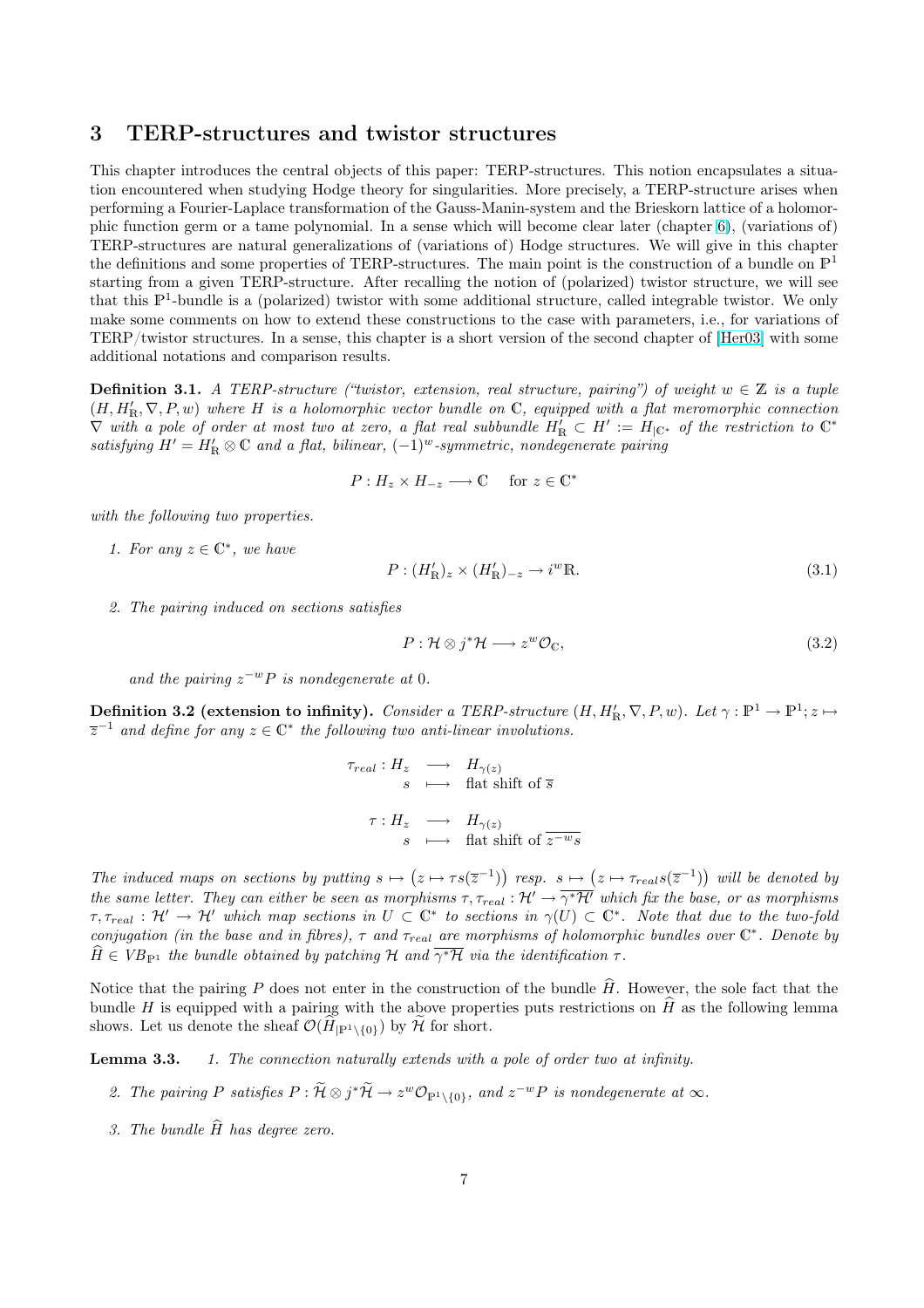<span id="page-7-0"></span>*Proof.* We will need the following two equalities of endomorphisms of  $\mathcal{H}'$ , which express the flatness property of  $\tau_{real}$ . They are immediate consequences of  $\overline{\gamma}^* \left( \frac{dz}{z} \right) = -\frac{dz}{z}$ .

$$
\nabla_{z\partial_z} \circ \tau_{real} = \tau_{real} \circ \nabla_{-z\partial_z} \quad ; \quad \nabla_{z\partial_z} \circ \tau = \tau \circ (\nabla_{-z\partial_z} + wId) \,. \tag{3.3}
$$

Consider H as a subsheaf of  $i_*\mathcal{H}'$  where  $i:\mathbb{C}^*\hookrightarrow \mathbb{C}$ . By definition, we have  $\widetilde{\mathcal{H}} = \tau\mathcal{H} \subset \widetilde{i}_*\mathcal{H}$  with  $\widetilde{i}: \mathbb{C}^*\hookrightarrow$  $\mathbb{P}^1\setminus\{0\}$ . This gives immediately, using the above formula, that

$$
z^{-1}\nabla_{\partial_{z^{-1}}}\widetilde{\mathcal{H}}=-\nabla_{z\partial_z}\tau\mathcal{H}=\tau(\nabla_{z\partial_z}-wId)\mathcal{H}=\tau(\frac{1}{z}\mathcal{H})=z\widetilde{\mathcal{H}}.
$$

To detect the order of P at infinity, consider the following calculation:

$$
\overline{z^{-w} \cdot P(a(z), b(-z))} = (-\overline{z})^w \cdot \overline{P(z^{-w}a(z), (-z)^{-w}b(-z))}
$$
\n
$$
= \overline{z}^w \cdot P(\overline{z^{-w}a(z), (-z)^{-w}b(-z)}) \qquad [(-1)^w \text{ because of condition (3.1)}]
$$
\n
$$
= \overline{z}^w \cdot P(\tau(a)(\overline{z}^{-1}), \tau(b)(-\overline{z}^{-1})) \qquad [P \text{ is flat}].
$$
\n(3.4)

The order of P at zero and  $\widetilde{\mathcal{H}} = \tau \mathcal{H}$  yield  $P : \widetilde{\mathcal{H}} \otimes j^* \widetilde{\mathcal{H}} \to z^w \mathcal{O}_{\mathbb{P}^1 \setminus \{0\}}$  as required. To p[rove](#page-6-0) the third point, we first consider the case where  $rank(H) = 1$ . Then  $\hat{\mathcal{H}} \cong \mathcal{O}_{\mathbb{P}^1} (k)$  for some  $k \in \mathbb{Z}$ . Choose nonvanishing holomorphic sections  $\sigma \in \Gamma(\mathbb{C}, \widehat{\mathcal{H}})$  and  $\widetilde{\sigma} \in \Gamma(\mathbb{P}^1 \setminus \{0\}, \widehat{\mathcal{H}})$  satisfying  $\widetilde{\sigma} = z^k \sigma$  on  $\mathbb{C}^*$ . This implies that  $z \mapsto P(\sigma(z), \sigma(-z))$  defines a non-vanishing holomorphic function on  $\mathbb{C}^*$  with a zero of order w at zero (by equation (3.2) in the definition of TERP-structures) and a zero of order  $2k - w$  at infinity by the above computation. Consequently,  $k = 0$ . Now for the general case, we remark that given any TERP-structure  $(H, H'_{\mathbb{R}}, \nabla, P, w)$ , then the determinant (line) bundle  $\det(H)$  is naturally a TERP-structure of weight  $w\cdot rank(H)$ . Moreover, it is clear that  $\widehat{\det(H)} = \det(\widehat{H})$ . This implies that  $\deg(\widehat{H}) = 0$ .  $\Box$ 

The next step is to investigate more closely the case where  $\widehat{H}$  is a trivial  $\mathbb{P}^1$ -bundle. This implies that we have a canonical identification of any fibre with the space  $H^0(\mathbb{P}^1, \hat{\mathcal{H}})$  and thus also a canonical identification of all fibres.

**Lemma 3.4.** Let  $\widehat{H}$  be trivial and consider the identification  $H_0 \stackrel{\cong}{\longrightarrow} H^0(\mathbb{P}^1, \widehat{\mathcal{H}})$ . The morphism  $\tau$  acts on this space as an anti-linear involution and the pairing  $z^{-w}P$  is symmetric and has constant values on it. Define

$$
h: H_0 \times H_0 \longrightarrow \mathbb{C} \quad ; \quad (a, b) \longmapsto z^{-w} P(a, \tau b).
$$

Then h is a hermitian pairing on  $H_0$ .

*Proof.* In order to see that  $\tau$  defines an anti-holomorphic involution on  $H^0(\mathbb{P}^1, \hat{\mathcal{H}})$ , consider the extension  $\widehat{i}_*\mathcal{H}'$ , where  $\hat{i}: \mathbb{C}^* \hookrightarrow \mathbb{P}^1$ . We have  $\tilde{i}_{*}\mathcal{H} \subset \hat{i}_{*}\mathcal{H}'$ ,  $i_{*}\tilde{\mathcal{H}} \subset \hat{i}_{*}\mathcal{H}'$  and the intersection  $\tilde{i}_{*}\mathcal{H} \cap i_{*}\tilde{\mathcal{H}}$  is precisely the finitedimensional space  $H^0(\mathbb{P}^1, \hat{\mathcal{H}})$  which is of dimension equal to the rank of H if  $\hat{H}$  is trivial. The morphism  $\tau$  acts on  $\mathcal{H}'$  and therefore on  $\widehat{i}_*\mathcal{H}'$ . It maps  $\widetilde{i}_*\mathcal{H}$  isomorphically to  $i_*\widetilde{\mathcal{H}}$  and vice versa. This shows that it acts on  $H^0(\mathbb{P}^1, \widehat{\mathcal{H}}).$ 

For any two global sections  $a, b \in H^0(\mathbb{P}^1, \hat{\mathcal{H}})$ , putting  $z \mapsto P(a(z), b(-z))$  defines a holomorphic function with zero of order w at the origin and pole of order w at infinity. Therefore, the function  $z \mapsto z^{-w} P(a(z), b(-z))$  is holomorphic on  $\mathbb{P}^1$  and thus constant. The symmetry property follows from

$$
z^{-w}P(a,b)(z) = z^{-w}P(a(z),b(-z)) = z^{-w}(-1)^wP(b(-z),a(z)) = z^{-w}P(b,a)(z).
$$

In order to show that h is hermitian, we apply computation (3.4) to global sections, which gives  $\overline{z^{-w}P(a, b)}$  =  $z^{-w}P(\tau a, \tau b)$  for  $a, b \in H^0(\mathbb{P}^1, \widehat{\mathcal{H}})$ . This implies that

$$
h(a, b) = z^{-w} P(a, \tau b) = \overline{z^{-w} P(\tau a, b)} = \overline{z^{-w} P(b, \tau a)} = \overline{h(b, a)}
$$

which is what we need.

The last lemma motivates the following definition.

 $\Box$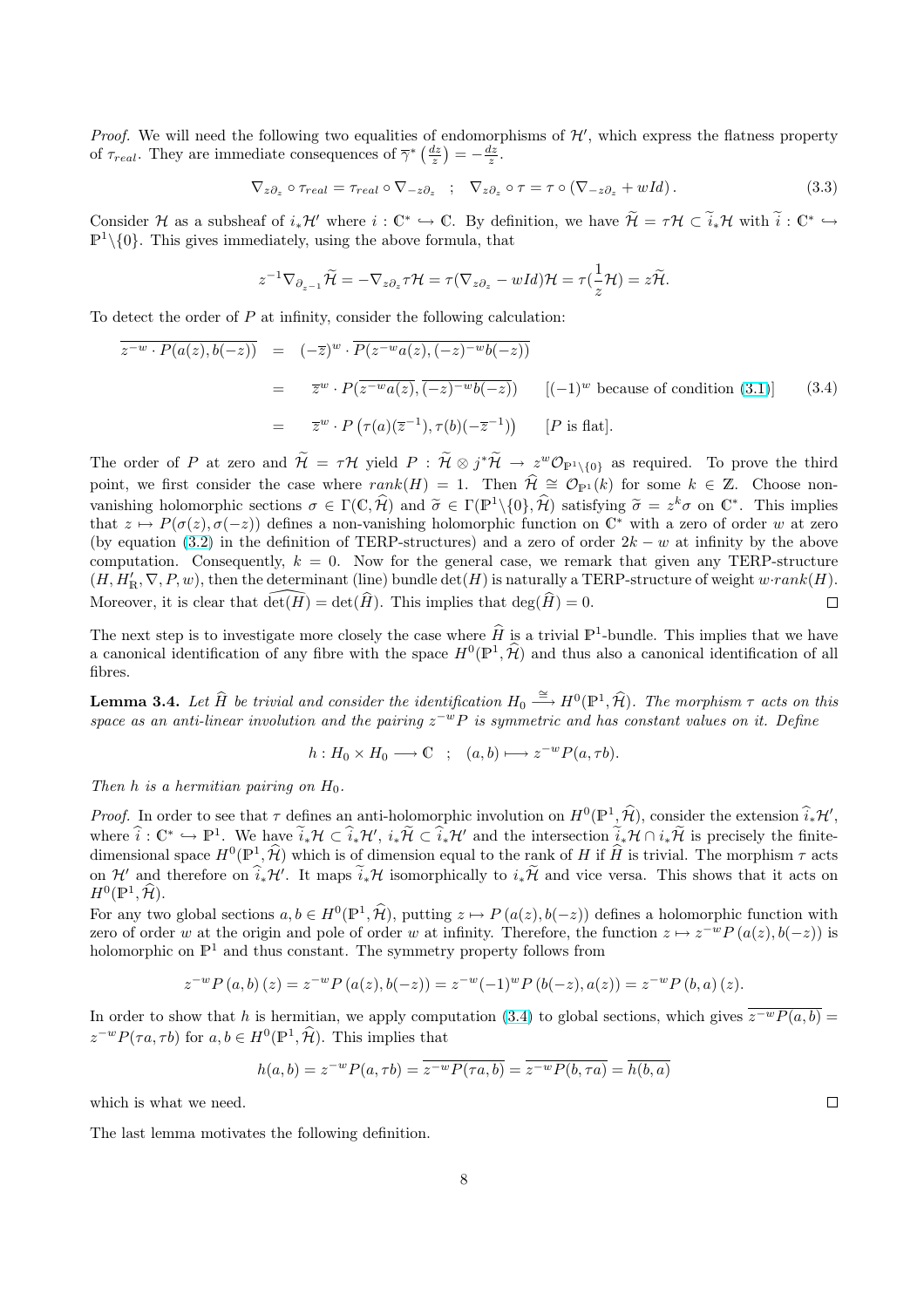**Definition 3.5.** A TERP-structure is called pure iff the bundle  $\hat{H}$  is trivial. A pure TERP-structure is called polarized iff the hermitian form  $h : H_0 \times H_0 \to \mathbb{C}$  is positive definite.

The next result introduces one of the most interesting objects attached to a pure TERP-structure, namely, an endomorphism of  $H_0$  that was considered in [CFIV92] under the name "new supersymmetric index". Its eigenvalues are related to and can be considered (in the regular singular case, see chapter 6) as a generalization of the spectral numbers of  $H, \nabla$ . Let U be the pole part of the connection  $\nabla$  on H, i.e. U is an endomorphism of the fibre  $H_0$  defined by  $\mathcal{U} = [z \nabla_{z \partial_z}]$ .

**Lemma 3.6.** Suppose that  $(H, H'_{\mathbb{R}}, \nabla, P, w)$  is a [pure TER](#page-40-0)P-structure. Then there exist[s a](#page-18-0)n endomorphism  $\mathcal{Q}$ of  $H_0$  such that for any  $\omega \in H^0(\mathbb{P}^1, \widehat{\mathcal{H}}) \cong H_0$ , we have

$$
\nabla_{z\partial_z}\omega = \left(\frac{1}{z}\mathcal{U} + \left(\frac{w}{2}\mathit{Id} - \mathcal{Q}\right) - z\overline{\mathcal{U}}\right)\omega
$$

where  $\overline{U}$  denotes the adjoint of U with respect to h and satisfies  $\overline{U} = \tau \circ U \circ \tau$ . Q is h-selfadjoint and anticommutes with  $\tau$ . If the TERP-structure is polarized, Q is semi-simple and its eigenvalues are real and symmetric with respect to zero.

 $\left(\frac{\mathcal{U}}{z} + A + zB\right)\omega$ . We need to show *Proof.* It is obvious that there are endomorphisms  $A, B$  such that  $\nabla_z \partial_z \omega =$ that  $B = -\overline{\mathcal{U}}$ , that  $\mathcal{Q} := \frac{w}{2}Id - A$  is h-selfadjoint and anti-commutes with  $\tau$  and that  $\overline{U} = \tau \circ U \circ \tau$ . All of these properties follow using the equations (3.3),  $\tau(z\omega) = z^{-1}\tau(\omega)$  and the fact that for  $a, b \in H^0(\mathbb{P}^1, \widehat{\mathcal{H}})$  we have  $z^{-w}P(\mathcal{U}a, b) = z^{-w}P(a, \mathcal{U}b)$ . If h is positive definite, Q is semi-simple with real eigenvalues. They are symmetric because of  $\tau \circ \mathcal{Q} = -\mathcal{Q} \circ \tau$ .  $\Box$ 

We will give in the following definition/the[orem](#page-7-0) a brief reminder on how to extend the notion of a TERPstructure to the relative case, where parameters have to be taken into account. The main reference is [Her03, chapter 2], in particular sections 2.4 to 2.7 of cit.loc.

**Definition-Theorem 3.7.** Let M be a complex manifold. A variation of TERP-structures over M is a tuple  $(H, H'_{\mathbb{R}}, \nabla, P, w)$  where  $H \in VB_{\mathbb{C}\times M}$  and  $H'_{\mathbb{R}}$  a maximal real subbundle of the restriction  $H' := H_{|\mathbb{C}^*\times M}$ [. The](#page-40-0) connection  $\nabla : \mathcal{H}' \to \mathcal{H}' \otimes \Omega_{C \times M}^1$  is flat and meromorphic with a pole of Poincaré rank one along  $\{0\} \times M$ . The pairing  $P: \mathcal{H} \otimes j^* \mathcal{H} \to z^w \mathcal{O}_{\mathbb{C}\times M}$  is non-degenerate,  $(-1)^w$ -symmetric, flat and sends  $H'_{\mathbb{R}}$  to  $i^w \mathbb{R}$ . The following facts hold:

- 1. The construction of the extension to infinity generalizes and yields a complex vector bundle  $\widehat{H}$  over  $\mathbb{P}^1\times M$ with holomorphic structure in  $\mathbb{P}^1$ -direction, in other words, a locally free  $\mathcal{C}_M^{\infty} \mathcal{O}_{\mathbb{P}^1}$ -module. The connection extends to H with a pole of Poincaré rank one along  ${0, \infty} \times M$ .
- 2. The notion of pure resp. polarized pure TERP-structures is defined as in the absolute case. Given a variation of  $(H, H'_{\mathbb{R}}, \nabla, P, w)$  of pure TERP-structures, the objects  $h, \tau, \mathcal{U}, Q$  are defined on  $p_*\mathcal{C}^{\infty h}(\widehat{H}) \cong$  $\mathcal{O}(H_{|z=0}) \otimes_{\mathcal{O}_M} C_M^{\infty}$ . Moreover precisely, the connection  $\nabla$  takes the following form: Let  $\omega \in p_* C^{\infty h}(\widehat{H})$ , then  $\overline{a}$  $\overline{a}$  $\mathbf{r}$  $\mathbf{r}$

$$
\nabla \omega = \left( D + \frac{1}{z}C + z\overline{C} + \left( \frac{1}{z}\mathcal{U} + \left( \frac{w}{2}Id - \mathcal{Q} \right) - z\overline{\mathcal{U}} \right) \frac{dz}{z} \right) \omega
$$

where D is the Chern connection for h, C a Higgs field on  $H_{|z=0}$  and  $\overline{C}$  its h-adjoint. The operators  $D, C, \overline{C}, h, \tau, \mathcal{U}, Q$  satisfy a couple of compatibility conditions (*Hero3*, equations 2.50-2.61) making up what was called CV -structure in cit.loc.

In the remaining part of this chapter, we will discuss the relation of the notion of (variation of) TERP-structures with (variation) of polarized integrable t[wistor s](#page-40-0)tructures. Polarized twistor structures were defined in [Sim97], and the term integrable was first used in [Sab05b]. We briefly recall the definitions.

As in [Sim97], we denote for any  $\mathcal{O}_{\mathbb{P}^1}$ -module  $\mathcal{E}$  by  $\sigma^*\mathcal{E}$  the sheaf defined by  $\Gamma(U, \sigma^*\mathcal{E}) := \overline{\Gamma(\sigma(U), \mathcal{E})}$ . As before, the conjugate complex structure is needed to ensure that  $\sigma^*\mathcal{E}$  is again a sheaf of  $\mathcal{O}_{\mathbb{P}^1}$ -modules. Note that the convention here differs from the one used for the map  $\gamma$ , but we prefer to be compatible with the notatio[ns both](#page-42-0) in [Her03] and [Sim97].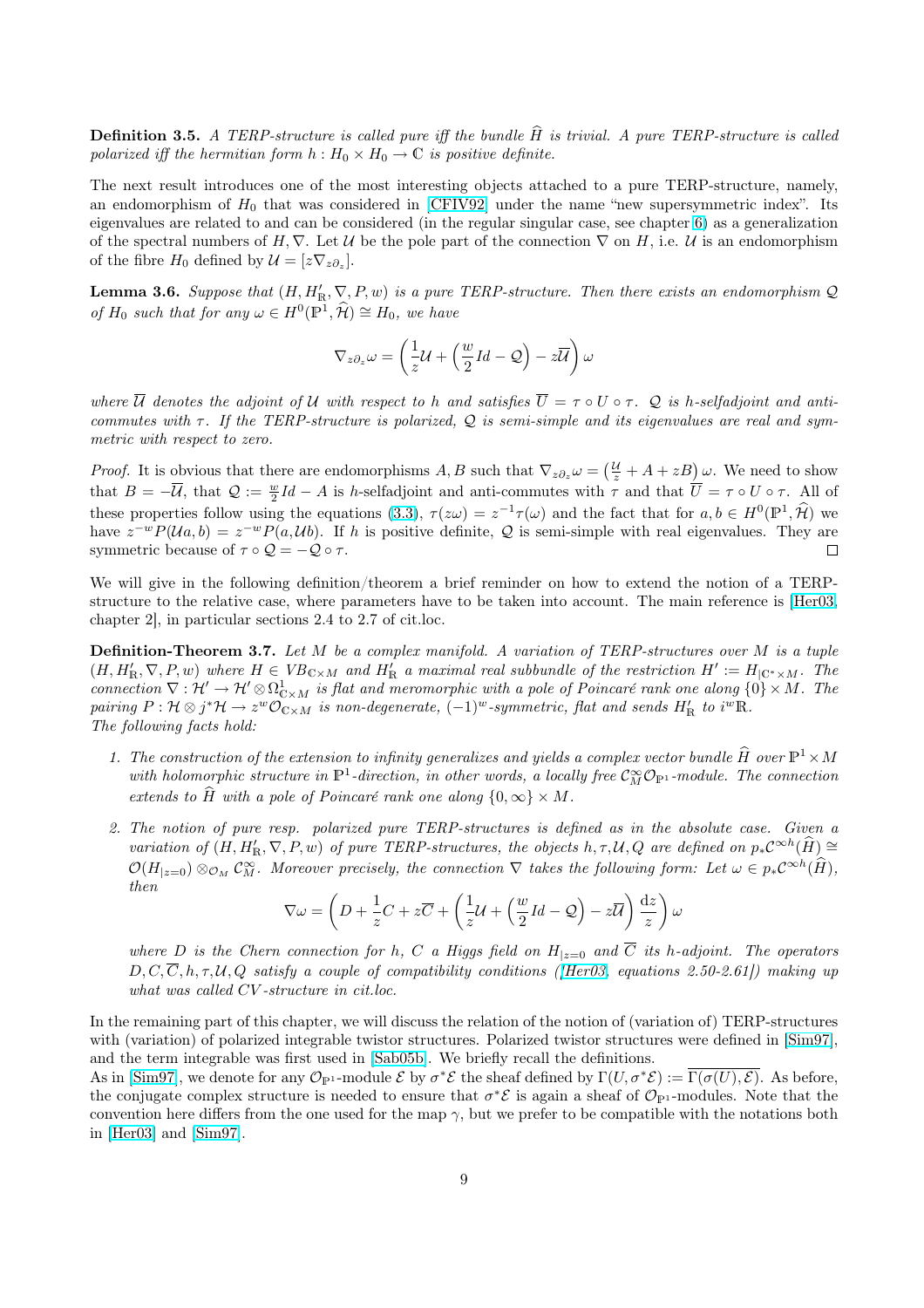<span id="page-9-0"></span>**Definition 3.8.** • A twistor is a holomorphic bundle on  $\mathbb{P}^1$ .

- A twistor  $\hat{H} \in VB_{\mathbb{P}^1}$  is integrable if it comes equipped with a meromorphic connection with poles of order at most two at zero and infinity.
- $\widehat{H}$  is called pure of weight w iff it is semi-stable of slope w, i.e., isomorphic to a sum  $\oplus_{i=1}^{rank(\widehat{H})} \mathcal{O}_{\mathbb{P}^1}(w)$ .
- A pairing on  $\widehat{H}$  is a non-degenerate  $(-1)^k$ -symmetric morphism  $\widehat{S}:\mathcal{O}(\widehat{H})\otimes_{\mathcal{O}_{\mathbb{P}^1}}\sigma^*\mathcal{O}(\widehat{H})\to \mathcal{O}_{\mathbb{P}^1}(2k)$  where  $k = \deg(\widehat{H})$ . In case  $\widehat{H}$  is integrable  $\widehat{S}$  is required to be flat.
- A pure twistor  $\widehat{H}$  of weight w is called polarized by a pairing  $\widehat{S}$  iff the induced pairing

$$
\widehat{S}_w : \left(\mathcal{O}(\widehat{H}) \otimes \mathcal{O}_{\mathbb{P}^1}(-w)\right) \otimes_{\mathcal{O}_{\mathbb{P}^1}} \sigma^* \left(\mathcal{O}(\widehat{H}) \otimes \mathcal{O}_{\mathbb{P}^1}(-w)\right) \longrightarrow \mathcal{O}_{\mathbb{P}^1}
$$

induces a positive definite hermitian pairing on the space of global sections. The pair  $(\widehat{H}, \widehat{S})$  is called polarized twistor structure (abbreviation PTS).

• A twistor  $\widehat{H}$  is mixed iff it is equipped with an increasing filtration  $\widehat{W}_{\bullet}$  by subbundles such that each graded piece  $Gr_k^{\widehat{W}}(\widehat{H})$  is a pure twistor of weight k.

With these definitions in mind, we can state the following comparison lemma.

**Lemma 3.9.** Let  $(H, \nabla, H_{\mathbb{R}}, P, w)$  be a TERP-structure. Then  $(H, \nabla)$  is an integrable twistor. There is a naturally defined pairing  $\widehat S:\mathcal O(\widehat H)\otimes_{\mathcal O_{\mathbb P^1}} \sigma^*\mathcal O(\widehat H)\to \mathcal O_{\mathbb P^1}.$   $\widehat H$  is pure (and then automatically of weight zero) iff H is pure TERP and in that case  $\widehat{S}$  gives a polarization iff H is polarized pure TERP.

*Proof.* The statements about  $(\hat{H}, \nabla)$  are obvious from what has been said before, it was shown in lemma 3.3 that the connection extends to  $\widehat{H}$  as required and that  $\deg(\widehat{H}) = 0$ . The pairing  $\widehat{S}$  is defined as

$$
\widehat{S}(a,b) := (-1)^w P(a, \tau_{real}b) = z^{-w} P(a, \tau b).
$$

P has by definition a zero of order w at the origin and (as was shown) a pole of order w at infinity, w[hich](#page-6-0) implies that  $\widehat{S}$  maps to  $\mathcal{O}_{\mathbb{P}^1}$ . The flatness of  $\widehat{S}$  follows from the flatness of P and  $\tau_{real}$ . The only thing that remains to discuss is that if  $\hat{H}$  is pure then it is polarized by  $\hat{S}$  precisely iff the TERP-structure we started with is polarized pure TERP. But this is a tautology:  $\hat{S}$  polarizes  $\hat{H}$  iff the induced form on  $H^0(\mathbb{P}^1, \mathcal{O}(\hat{H}))$  is positive definite hermitian, but this form is exactly  $z^{-w}P(-, \tau(-))$ . The positive definiteness of this form on the space of global sections was the defining property for a pure TERP-structure to be polarized pure TERP.  $\Box$ 

In [Sab05b], the related notion of an R-triple was introduced. The following lemma gives the comparison. We omit the proof, which is more or less straightforward.

**Lemma 3.10.** Given a TERP-structure  $(H, \nabla, H'_{\mathbb{R}}, P, w)$ , the tuple  $(\mathcal{O}(H), \mathcal{O}(H), \widehat{S})$  where  $\widehat{S}$  is the above pairing restricted to  $\mathcal{O}(H')$  is a smooth R-triple. It is equal to its hermitian adjoint  $(\mathcal{O}(H), \mathcal{O}(H), \widehat{S}^*)$ , so it is pol[arized by](#page-41-0) (Id, Id). It is even an object in  $Rint(pt)$ , the vertical connection being  $\nabla_z$  (and using the flatness of  $\widehat{S}$ ).

As before, we need a relative version of the above notions taking parameters into account. It can be formulated in two equivalent ways.

Definition 3.11 (Variation of twistor structures, harmonic bundles). Let  $M$  be a complex manifold.

1. Consider a  $\mathcal{C}^\infty$  vector bundle on  $\mathbb{P}^1\times M$  together with an integrable operator  $\overline{\partial}_{\mathbb{P}^1}:\mathcal{C}^\infty(E)\to \mathcal{C}^\infty(E)\otimes_{\mathcal{C}^\infty_{M\times\mathbb{P}^1}}\mathcal{C}$ 

 $\mathcal{C}_M^\infty \mathcal{A}^{0,1}_{\mathbb{P}^1}$  defining a locally free sheaf  $\mathcal{E}$  of  $\mathcal{C}_M^\infty \mathcal{O}_{\mathbb{P}^1}$ -modules. Then  $\mathcal{E}$  is called a variation of twistor structures (abbreviation VTS) if it comes equipped with an  $\mathcal{O}_{\mathbb{P}^1}$ -linear operator  $\mathbb{D}: \mathcal{E} \to \mathcal{E} \otimes_{\mathcal{C}_{M}^{\infty} \mathcal{O}_{\mathbb{P}^1}} \xi \mathcal{A}_{M}^{1}$  satisfying the following Leibniz rule:

$$
\mathbb{D}(fe) = f\mathbb{D}(e) + \mathbf{d}(f)e
$$

where  $\xi \mathcal{A}^1$  is the twistor  $\mathcal{A}_M^1 \otimes_{\mathbb{C}} \mathcal{O}_{\mathbb{P}^1}(1)$  (see [Sim97] or [Moc03]) and  $\mathbf{d} : \xi \mathcal{C}_M^{\infty} \cong \mathcal{O}_{\mathbb{P}^1} \otimes_{\mathbb{C}} \mathcal{C}_M^{\infty} \to \xi \mathcal{A}_M^1$ is the natural "twistor derivative". A variation of polarized twistor structures (abbreviation VPTS) is a variation equipped with a polarization as in definition 3.8 which is flat with respect to D. Similarly, one defines variations of pure resp. mixed twistor structures.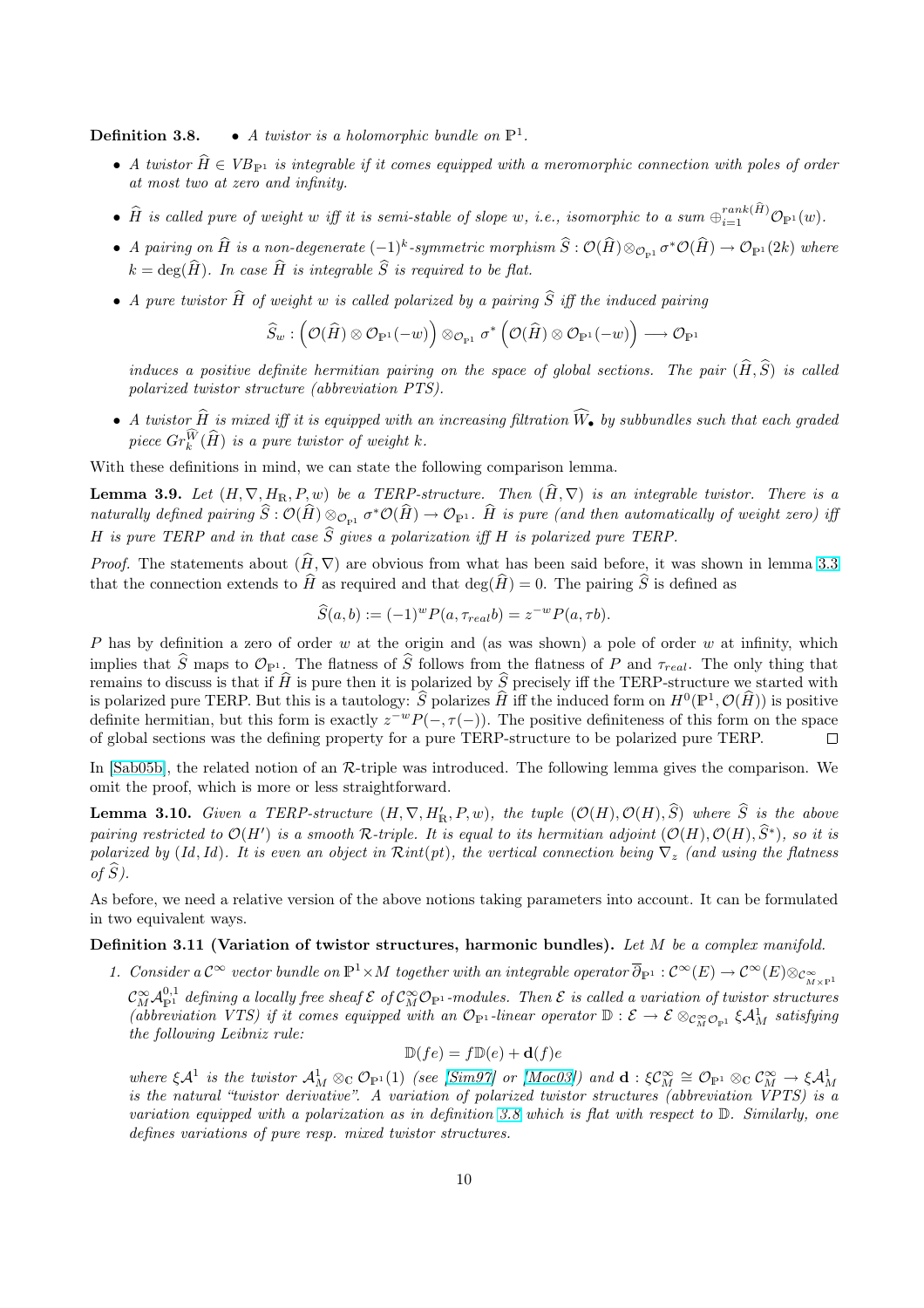<span id="page-10-0"></span>2. A  $\mathcal{C}^{\infty}$ -bundle E on M is called harmonic iff there are operators  $\partial, \overline{\partial}, \theta, \overline{\theta}$  and a pairing h with

$$
\begin{array}{ccc}\n\frac{\partial}{\partial}, \theta & : & \mathcal{C}^{\infty}(E) & \longrightarrow & \mathcal{C}^{\infty}(E) \otimes_{\mathcal{C}_M^{\infty}} \mathcal{A}_M^{1,0} \\
\frac{\partial}{\partial}, \overline{\theta} & : & \mathcal{C}^{\infty}(E) \otimes_{\mathcal{C}_M^{\infty}} \mathcal{C}^{\infty}(E) & \longrightarrow & \mathcal{C}^{\infty}(E) \otimes_{\mathcal{C}_M^{\infty}} \mathcal{A}_M^{0,1} \\
h & : & \mathcal{C}^{\infty}(E) \otimes_{\mathcal{C}_M^{\infty}} \mathcal{C}^{\infty}(\overline{E}) & \longrightarrow & \mathcal{C}_M^{\infty}\n\end{array}
$$

where  $\theta, \overline{\theta}$  are  $\mathcal{C}_M^{\infty}$ -linear and  $\partial, \overline{\partial}$  are satisfying the Leibniz-rule, such that  $(\partial + \overline{\partial} + \theta + \overline{\theta})^2 = 0$ . The pairing h is positive definite,  $\overline{\theta} + \theta$  is h-self-adjoint and  $(\partial + \overline{\partial})$  is h-metric, i.e.  $dh(a, b) = h(\partial a, b) + h(a, \overline{\partial} b)$  and  $dh(a, b) = h(\partial a, b) + h(a, \partial b).$ 

A basic result due to Simpson ([Sim97]) is that the category of variations of pure polarized twistor structures of weight zero is equivalent to the category of harmonic bundles. This correspondence will be used implicitly several times in the sequel. As a matter of notation, for a variation of twistors  $\widehat{E}$  on M, we denote by  $\mathcal{C}^{\infty h}(\widehat{E})$ the sheaf of  $\mathcal{C}^{\infty}$ -sections of  $\widehat{E}$  which are holomorphic in the  $\mathbb{P}^1$ -direction, i.e., annihilated by the operator  $\overline{\partial}_{\mathbb{P}^1}$ . The following extension of lemma [3.9](#page-42-0) to the relative case is a condensed version of [Her03, theorem 2.19] (see also [Sab05b, corollary 7.2.6]).

**Lemma 3.12.** For any variation of polarized pure TERP-structures  $(G, G'_{|\mathbb{C}^*\times M}, \nabla, P, w)$ ,  $\widehat{G}$  has the structure of a variation of pure polarized inte[grab](#page-9-0)le twistors structures of weight zero yielding a h[armoni](#page-40-0)c bundle  $p_*\mathcal{C}^{\infty h}(\widehat{G})$ on M [equipp](#page-41-0)ed with operators  $U, Q$  satisfying  $|Sab05b|$ , equations 7.2.5].

Proof. We only remark how to define the connection in the parameter direction: By definition, a variation of TERP-structures furnishes a "horizontal" connection  $\nabla_M : \mathcal{O}(G) \to \mathcal{O}(G) \otimes z^{-1} \mathcal{O}_\mathbb{C} \Omega^1_M$  which we can of course extend to  $\overline{a}$ ´

$$
D'_M: \mathcal{C}^{\infty h}(G) \longrightarrow \mathcal{C}^{\infty h}(G) \otimes \left( z^{-1} \mathcal{O}_{\mathbb{C}} \mathcal{C}_M^{\infty} \mathcal{A}_M^{1,0} \oplus \mathcal{O}_{\mathbb{C}} \mathcal{C}_M^{\infty} \mathcal{A}_M^{0,1} \right)
$$

Similarly, the morphism  $\gamma^* \nabla_M$  induces the operator

$$
D'':\mathcal{C}^{\infty h}(\overline{\gamma^*G})\longrightarrow \mathcal{C}^{\infty h}(\overline{\gamma^*G})\otimes \left(z\mathcal{O}_{\mathbb{P}^1\backslash \{0\}}\mathcal{C}_M^\infty\mathcal{A}_M^{0,1}\oplus \mathcal{O}_{\mathbb{P}^1\backslash \{0\}}\mathcal{C}_M^\infty\mathcal{A}^{1,0}\right)
$$

Then we put  $\mathbb{D}: C^{\infty h}(\widehat{G}) \to C^{\infty h}(\widehat{G}) \otimes \xi A_M^1$  by  $\mathbb{D} = zD' + z^{-1}D''$  where z and  $z^{-1}$  are seen as global sections of  $\mathcal{O}_{\mathbb{P}^1}(1)$ .  $\Box$ 

Remark: It should be more or less clear from what has been said that the notion of integrable twistor also extends to the relative case, namely, given a variation of twistor structures  $(\mathcal{E}, \mathbb{D})$  like before then we call it integrable if on both charts  $\mathbb{C}\times M$  and  $(\mathbb{P}^1\setminus\{0\})\times\overline{M}$  the relative meromorphic connections defined by  $\mathbb D$  can be completed to an absolute meromorphic connection having poles of Poincaré rank one at  $\{0\} \times M$  and  $\{\infty\} \times \overline{M}$ . This also explains the term integrable. Each restriction  $\mathcal{E}_{\mathbb{P}^1\times\{x\}}$  for  $x \in M$  is then naturally an integrable twistor as defined before. For more details, see [Sab05b, chapter 7].

# 4 Nilpotent orbits of TERP-structures

After the general discussion of TERP-structures [and vari](#page-41-0)ations of them in the previous chapter, we will introduce now a particular class of such variations over one-dimensional bases, these are called nilpotent orbits. The name is derived from corresponding objects in Hodge theory ([Sch73]), and it will become clear later (see lemma 6.5) that nilpotent orbits of TERP-structures give rise to nilpotent orbits of Hodge-structures in the classical sense. We will simultaneously consider two points of view: Starting with a single TERP-structure, there is a canonical way to construct variations over punctured discs, on the other hand, given such a variation, we will give a simple criterion to decide whether it is a nilpotent orbit.

**Definition 4.1.** Consider the following holomorphic maps: for any  $r \in \mathbb{C}^*$ , let  $\pi_r : \mathbb{C} \to \mathbb{C}$  be the multiplication by r and define  $\pi, \pi': \mathbb{C} \times \mathbb{C}^* \to \mathbb{C}$  by  $\pi(z, r) = zr$  and  $\pi'(z, r) = zr^{-1}$ .

1. Let  $(H, H'_{\mathbb{R}}, \nabla, P, w)$  be a TERP-structure. Then  $\pi_r^*(H, H'_{\mathbb{R}}, \nabla, P, w)$  is also TERP, and we say that  $(H, H'_{\mathbb{R}}, \nabla, P, w)$  induces a nilpotent orbit iff  $\pi_r^*(H, H'_{\mathbb{R}}, \nabla, P, w)$  is a polarized pure TERP-structure for  $\text{any } r \in \mathbb{C}^* \text{ with } |r| \ll 1. \text{ Similarly, } (H, H'_{\mathbb{R}}, \nabla, P, w) \text{ is said to induce a Sabbah orbit iff } \pi_r^*(H, H'_{\mathbb{R}}, \nabla, P, w)$ is polarized pure TERP for  $|r| \gg 0$ , i.e. iff  $\pi_{r-1}^*(H, H_R', \nabla, P, w)$  is polarized pure TERP for  $|r| \ll 1$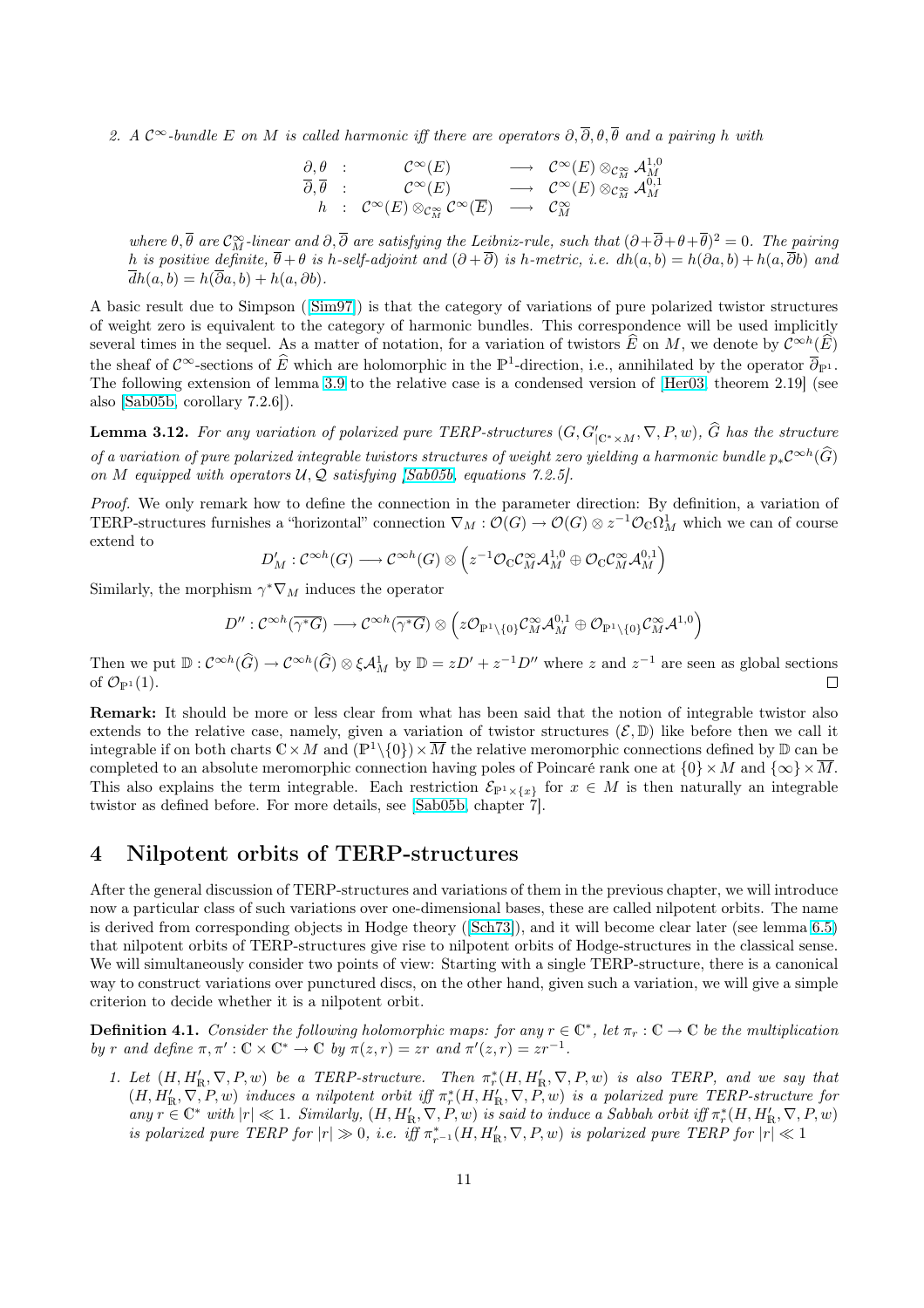- <span id="page-11-0"></span>2. Let  $M = \Delta^*$  be a punctured unit disk with coordinate r, and  $(G, G'_R, \nabla, P, w)$  be a variation of TERPstructures on M (it might even be defined on a larger disc or on the whole of  $\mathbb{C}^*$ ). Then we call it nilpotent orbit (resp. Sabbah orbit) iff
	- (a) The sheaf  $\mathcal{O}(G)$  is stable under  $\nabla_{z\partial_z r\partial_r}$  (resp. under  $\nabla_{z\partial_z + r\partial_r}$ ).
	- (b) For any  $r \in M$  with  $|r| \ll 1$ , the restriction  $(G, \nabla, H'_{\mathbb{R}}, P, w)_{|\mathbb{C} \times \{r\}}$  is a polarized pure TERPstructure.

We will show that if a TERP-structure induces a nilpotent orbit resp. a Sabbah orbit, then the family  $\pi^*(H, \nabla, H'_{\mathbb{R}}, P, w)$  (resp.  $(\pi')^*(H, \nabla, H'_{\mathbb{R}}, P, w)$ ) is a nilpotent orbit resp. Sabbah orbit according to the second definition above and that vice versa, any nilpotent resp. Sabbah orbit is of this type. For this purpose and also for later use, we will discuss the different types of monodromy involved in this situation. For any flat bundle on  $\mathbb{C}^* \times \Delta^*$ , we call the monodromy of the loop  $(z_0e^{i\varphi}, r_0)$  vertical, and that of  $(z_0, r_0e^{i\varphi})$  horizontal (here  $z_0, r_0 \neq 0$  and  $\varphi \in [0, 2\pi)$ . We will mainly treat nilpotent orbits, and only comment on the case of Sabbah orbits which is quite analogous.

**Lemma 4.2.** Suppose that  $(H, \nabla, H'_{\mathbb{R}}, P, w)$  induces a nilpotent orbit. Let  $G := \pi^*H$ . Consider the restriction of  $G_{|\pi^{-1}(z_0)}$  to a fibre of  $\pi$  (which is isomorphic to  $\mathbb{C}^*$ ). This bundle is canonically trivialized and we denote by  $\rho_{r,z_0}: G_{(z_0r^{-1},r)} \to G_{(z_0,1)}$  the identification of the fibres of G. For  $z_0 \in \mathbb{C}^*$  this trivialization is given by the flat structure of  $G_{|\pi^{-1}(z_0)}$ . In particular, the monodromy of  $G_{|\pi^{-1}(z_0)}$  is trivial. This implies that vertical and horizontal monodromy of  $G_{|\mathbb{C}^*\times M}$  coincide.

Proof. The first two statements are clear, they follow from the definition of the pull-back of a bundle with flat connection (see, e.g., [Sab02]). The monodromy of a flat bundle on  $\pi^{-1}(z_0) \cong \mathbb{C}^*$  which has a basis of flat sections is obviously trivial. Moreover, a counter-clockwise oriented loop inside a fibre  $\pi^{-1}(z_0)$  is homotopic to the composition of  $(z_0e^{i\varphi}, r_0)$  and  $(z_0, r_0e^{-i\varphi})$ , so that vertical and horizontal monodromy must be equal.  $\Box$ 

**Lemma 4.3.** A TER[P-struc](#page-41-0)ture  $(H, \nabla, H'_R, P, w)$  induces a nilpotent orbit (resp. a Sabbah orbit) iff the variation  $\pi^*(H, \nabla, H'_{\mathbb{R}}, P, w)$  (resp.  $\pi'^*(H, \nabla, H'_{\mathbb{R}}, P, w)$ ) is a nilpotent orbit (resp. a Sabbah orbit). Any nilpotent orbit (resp. Sabbah orbit) on a punctured disk containing 1 is induced from its restriction to  $\mathbb{C}\times\{1\}$  by the map  $\pi$  (resp.  $\pi'$ ).

*Proof.* Suppose that  $(H, \nabla, H'_{\mathbb{R}}, P, w)$  induces a nilpotent orbit. The restriction of  $\pi^*(H, \nabla, H'_{\mathbb{R}}, P, w)$  to  $\mathbb{C} \times \{r\}$ is equal to  $\pi_r^*(H, \nabla, H'_{\mathbb{R}}, P, w)$  by definition and therefore a polarized pure TERP-structure. We need to show that the family  $G := \pi^*H$  is a variation of TERP-structures, i.e, that the connection has a pole of Poincaré rank at most one along  $\{0\} \times \Delta^*$  and that  $\mathcal{O}(\pi^* H)$  is stable under  $\nabla_{z\partial_z - r\partial_r}$ . It is readily checked that the fibres of  $\pi$  are precisely the integral curves of the vector field  $z\partial_z - r\partial_r$ . Lemma 4.2 implies that for any  $\sigma \in \mathcal{O}(H)$ , the pullback  $\pi^*\sigma \in \pi^{-1}\mathcal{O}(H) \subset \mathcal{O}_{\mathbb{C}\times M} \otimes \pi^{-1}\mathcal{O}(H) = \mathcal{O}(\pi^*H)$  satisfies  $\nabla_{z\partial_z - r\partial_r} \pi^*\sigma = 0$ . By definition,  $\mathcal{O}(\pi^*H)$ is generated by such sections  $\pi^*\sigma$ , therefore,  $\mathcal{O}(\pi^*H)$  must be stable under  $\nabla_z \partial_z - r \partial_r$ . Moreover, it is clear that  $\nabla_{z^2\partial_z}\mathcal{O}(\pi^*H)\subset \mathcal{O}(\pi^*H)$ , as this is true for the restriction to any  $\mathbb{C}\times\{r\}$ . Finally, it follows from the identity  $z\partial_r = \frac{1}{r}z^2\partial_z - \frac{z}{r}(z\partial_z - r\partial_r)$  that  $\mathcal{O}(\pi^*H)$  is also stable under  $\nabla_z\partial_r$ . In conclusion, we have shown that  $\pi^*(H, \nabla, H'_{\mathbb{R}}, P, w)$  is a nilpotent orbit.

Conversely, given any bundle  $G \in VB_{\mathbb{C}\times\Delta^*}$  which underlies a variation of polarized pure TERP-structures and satisfies  $\nabla_{z\partial_z - r\partial_r} \mathcal{O}(G) \subset \mathcal{O}(G)$ , we need to see that it is of the form  $G = \pi^* G_{|\mathbb{C} \times \{1\}}$ . This follows from the calculation done in lemma 7.19 of [Her03], i.e., the fact that if  $\nabla_{z\partial_z - r\partial_r}$  sends  $\mathcal{O}(G)$  to itself then any base  $\underline{e}$  of this sheaf is related to the base  $\pi^*(\underline{e}_{|C \times \{1\}})$  by a base change in  $GL(\mathcal{O}_{C \times \Delta^*})$ .  $\Box$ 

In the following lemma, we consider the bundle  $\widehat{H}$  over  $\mathbb{P}^1$  obtained from a TERP-structure by the construction of definition 3.2. If we are given a [variati](#page-40-0)on of TERP-structures, then by [Her03], lemma 2.14 (e), one ends up with a real analytic family of holomorphic  $\mathbb{P}^1$ -bundles. In the case of a variation  $\pi^*H$  of the above type, the following statement shows that the canonical identification  $\rho_{r,z_0}$  of fibres of  $\pi^*H$  over points  $(z,r) \in$  $\pi^{-1}(z_0)$  extends to an identification of the  $\mathbb{P}^1$ -bundles  $\widehat{\pi^*H}_{|\mathbb{P}^1\times\{r\}}$  for all  $r\in S^1$  and more generally we have  $\widehat{\pi^*H}_{|\mathbb{P}^1\times\{r\}} \cong \widehat{\pi^*H}_{|\mathbb{P}^1\times\{r'\}}$  if  $|r| = |r'|$ . This means that the "interesting" [part of](#page-40-0) the variation  $\pi^*H \to \mathbb{C}\times M$ is the restriction to rays in  $M$  with fixed argument.

**Lemma 4.4.** For any  $r \in S^1$ , there is a canonical bundle isomorphism  $\widehat{\pi_r H} \to \widehat{H}$  which restricts over any  $z_0 \in \mathbb{C} \subset \mathbb{P}^1$  to the isomorphism of fibres  $\rho_{r,z_0} : (\pi^* H)_{|(z_0 \cdot r^{-1}, r)} \to H_{|z_0}$  considered in lemma 4.2.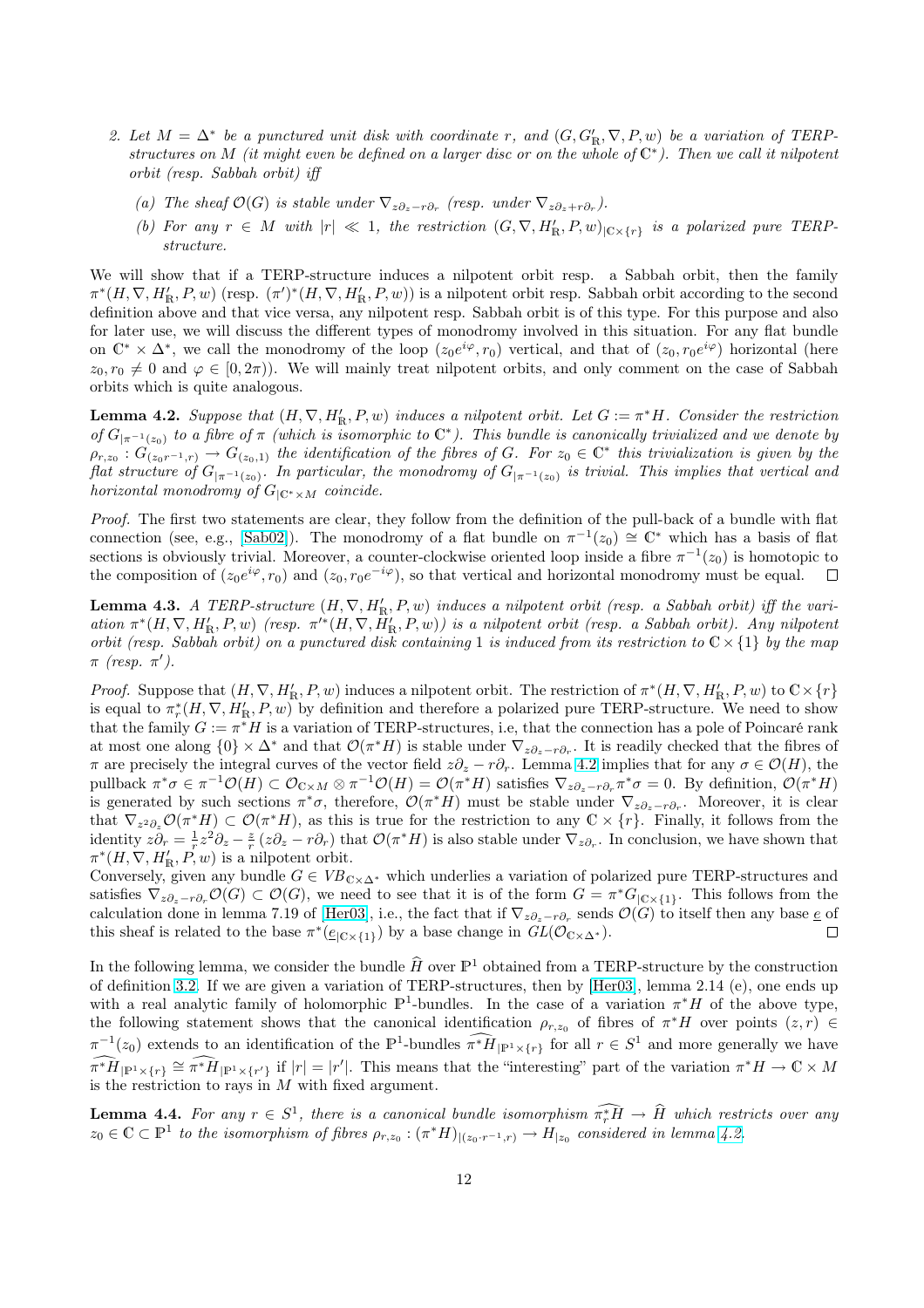<span id="page-12-0"></span>*Proof.* The pointwise isomorphisms  $\rho_{r,z_0}$  glue to a bundle isomorphisms  $\phi_r : \pi_r^* H \to H$ . Moreover, for  $r \in S^1$ we have  $1/r = \overline{r}$ , and we can also glue the maps  $\rho_{r,\overline{z_0}^{-1}} : (\pi^* H)_{|\overline{(r \cdot z_0^{-1}},r)} \to H_{|\overline{z_0}^{-1}}$  for all  $z_0 \in \mathbb{P}^1 \setminus \{0\}$  to an isomorphism  $\widetilde{\phi}_r : \overline{\gamma^*(\pi_r^*H)} \to \overline{\gamma^*H}$ . If we twist  $\widetilde{\phi}_r$  by multiplication with  $r^w$ , we obtain the following commuting diagram, which shows that  $\widehat{\pi_r^*H} \cong \widehat{H}$ .



 $\Box$ 

The lemma shows in particular that for any  $r \in S^1$ ,  $\widehat{\pi_r^*H}$  is a trivial bundle iff  $\widehat{H}$  is so. We obtain as a consequence:

Corollary 4.5. For any bundle  $G \in VB_{C \times \Delta^*}$  underlying a variation of TERP-structures with the property **Corollary 4.5.** For any bunate  $G \in VB_{C \times \Delta^*}$  underlying a variation of TERP-structures with the property that  $\nabla_{z\partial_z - r\partial_r} \mathcal{O}(G) \subset \mathcal{O}(G)$ , the subset  $\{r \in \Delta^* | \hat{G}_{|\mathbb{P}^1 \times \{r\}} \}$  is not trivial  $\}$  is eit union  $\bigcup S_c$  with  $S_c = \{r \in \mathbb{C}^* | |r| = c\}$  or empty. On the complement, one obtains a real analytic hermitian form h by the procedure of lemma 3.4. Its signature is constant on any connected component of this complement.

We finish this chapter by describing some properties of the harmonic bundle  $p_*\mathcal{C}^{\infty h}(\widehat{H})$  associated to a nilpotent orbit or Sabbah orbit (here  $p : \mathbb{P}^1 \times \Delta^* \to \Delta^*$  is the projection). Any harmonic bundle  $(E, D, C, h)$  on a punctured disk with coordinate r is called *tame* iff the eigenvalues of  $C_{r\partial_r} \in \mathcal{E}nd(E)$  are bounded at zero (see [Sim90]). In our situation, the e[ndom](#page-7-0)orphism  $C_{r\partial_r}$  of the harmonic bundle associated to a nilpotent orbit or Sabbah orbit  $(G, \nabla, G'_{\mathbb{R}}, P, w)$  is given by  $C_{r\partial_r} = [r\nabla_{z\partial_r}] \in \mathcal{E}nd_{\mathcal{O}_M}(G_{|z=0})$ . Recall also that the pole part  $\mathcal U$  is defined as  $\mathcal{U} = [z \nabla_z \partial_z] \in \mathcal{E} nd_{\mathcal{O}_M}(G_{|z=0}).$ 

**Lemma 4.6.** 1. The harmonic bundle associated to a nilpotent orbit of TERP-structures is tame iff the pole [pa](#page-42-0)rt  $U$  of the TERP-structure is nilpotent.

2. The harmonic bundle associated to a Sabbah orbit of TERP-structures is always tame.

*Proof.* Let  $(H, \nabla, H'_{\mathbb{R}}, P, w)$  be a TERP-structure inducing a nilpotent orbit  $G := \pi^*H$ , then the fact that  $\nabla_{z\partial_z-r\partial_r}\pi^{-1}\mathcal{O}(H)=0$  implies that  $C_{r\partial_r}=\mathcal{U}\in \mathcal{E}nd_{\mathcal{O}_M}(G_{|z=0})$ . If  $(H,\nabla,H'_{\mathbb{R}},P,w)$  induces a Sabbah orbit, then the same argument shows  $C_{r\partial_r} = -\mathcal{U} \in \mathcal{E}nd_{\mathcal{O}_M}(G_{|z=0})$ . Therefore, it suffices in both cases to study the behavior of the eigenvalues of  $U$ .

If G is a nilpotent orbit, then for any  $r \in M$  we have that  $G_{\vert \mathbb{C} \times \{r\}} = \pi_r^* H$ , which implies that  $\mathcal{U}_{\vert r} = r^{-1} \cdot \rho_{0,r}^{-1} \circ$  $\mathcal{U}_{|1} \circ \rho_{0,r}$  whereas for a Sabbah orbit,  $G_{|\mathbb{C}\times\{r\}} = \pi_{r-1}^*H$  so that  $\mathcal{U}_{|r} = r \cdot \rho_{0,r}^{-1} \circ \mathcal{U}_{|1} \circ \rho_{0,r}$ . This shows that in the first case, the eigenvalues are bounded iff  $\mathcal{U}_{1}$  is nilpotent whereas in the second case they tend to zero as r approaches the origin.  $\Box$ 

### 5 PMHS and integrable PMTS

This chapter is devoted to establish correspondences between (polarized) mixed Hodge structures and some particular TERP-structures resp. integrable twistors. This is merely an extension to integrable twistors of the correspondence due to Simpson ([Sim97] and [Moc03]). This will allow us to use Mochizuki's main result ([Moc03, theorem 12.1], the theorem of the limit mixed twistor structure) in chapter 6.

We start by giving a very brief reminder on how to associate linear algebra data to the "topological part" of a TERP-structure. The term "topological" refers to the following fact: If a TERP-structure  $(H, \nabla, H'_{\mathbb{R}}, P, w)$ arises from singularity theory (see ch[apter](#page-42-0) 11), th[en the re](#page-41-0)striction  $H' := H_{\vert \mathbb{C}^*}$  is a topological invariant of the s[ingulari](#page-41-0)ty and the extension  $H$  to a bundle on  $\mathbb C$  with meromorphic connection is [of](#page-18-0) transcendental nature. We thus stick to  $(H', \nabla, H'_{\mathbb{R}}, P, w)$  for a moment. The following objects are either well known or have been discussed extensively in [Her03, 7.2].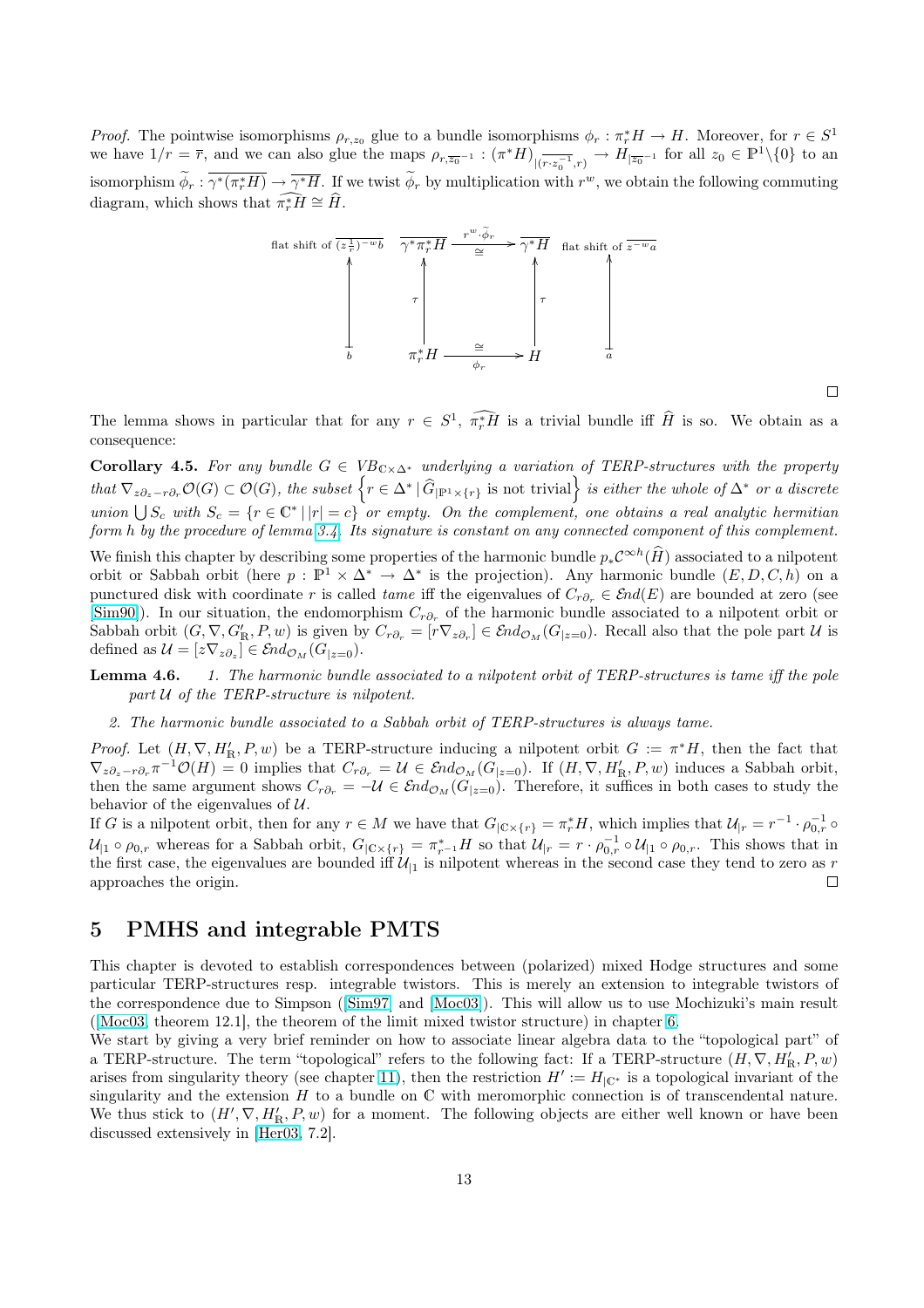- $H^{\infty} \supset H^{\infty}_{\mathbb{R}}$ : the spaces of complex resp. real flat multivalued global sections of  $(H', \nabla)$ .
- $M \in Aut(H_{\mathbb{R}}^{\infty})$ : the monodromy of  $\nabla$ , which decomposes into  $M = M_s \cdot M_u$  with  $M_s$  semi-simple and  $M_u$  unipotent,  $N := \log(M_u)$  the nilpotent part.
- For any  $\lambda \in \mathbb{C}$ , the generalized eigenspace  $H_{\lambda}^{\infty}$  of M for the eigenvalue  $\lambda$  and the corresponding flat subbundle  $H'_{\lambda} \subset H'$ . Moreover, let  $H^{\infty}_{\arg=0} = \bigoplus_{\arg(\lambda)=0} H^{\infty}_{\lambda}$ ,  $H^{\infty}_{\arg\neq 0} = \bigoplus_{\arg(\lambda)\neq 0} H^{\infty}_{\lambda}$  and  $H^{\infty}_{\neq 1} = \bigoplus_{\lambda\neq 1} H^{\infty}_{\lambda}$ .
- Elementary holomorphic sections of H': fix  $A \in H_{\lambda}^{\infty}$  and  $\alpha \in \mathbb{C}$  with  $\lambda = e^{-2\pi i \alpha}$ , then define  $es(A, \alpha) :=$  $z^{(\alpha Id - \frac{N}{2\pi i})} A(z) := e^{(2\pi i \alpha Id - N)\zeta} A(\zeta)$  with  $\zeta$  a coordinate on the universal covering of  $\mathbb{C}^*$  such that  $e^{2\pi i \zeta} =$ z; the space of elementary sections of order  $\alpha$  is denoted by  $C^{\alpha}$ , and sending  $A \mapsto es(a, \alpha)$  defines an isomorphism  $\psi_{\alpha}: H_{e^{-2\pi i \alpha}}^{\infty} \to C^{\alpha}$ . The connection acts as follows:  $\nabla_{z\partial_z} es(A,\alpha) = \alpha \cdot es(A,\alpha)$ an isomorphi $es\left(\frac{N}{2\pi i}A,\alpha\right).$
- Polarizations: The pairing P induces two bilinear forms on  $H^{\infty}$ , which are equivalent to each other. The first one, called L here, corresponds to the Seifert form in singularity theory: first fix any  $z \in \mathbb{C}^*$  and define  $L: H_z \times H_z \to \mathbb{C}$ ;  $(a, b) \mapsto P(a, \gamma_\pi(b))$ , where  $\gamma_\pi$  is the counter-clockwise flat shift from the fibre at z to the fibre at  $-z$ . It is readily checked that L is monodromy invariant, so that we get a pairing on  $H^{\infty}$ . Then the following formulas, which might seem artificial at first sight define a pairing S on  $H^{\infty}_{\mathbb{R}}$ :

$$
S(a,b) := (-1)(2\pi i)^{w} L\left(a, \frac{1}{M - Id}b\right) \quad \forall a, \forall b \in H_{\arg\neq 0}^{\infty},
$$
  

$$
S(a,b) := (2\pi i)^{w} L\left(a, \frac{2\pi i \beta Id + N}{M - Id}b\right) \quad \forall a \in H^{\infty}, \forall b \in H_{e^{-2\pi i \beta}}^{\infty}
$$
 (5.1)

where  $\beta \in i\mathbb{R}$ . If  $\beta = 0$  (i.e.,  $b \in H_1$ ) we put

$$
\frac{2\pi i\beta+N}{M-Id}:=\left(\sum_{k\geq 1}\frac{1}{k!}N^{k-1}\right)^{-1}.
$$

The pairing S is monodromy invariant, nondegenerate,  $(-1)^{w-1}$ -symmetric on  $H_{\text{arg}\neq0}$  and  $(-1)^w$ symmetric on  $H_{\text{arg}=0}$ . It takes real values on  $H_{\text{R}}$ .

• A topological version of the Fourier-Laplace transformation: Let  $G^{(\alpha)}$  for  $\alpha$  with  $\Re(\alpha) > 0$  be the automorphism of  $H_{e^{-2\pi i\alpha}}^{\infty}$  defined as:

$$
G^{(\alpha)} := \sum_{k \geq 0} \frac{1}{k!} \Gamma^{(k)}(\alpha) \left(\frac{-N}{2\pi i}\right)^k =: \Gamma\left(\alpha \cdot Id - \frac{N}{2\pi i}\right).
$$

Here  $\Gamma^{(k)}$  is the k-th derivative of the gamma function. For notational convenience, we let

$$
G := \sum_{\Re(\alpha) \in (0,1]} G^{(\alpha)} \in Aut(H^{\infty} = \bigoplus_{\alpha} H_{e^{-2\pi i \alpha}}^{\infty}).
$$
\n(5.2)

The following identities hold true.

– Let  $\tau$  be another coordinate on C. Then

$$
\int_0^{\infty \cdot z} e^{-\tau/z} \cdot es(A, \alpha - 1)(\tau) d\tau = es(G^{(\alpha)}A(z), \alpha).
$$
 (5.3)

Here the left hand side means that the values of the section for different  $\tau$ 's are shifted using  $\nabla$  to the fibre over z and then summed up (as an integral).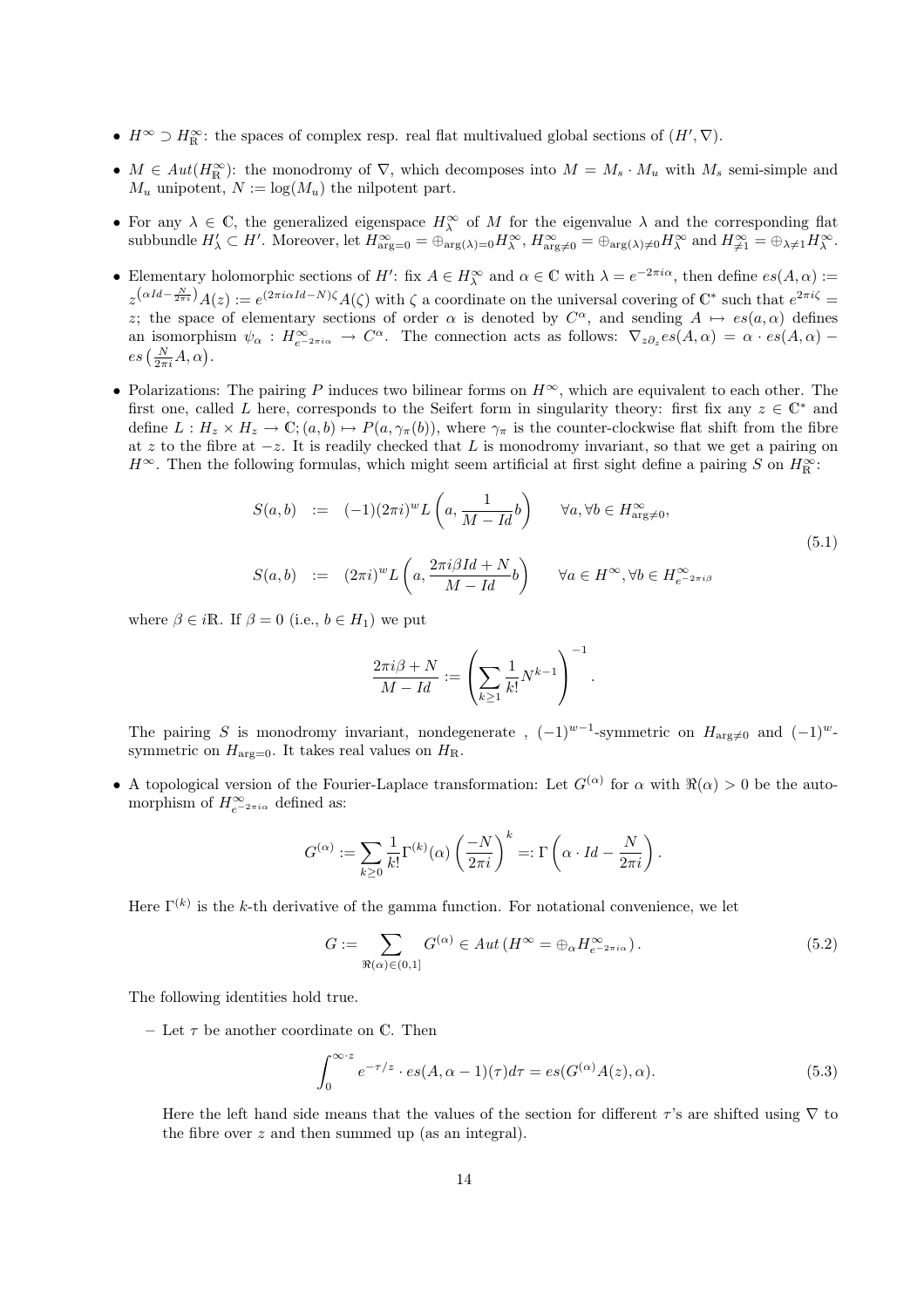<span id="page-14-0"></span>- Let  $\alpha, \beta \in (0, 1) + i\mathbb{R}$  and  $A \in H_{e^{-2\pi i \alpha}}^{\infty}, B \in H_{e^{-2\pi i \beta}}^{\infty}$ . Then

$$
P\left(es(G(A),\alpha), es(G(B),\beta)\right)(z) = z \frac{1}{(2\pi i)^{w-1}} \cdot S(A,B). \tag{5.4}
$$

- Let  $\alpha, \beta \in 1 + i\mathbb{R}$  and  $A \in H_{e^{-2\pi i \alpha}}^{\infty}, B \in H_{e^{-2\pi i \beta}}^{\infty}$ . Then

$$
P\left(es(G(A),\alpha), es(G(B),\beta)\right)(z) = z^2 \frac{-1}{(2\pi i)^w} \cdot S(A,B). \tag{5.5}
$$

In fact, the automorphism G and the pairing S were defined in [Her03, 7.2] in a slightly more restricted situation, namely, it was assumed in that paper that the eigenvalues of the monodromy are in  $S<sup>1</sup>$ . However, the generalization we consider here can be shown by the same type of calculations.

It is also possible to go the other way round, i.e., to construct a tuple  $(H', \nabla, H'_{\mathbb{R}}, P, w)$  starting from the vector spaces  $H^{\infty} \supset H^{\infty}_{\mathbb{R}}$ , an automorphism M and a pairing S as above. [The firs](#page-40-0)t part is obvious as a flat bundle  $(H'_{\mathbb{R}}, \nabla)$  is equivalent to the data  $(H_{\mathbb{R}}^{\infty}, M)$  (similarly for the complexifications). Thus the only thing to show is how to define P starting from  $(H^{\infty}, H^{\infty}_{\mathbb{R}}, M \in Aut(H_{\mathbb{R}}), S)$ . First remark that the formulas (5.1) can be reversed to define L starting from S. Note that S takes real values on  $H_{\mathbb{R}}^{\infty}$  but L sends  $H_{\mathbb{R}}^{\infty}$  to  $i^w\mathbb{R}$ . Then put  $P(a, b)(z) := L(a(z), \gamma_{-\pi}b(-z))$ . This gives a flat pairing as L is defined on the space of flat sections. The symmetry property for P follows from that of L (i.e, one needs to check that  $L(a, b) = (-1)^w L(Mb, a)$  which is straightforward). We therefore arrive at the following basic result.

Lemma 5.1 (Correspondence of topological data). There is a one to one correspondence between tuples consisting of  $(H^{\infty}, H^{\infty}_{\mathbb{R}}, M, S, w)$  with the above properties and flat bundles  $H' \supset H'_{\mathbb{R}}$  on  $\mathbb{C}^*$  equipped with a flat  $(-1)^w$ -symmetric pairing  $P: \mathcal{O}(H') \otimes j^* \mathcal{O}(H') \to \mathcal{O}_{\mathbb{C}^*}$  sending (pointwise)  $H'_{\mathbb{R}}$  to  $i^w \mathbb{R}$ .

We will gradually enrich this result to get eventually a correspondence between sums of two polarized mixed Hodge structures with an automorphism having eigenvalues in  $S<sup>1</sup>$  on the one hand and integrable polarized mixed twistor structures "generated by elementary sections" on the other hand. The first step is to construct a twistor from one additional piece of data, namely, a filtration. This is the result of the next lemma which is quite close to [Her03, lemma 7.12].

**Lemma 5.2.** Let  $(H^{\infty}, H^{\infty}_{\mathbb{R}}, M)$  be as above and  $F^{\bullet}$  an exhaustive decreasing filtration on  $H^{\infty}$ . Suppose that it is invariant under  $M_s$  and satisfies  $NF^{\bullet} \subset F^{\bullet-1}$ . Consider the flat (complex) bundle H' on  $\mathbb{C}^*$  corresponding to  $(H^{\infty}, M)$ . [Define](#page-40-0) the following sheaves

$$
\mathcal{H} := \sum_{p \in \mathbb{Z}, \Re(\alpha) \in (0,1]} \mathcal{O}_{\mathbb{C}} z^{(\alpha+w-1-p)Id - \frac{N}{2\pi i}} F^p H_{e^{-2\pi i \alpha}}^{\infty}
$$
\n
$$
= \sum_{p \in \mathbb{Z}, \Re(\alpha) \in (0,1]} \mathcal{O}_{\mathbb{C}} es(A, \alpha+w-1-p),
$$
\n
$$
\mathcal{H} := \sum_{q \in \mathbb{Z}, \Re(\alpha) \in (0,1]} \mathcal{O}_{\mathbb{P}^1 \setminus \{0\}} z^{(q+\alpha-[\Re(\alpha)])Id - \frac{N}{2\pi i}} \overline{F}^q H_{e^{-2\pi i \alpha}}^{\infty}
$$
\n
$$
= \sum_{q \in \mathbb{Z}, \Re(\alpha) \in (0,1]} \mathcal{O}_{\mathbb{P}^1 \setminus \{0\}} es(A, q+\alpha-[\Re(\alpha)]).
$$
\n
$$
\mathcal{H} \in \mathbb{F}^q H_{e^{-2\pi i \alpha}}^{\infty}
$$
\n
$$
\mathcal{H} \in \mathbb{F}^q H_{e^{-2\pi i \alpha}}^{\infty}
$$
\n
$$
(5.6)
$$

Theses are locally free extensions of  $\mathcal{O}(H')$  to zero and infinity defining a bundle  $\hat{H} \in VB_{\mathbb{P}^1}$ . The connection extends to  $\widehat{H}$  with poles of order at most two at 0 and  $\infty$ , therefore  $\widehat{H}$  is integrable. Twistors of this type are called generated by elementary sections.

The connection has logarithmic poles at zero and infinity if M is semi-simple.  $\hat{H}$  is pure of weight k iff  $(H_{\text{arg}\neq 0}, H_{\mathbb{R}, \text{arg}\neq 0}, F^{\bullet})$  is a Hodge structure of weight  $w + k - 1$  and  $(H_{\text{arg}=0}, H_{\mathbb{R}, \text{arg}= 0}, F^{\bullet})$  is a Hodge structure of weight  $w + k$ .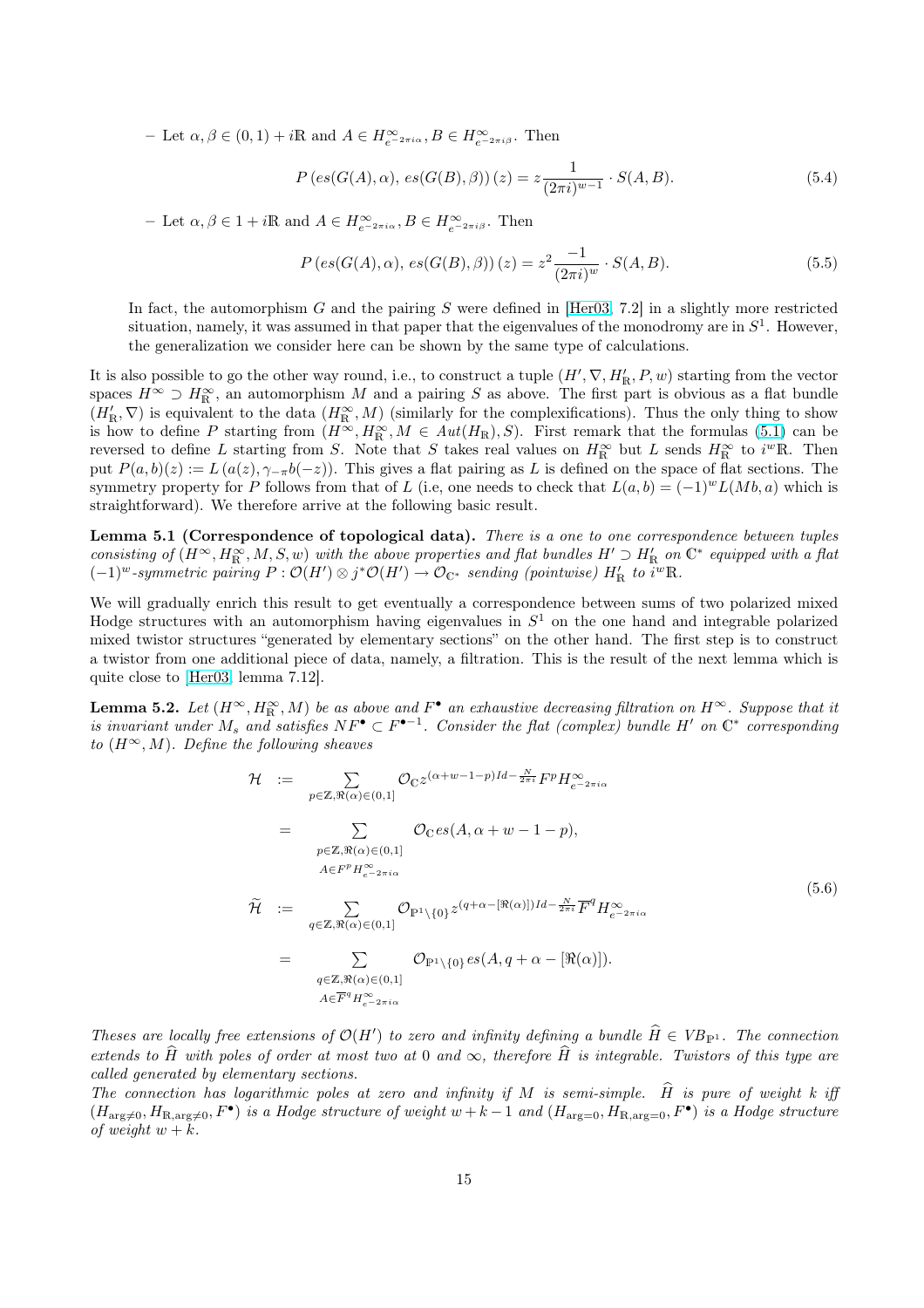<span id="page-15-0"></span>*Proof.* The inclusions  $\mathcal{H} \subset i_*\mathcal{O}(H')$  and  $\widetilde{\mathcal{H}} \subset \widetilde{i}_*\mathcal{O}(H')$ , where  $i: \mathbb{C}^* \to \mathbb{C}$  and  $\widetilde{i}: \mathbb{C}^* \to \mathbb{P}^1 \setminus \{0\}$ , are obvious. Consequently, we obtain a bundle  $\widehat{H} \in VB_{\mathbb{P}^1}$ . If M is the identity, then this is precisely the Rees construction ( $[\text{Sim97}]$ ,  $[\text{Moc03}]$ ). The connection on H' extends to  $\hat{H}$  (with poles at zero and infinity) using the Leibniz rule. Then for any  $A \in F^p H_{e^{-2\pi i \alpha}}$  we have

$$
(z^2 \nabla_z)(e^{\log(z)\left((\alpha+w-1-p)Id-\frac{N}{2\pi i}\right)}A) = z\left((\alpha+w-1-p)Id-\frac{N}{2\pi i}\right)z^{(\alpha+w-1-p)Id-\frac{N}{2\pi i}}A
$$
  
=  $z^{(\alpha+w-p)Id-\frac{N}{2\pi i}}\left((\alpha+w-1-p)Id-\frac{N}{2\pi i}\right)A \in z^{(\alpha+w-p)Id-\frac{N}{2\pi i}}F^{p-1}H_{e^{-2\pi i\alpha}} \subset \mathcal{H}.$ 

A similar calculation shows that for  $A \in \overline{F}^q H_{e^{-2\pi i \alpha}}$  we have

$$
z^{-2}\nabla_{\partial_{z^{-1}}}(z^{(q+\alpha-[\Re(\alpha)])Id-\frac{N}{2\pi i}}A)\in\widetilde{\mathcal{H}}.
$$

In both cases the fact that  $NF^{\bullet} \subset F^{\bullet-1}$  is essential. We see that the connection has a pole of order at most two at zero and infinity. For  $N=0$  it follows immediately that H is stable under  $z\nabla_{\partial_z}$  and  $\widetilde{\mathcal{H}}$  is stable under  $z^{-1}\nabla_{\partial_{z^{-1}}}$ .

In general, for  $A \in (F^p \cap \overline{F}^{(w+k)-1-p})H^{\infty}_{arg \neq 0}$  we have that

$$
z^{(\alpha+w-1-p)Id-\frac{N}{2\pi i}}A\in z^{-k}z^{((w+k)-1-p+\alpha-[\Re(\alpha)])Id-\frac{N}{2\pi i}}\overline{F}^{(w+k)-1-p}H_{e^{-2\pi i\alpha}}^{\infty}\subset z^{-k}\widetilde{{\mathcal H}}
$$

and similarly for  $A \in (F^p \cap \overline{F}^{(w+k)-p})H_{arg=0}^{\infty}$  (i.e.,  $\alpha \in 1 + i\mathbb{R}$ )

$$
z^{(\alpha+w-1-p)Id-\frac{N}{2\pi i}}A\in z^{-k}z^{((w+k)-p+\alpha-[\Re(\alpha)])Id-\frac{N}{2\pi i}}\overline{F}^{(w+k)-p}H_{e^{-2\pi i\alpha}}^{\infty}\subset z^{-k}\widetilde{\mathcal{H}}.
$$

Suppose that  $(H^{\infty}, H^{\infty}_{R}, F^{\bullet})$  is a sum of two Hodge structures of weights  $w + k - 1$  and  $w + k$ , i.e.,

$$
H^{\infty} = \bigoplus_{p} \left( F^{p} \cap \overline{F}^{(w+k)-1-p} \right) H^{\infty}_{\arg \neq 0} \oplus \bigoplus_{p} \left( F^{p} \cap \overline{F}^{(w+k)-p} \right) H^{\infty}_{\arg = 0}.
$$

Then by choosing an appropriate basis, we see from the last two formulas that the constructed bundle  $\hat{H}$  is semi-stable of slope  $k$ , thus we obtain an integrable pure twistor of weight k. Conversely, if we know that  $\hat{H}$  is isomorphic to  $\mathcal{O}_{\mathbb{P}^1}^{rank(H)}(k)$  then reading the last calculation backwards gives us a basis of  $H^\infty$  showing that the filtration  $\overline{F}^{\bullet}$ , shifted appropriately, splits  $F^{\bullet}$ .  $\Box$ 

Consider now the general situation of a tuple  $(H^{\infty}, H^{\infty}_{R}, M \in Aut(H^{\infty}_{R}), F^{\bullet}H^{\infty}, w)$ , where  $F^{\bullet}$  and  $\overline{F}^{\bullet}$  are not necessarily  $w + k$  resp.  $w + k - 1$ -opposed. Then the following construction is a refinement of the above correspondence.

Let N be the nilpotent part of M, and let  $W_{\bullet}$  be the weight filtration defined by N as described in lemma 2.2, but centered at zero. By definition of  $W_{\bullet}$ , for any k the endomorphism M restricts to an element in  $Aut(W_k)$ .

**Lemma 5.3.** The above construction applied to the tuple  $(W_k, W_k \cap H_k^{\infty}, M_{|W_k}, F^{\bullet} \cap W_k, w)$  defines a subbundle  $\widehat{W}_k \subset \widehat{H}$ . We obtain a filtration of  $\widehat{H}$  by subbundles. There is a naturally defined nilpotent [mor-](#page-4-0) $\hat{D}$  ism  $\widehat{N}:\mathcal{O}(\widehat{H})\to \mathcal{O}(\widehat{H})\otimes \mathcal{O}_{\mathbb{P}^1}(2)$  sending  $\widehat{W}_k$  to  $\widehat{W}_{k-2}\otimes \mathcal{O}_{\mathbb{P}^1}(2)$ . The quotient bundle  $Gr_k^{\widehat{W}}\widehat{H}$  is an integrable twistor and is canonically isomorphic to the integrable twistor corresponding to  $(Gr_k^WH^\infty,Gr_k^WH^\infty_R,M\in$  $Aut(Gr_{k}^{W} H^{\infty}), F^{\bullet} Gr_{k}^{W} H^{\infty}, w)$ . The induced M on  $Gr_{k}^{W} H^{\infty}$  is semi-simple, so that  $(Gr_{k}^{\widehat{W}}(\widehat{H}), \nabla)$  is logarithmic.

*Proof.* The only point to understand is the definition of  $\hat{N}$ : this is merely the functoriality of the above construction (which we will not discuss in detail here). The map  $N : H^{\infty} \to H^{\infty}$  satisfies by assumption  $N(F^{\bullet}) \subset F^{\bullet-1}$  and  $N(\overline{F}^{\bullet}) \subset \overline{F}^{\bullet-1}$ . Define  $\widehat{N}es(A,\alpha) := es(NA,\alpha)$ , then  $\widehat{N}H \subset z^{-1}\mathcal{H}$  and  $\widehat{N}\widetilde{H} \subset z\widetilde{\mathcal{H}}$  and, so that  $\hat{N}: \mathcal{O}(\hat{H}) \to \mathcal{O}(\hat{H}) \otimes \mathcal{O}_{\mathbb{P}^1}(2)$ . By definition of the weight filtration  $W_{\bullet}$  on  $H, NW_k \subset W_{k-2}$ , this implies the same property for  $\hat{N}$  with respect to  $\widehat{W}_{\bullet}$ . Note that the filtration  $\widehat{W}$  may also be defined from  $\hat{N}$  as in lemma 2.2.  $\Box$ 

The following is now an immediate consequence of lemma 5.2.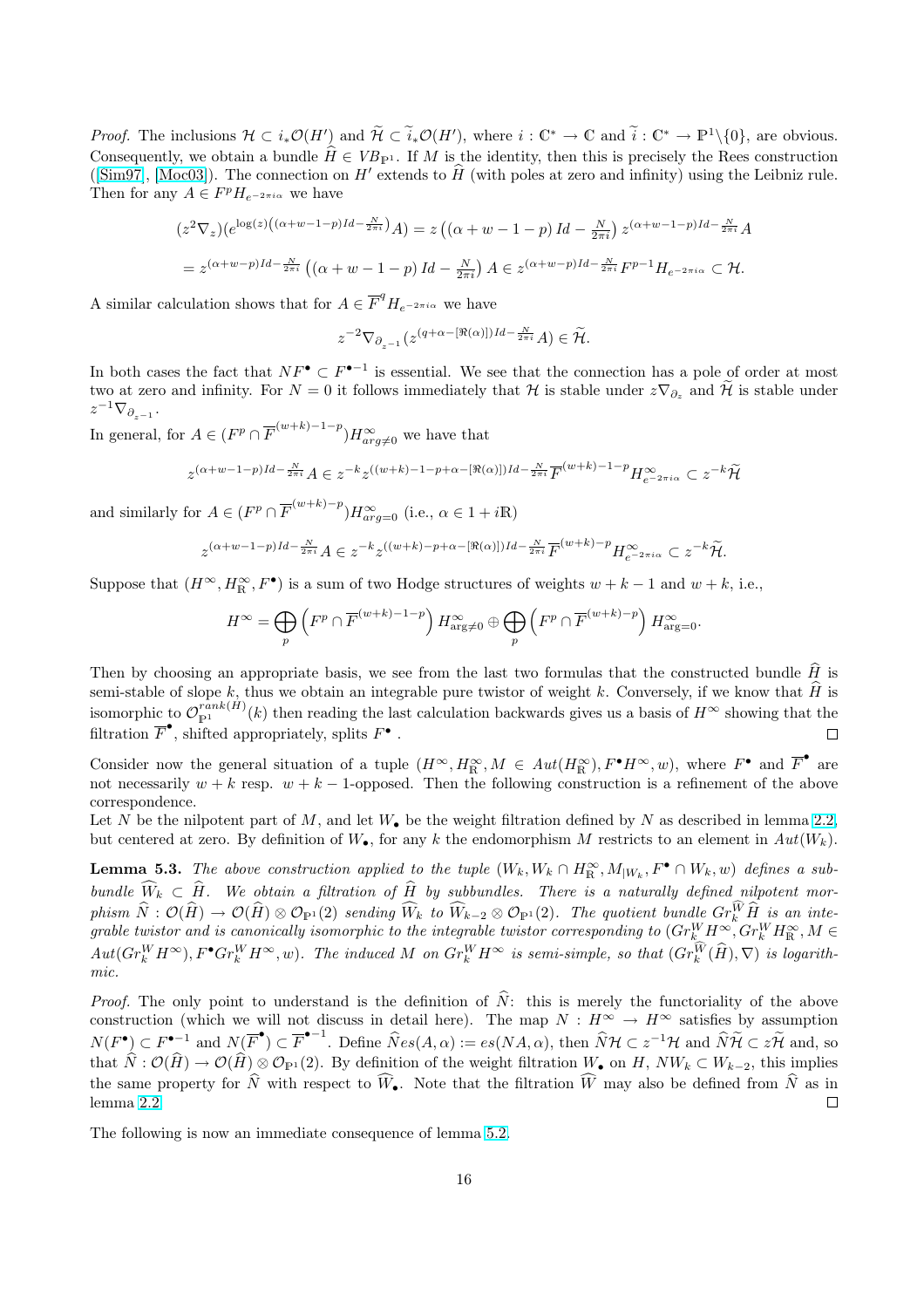<span id="page-16-0"></span>**Lemma 5.4.**  $(\widehat{H},\widehat{W}_{\bullet})$  is a mixed twistor, that is, each  $Gr_{k}^{\widehat{W}}(\widehat{H})$  is pure of weight k, if and only if the tuples  $(H^{\infty}_{\arg\neq 0}, H^{\infty}_{\mathbb{R}, \arg\neq 0}, W_{\bullet+w-1}, F^{\bullet})$  and  $(H^{\infty}_{\arg= 0}, H^{\infty}_{\mathbb{R}, \arg= 0}, W_{\bullet+w}, F^{\bullet})$  are mixed Hodge structures. Moreover, given a twistor generated by elementary sections, one recovers the filtration  $F^{\bullet}$  on  $H^{\infty}$  by

$$
F^p H_{e^{-2\pi i\alpha}}^{\infty} := \psi_{\alpha}^{-1} \left( z^{p+1-w} (C^{\alpha+w-1-p} \cap \mathcal{H}) \right)
$$
\n
$$
(5.7)
$$

for  $\Re(\alpha) \in (0,1]$ . We obtain a one to one correspondence between mixed twistors generated by elementary sections and sums of two mixed Hodge structures (on  $H^{\infty}_{\text{arg}\neq 0}$  and  $H^{\infty}_{\text{arg}=0}$ ).

The next step is to take into account the pairing S. We suppose a tuple  $(H^{\infty}, H^{\infty}_{R}, M, F^{\bullet}H^{\infty}, S)$  be given. Remember that the data  $(H^{\infty}, H^{\infty}_{\mathbb{R}}, M, S)$  were already shown to be equivalent to a flat bundle  $(H', \nabla)$  over  $\mathbb{C}^*$ and a flat pairing P on opposite fibres. For a moment, we will only consider the extension  $\mathcal{H} \in VB_{\mathbb{C}}$  (i.e., we will not make use of  $\overline{F}^{\bullet}$ ) and show that if  $F^{\bullet}$  satisfies a particular orthogonality property with respect to S, then the pairing P will have a zero of order w on the extension  $\mathcal{H}$  making  $(H, \nabla, H'_{\mathbb{R}}, P, w)$  into a TERP-structure. Define the filtration  $\widetilde{F}^{\bullet}$  by  $\widetilde{F}^{\bullet} := G^{-1}F^{\bullet}$  where G is the automorphism defined by formula (5.2). The said orthogonality property will be formulated using this twisted filtration  $\widetilde{F}^{\bullet}$ .

**Lemma 5.5.** Let  $(H^{\infty}, H^{\infty}_{\mathbb{R}}, M, F^{\bullet}, w, S)$  with all the properties of lemma 5.1 and 5.2 be given. Suppose that

$$
\left(\widetilde{F}^p H^{\infty}_{\text{arg}\neq 0}\right)^{\perp} = \widetilde{F}^{w-p} H^{\infty}_{\text{arg}\neq 0} \quad \text{and} \quad \left(\widetilde{F}^p H^{\infty}_{\text{arg}=0}\right)^{\perp} = \widetilde{F}^{w+1-p} H^{\infty}_{\text{arg}=0}.
$$
\n(5.8)

Here  $\perp$  is the orthogonal complement with respect to S. Then  $(\mathcal{H}, \nabla, H'_{\mathbb{R}}, P, w)$  $(\mathcal{H}, \nabla, H'_{\mathbb{R}}, P, w)$  $(\mathcal{H}, \nabla, H'_{\mathbb{R}}, P, w)$  is a [TE](#page-14-0)RP-structure.

*Proof.* In view of what has been said before, we need to show that P sends the germ  $H_0$  to  $z^w \mathcal{O}_{\mathbb{C},0}$  and is nondegenerate when multiplied by  $z^{-w}$ . So take two generators of this germ, i.e., let  $A \in F^p H_{e^{-2\pi i\alpha}}^{\infty}, B \in$  $F^q H_{e^{-2\pi i\beta}}^{\infty}$  (suppose first that  $\alpha, \beta \in (0, 1) + i\mathbb{R}$ ), and compute

$$
P(es(A, \alpha + w - 1 - p), es(B, \beta + w - 1 - q))(z) = P(z^{(\alpha + w - 1 - p)Id - \frac{N}{2\pi i}} A, (-z)^{(\beta + w - 1 - q)Id - \frac{N}{2\pi i}} B)
$$
  
=  $z^{2w-2-(p+q)}(-1)^{w-1-q} P(z^{\alpha Id - \frac{N}{2\pi i}} A, (-z)^{\beta Id - \frac{N}{2\pi i}} B)$   
=  $z^{2w-2-(p+q)}(-1)^{w-1-q} \frac{z}{2\pi i} S(G^{-1}A, G^{-1}B) = z^{2w-1-(p+q)} \frac{(-1)^{w-1-q}}{2\pi i} S(G^{-1}A, G^{-1}B).$ 

 $(G^{-1}A, G^{-1}B)$  $\neq 0$  only if  $p+q \leq w-1$ , we get  $P(es(A, \alpha+w-1-p), es(B, \beta+w-1-q))(z) \in z^w\mathcal{O}_{\mathbb{C},0}$ . As S On the other hand, for any  $A \in F^p H_{\text{arg}\neq 0}$  there is a  $B \in F^{w-p-1}H_{\text{arg}\neq 0}$  with  $S(G^{-1}A, G^{-1}B) \neq 0$ , so that P is nondegenerate. Sections coming from elements in  $H_{\text{arg}=0}$  are treated similarly.  $\Box$ 

We will call TERP-structures as above *generated by elementary sections*. The following lemma shows that this notion is consistent with the corresponding one for twistor structures.

**Lemma 5.6.** Let  $(H, H'_{\mathbb{R}}, \nabla, P, w)$  be a TERP structure generated by elementary sections. Then the bundle H constructed by the procedure from definition 3.2 is a twistor generated by elementary sections as defined in lemma 5.2.

Proof. This is an immediate consequence of the following formula, which is shown in [Her03, (7.86)].

$$
\tau\left(es(A,\alpha)\right) = es\left(\overline{A},w-\overline{\alpha}\right)
$$
\n(5.9)

 $\Box$ 

It is an easy exercise to check that the converse of lemma 5.5 holds, so that we get the following extension of the correspondence of topological data. Note that any TERP-structure generated by elementary sections canonically defines a filtration  $F^{\bullet}$  on  $H^{\infty}$  by formula (5.7).

Lemma 5.7. There is a one to one correspondence between TERP-structures generated by elementary sections and tuples  $(H^{\infty}, H^{\infty}_{\mathbb{R}}, M, F^{\bullet}, S, w)$  as above such that the twisted filtration  $\tilde{F}^{\bullet}$  satisfies condition (5.8).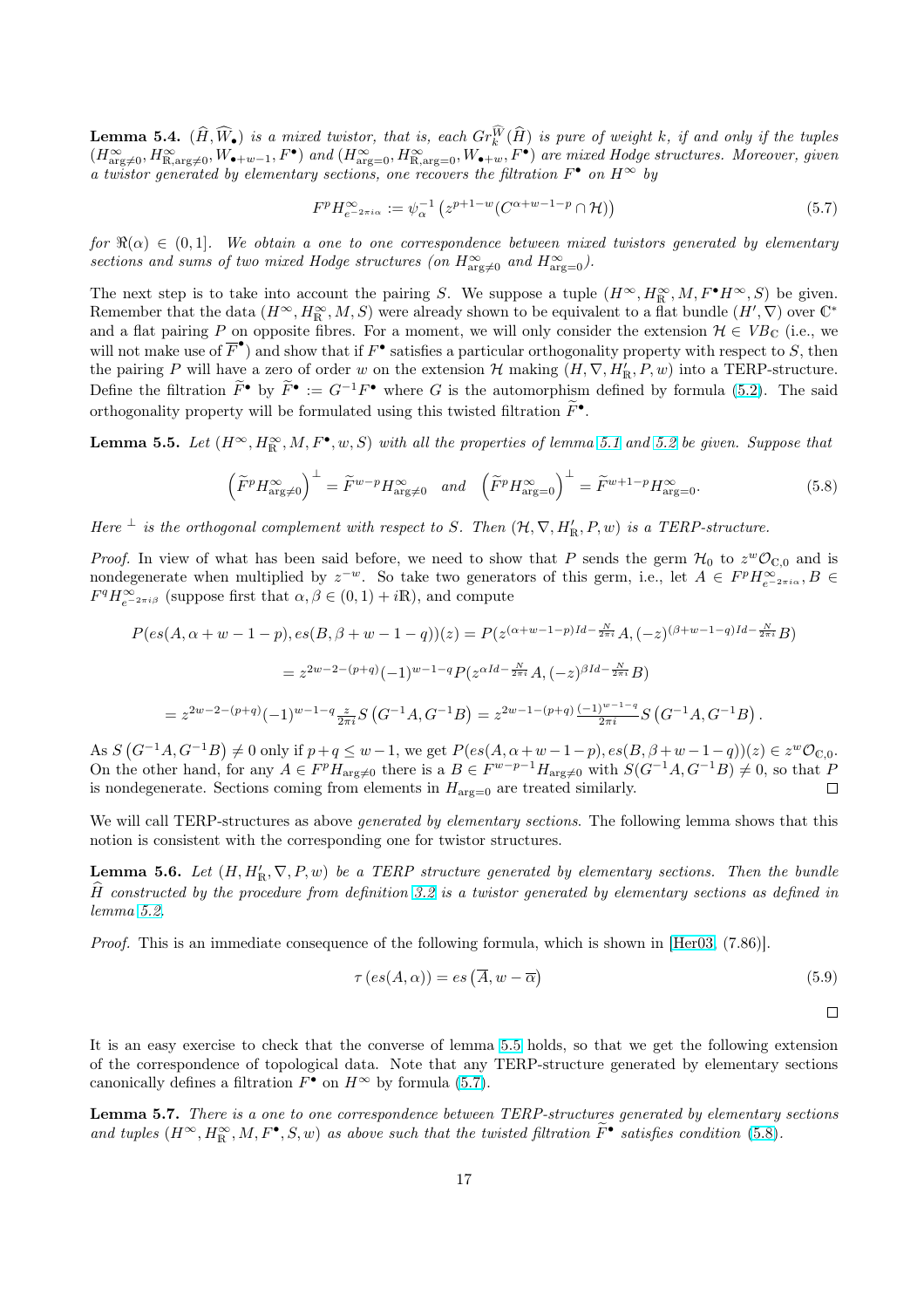<span id="page-17-0"></span>The last step is now a (common) extension of the correspondence of lemma 5.4 and of the last result putting together (mixed) twistors and polarizations. We cite the following definition from [Moc03, definition 3.48]. We restrict here to weight zero, which is what we need, but the definition extends to any weight.

**Definition 5.8.** Let  $(\widehat{H}, \widehat{N}, \widehat{W}_{\bullet})$  be a mixed twistor structure (with  $\widehat{W}_{\bullet}$  gene[rated](#page-15-0) by  $\widehat{N}$ ), suppose deg( $\widehat{H}$ ) = 0, and let  $\widehat{S}:\mathcal O(\widehat{H})\otimes_{\mathcal O_{\mathbb P^1}} \sigma^*\mathcal O(\widehat{H})\to \mathcal O_{\mathbb P^1}$  be a non-degenerate pairing. Then  $\widehat{S}$  i[s called](#page-41-0) a polarization if the following holds.

•  $\hat{S}$  is a morphism of mixed twistors and satisfies  $\hat{S}(\hat{N}-, -)+S(-, \sigma^*\hat{N}(-)) = 0$ . This implies in particular that  $\widehat{S}$  induces a morphism

$$
\widehat{S}_k : \left( Gr_k^{\widehat{W}} \otimes \mathcal{O}_{\mathbb{P}^1}(-2k) \right) \otimes \left( \sigma^* Gr_k^{\widehat{W}} \right) \longrightarrow \mathcal{O}_{\mathbb{P}^1}
$$
\n
$$
(a, b) \longmapsto \widehat{S} \left( \widehat{N}^k a, b \right)
$$

.

and then also a morphism

$$
i^{-k}\widehat{S}_k: \left(Gr_k^{\widehat{W}} \otimes \mathcal{O}_{\mathbb{P}^1}(-k)\right) \otimes \sigma^* \left(Gr_k^{\widehat{W}} \otimes \mathcal{O}_{\mathbb{P}^1}(-k)\right) \longrightarrow \mathcal{O}_{\mathbb{P}^1}
$$

$$
(a, b) \longmapsto i^{-k}\widehat{S}_k(a, b).
$$

The term  $i^{-k}$  comes from the identification  $\sigma^* \mathcal{O}_{\mathbb{P}^1}(-k) \cong \mathcal{O}_{\mathbb{P}^1}(-k)$ .

- Let  $\widehat{P}_k := \text{Ker} \left( \widehat{N}^{k+1} : Gr_k^{\widehat{W}} \to Gr_{-k-1}^{\widehat{W}} \right)$ ´ be the primitive part of weight k. Then  $i^{-k}\widehat{S}_k$  polarizes  $\widehat{P}_k$ , i.e., for all global sections  $a \in H^0(\mathbb{P}^1, \widehat{P}_k \otimes \mathcal{O}_{\mathbb{P}^1}(-k)) \setminus \{0\}, i^{-k} \widehat{S}_k(a, a) > 0.$
- $(\widehat{H}, \widehat{N}, \widehat{W}_{\bullet}, \widehat{S})$  is called a polarized mixed twistor structure of weight zero (PMTS).

The final result of this chapter is the following.

Lemma 5.9 (Correspondence between PMHS and integrable PMTS). There is a one to one correspondence between tuples  $(H^{\infty}, H^{\infty}_{\mathbb{R}}, M, F^{\bullet}, S, w)$  with the property that  $(H^{\infty}_{\text{arg}\neq 0}, H^{\infty}_{\mathbb{R}, \text{arg}\neq 0}, -N, \widetilde{F}^{\bullet}, S)$  resp.  $(H^{\infty}_{\text{arg}=0}, H^{\infty}_{\text{R,arg}=0}, -N, \tilde{F}^{\bullet}, S)$  are PMHS's of weight w – 1 resp. w and integrable polarized mixed twistors  $(\widehat{H},H_{\mathbb R}',\widehat{W}_\bullet,\widehat{N},\widehat{S},\nabla)$  with flat real substructure on  $\mathbb C^*$  (and such that  $\widehat{W}_\bullet$  and  $\widehat{N}$  are induced by the monodromy  $\nabla$ ) which are generated by elementary sections. The eigenvalues of M resp. of the monodromy have absolute value one.

*Proof.* Let us first show the last statement: Suppose that  $(H^{\infty}, H^{\infty}_{R}, -N, \widetilde{F}^{\bullet}, S)$  is a sum of two PMHS's. The semi-simple part of the monodromy acts on the primitive part of each  $Gr_k^W H^\infty$  and respects the hermitian form induced by S on these spaces. This forces its eigenvalues to be in  $S^1$ . Note that the space  $Gr_k^WH^\infty$  is decomposed according to formula (2.5) which implies that each eigenspace has a primitive part. On the other hand, for an integrable polarized mixed twistor  $(\widehat{H}, H'_{\mathbb{R}}, \widehat{W}_{\bullet}, \widehat{N}, \widehat{S}, \nabla)$  as above it is easy to see that the semi-simple part of the monodromy gives rise to a bundle map  $\widehat{M}_s \in Aut(\widehat{H})$  compatible with the weight filtration  $\widehat{W}_\bullet$  and with the pairing  $\widehat{S}$ . The induced map on  $H^0(\mathbb{P}^1, \widehat{P}_k \otimes \mathcal{O}_{\mathbb{P}^1}(-k))$  therefore respects the positive definite hermitian form  $i^{-k}\widehat{S}_k$ . As before, we [can](#page-4-0) conclude that its eigenvalues are of absolute value one. For the remaining part of this proof, we can therefore assume that the various logarithms of the monodromy eigenvalues are real numbers. Remark that in order to define MHS on  $H^{\infty}$  one can work with  $\widetilde{F}^{\bullet}$  as well as with  $F^{\bullet}$ , because these two filtrations coincide by definition on the quotients  $Gr^W_{\bullet}$ . Therefore, we know by lemma 5.4 that  $\hat{H}$  is a mixed twistor iff the tuples  $(H_{\neq 1}^{\infty},(H_{\mathbb{R}}^{\infty})_{\neq 1},\widetilde{F}^{\bullet},W_{\bullet+w-1})$  resp.  $(H_1^{\infty},(H_{\mathbb{R}}^{\infty})_1,N,\widetilde{F}^{\bullet},W_{\bullet+w})$  are mixed Hodge structures.

The orthogonality of  $\tilde{F}^{\bullet}$  with respect to S is equivalent to the fact that  $\hat{S}$  takes values in  $\mathcal{O}_{\mathbb{P}^1}$  (this follows from lemma 5.7 and lemma 3.9), so that the correspondence is true iff the positive definiteness properties of the two polarizations are equivalent. On the one hand, we have PMHS's of weights  $w - 1$  resp. w [iff](#page-15-0)

$$
i^{p-(w-1+[\alpha]+k-p)}S(A,(-N)^k\overline{A}) > 0
$$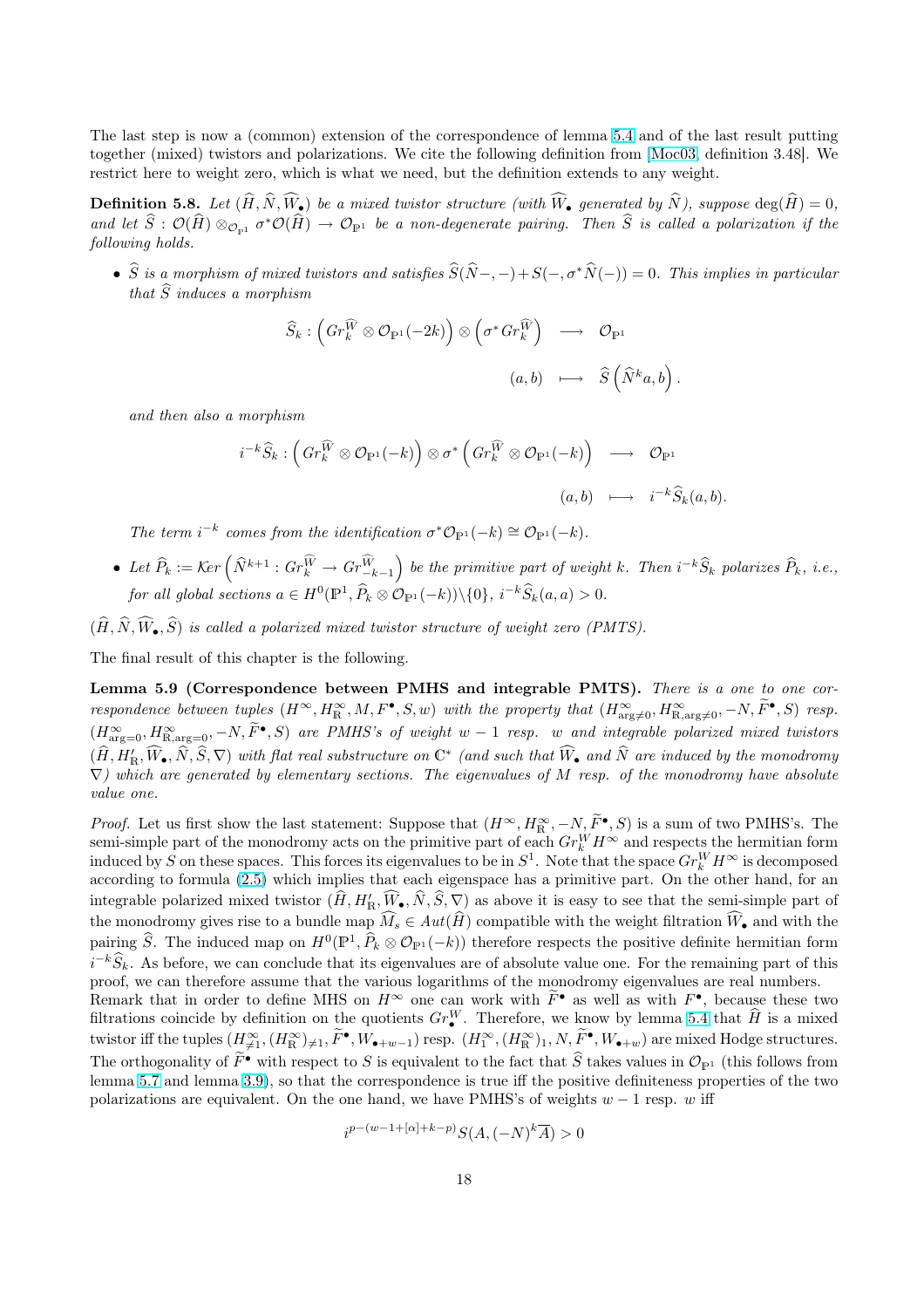<span id="page-18-0"></span>for all non-vanishing classes

$$
[A] \in \left(\widetilde{F}^p \cap \overline{\widetilde{F}^{w-1+[\alpha]+k-p}}\right) \left(Gr_k^W H_{e^{-2\pi i \alpha}}\right)_{prim} = \left(F^p \cap \overline{F^{w-1+[\alpha]+k-p}}\right) \left(Gr_k^W H_{e^{-2\pi i \alpha}}\right)_{prim}
$$

i.e., all  $[A] \neq 0$  in that space with  $N^{k+1}[A] = 0$ .

On the other hand,  $(\widehat{H}, \widehat{W}_{\bullet}, \widehat{N}, \widehat{S})$  is a PMTS iff  $i^{-k}\widehat{S}_k$  is positive on classes  $[es(A, \alpha + w - 1 - p)] \in \widehat{P}_k$ , where again  $A \in W_k H_{e^{-2\pi i\alpha}}^{\infty}$  with  $[A] \in \left(F^p \cap \overline{F^{w-1+[\alpha]+k-p}}\right) \left(Gr_k^W H_{e^{-2\pi i\alpha}}\right)_{prim} \setminus \{0\}.$  Therefore we need to show that for all these elements A,  $i^{p-(w-1+[\alpha]+k-p)}S(A, (-N)^k\overline{A}) > 0$  is equivalent to  $i^{-k}\widehat{S}(\widehat{N}^k e s(A, \alpha+w-1-\alpha))$ p),  $es(A, \alpha + w - 1 - p) > 0$ . This is a consequence of the following computation.

$$
i^{-k}\hat{S}\left(\hat{N}^{k}es(A, \alpha+w-1-p), es(A, \alpha+w-1-p)\right)
$$
  

$$
=i^{-k}z^{-w}P\left(es(N^{k}A, \alpha+w-1-p), es(\overline{A}, p+1-\alpha)\right)
$$
  

$$
=i^{-k}(-1)^{p+1}(-z)^{-1-[{\alpha}]}P\left(es(N^{k}A, \alpha), es(\overline{A}, 1+[\alpha]-\alpha)\right)=\frac{i^{-k}(-1)^{p}}{(2\pi i)^{w-1+[\alpha]}}S\left(G^{-1}N^{k}A, G^{-1}\overline{A}\right)
$$
  

$$
=\frac{i^{p-(w+k-1+[\alpha]-p)}}{(2\pi)^{w-1+[\alpha]}}S\left(G^{-1}A, (-N)^{k}G^{-1}\overline{A}\right)=\frac{1}{\Gamma(1+[\alpha]-\alpha)\Gamma(\alpha)}\cdot\frac{i^{p-(w+k-1+[\alpha]-p)}}{(2\pi)^{w-1+[\alpha]}}\cdot S\left(A, (-N)^{k}\overline{A}\right).
$$

The last equality is a result of the following three facts, which are deduced directly from the definitions.

$$
G^{-1}A \equiv \frac{1}{\Gamma(\alpha)}A \mod W_{k-1} \quad ; \quad G^{-1}\overline{A} \equiv \frac{1}{\Gamma(1+[\alpha]-\alpha)}A \mod W_{k-1} \quad ; \quad S(W_k, W_{-k-1}) = 0
$$

This shows the equivalence of the positive definiteness properties of the two polarizations.

#### $\Box$

### 6 Regular singular TERP-structures

In this chapter we investigate more closely the case of TERP-structures  $(H, H'_{\mathbb{R}}, \nabla, P, w)$  and nilpotent orbits of them which are regular singular, i.e., such that  $\nabla$  has a regular singularity on  $\mathcal{O}(H)$  at zero (see the definition below). In this case we will obtain a direct generalization of Schmid's correspondence (theorem 2.5). This generalization will consist in a correspondence between two types of TERP-structures: those inducing nilpotent orbits and those which defines polarized mixed Hodge structures on  $H^{\infty}$  (theorem 6.6). To start with, we recall the definition of some well-known objects associated to regular singular connections, namely, the Kashiwara-Malgrange filtration and the Deligne lattices  $V^{\alpha}$ . More precisely, let  $(H', \nabla)$  be a flat bundle over  $\mathbb{C}^*$ . [Rem](#page-5-0)ember the definition of the subspaces  $C^{\alpha} \subset \mathcal{O}(H')$  from chapter 5. Recall also that we have chosen a total order on C which will be used below.

Definition 6.1. Put

$$
V^{\alpha} := \sum_{\beta \ge \alpha} \mathcal{O}_{\mathbb{C}} \cdot C^{\beta} = \bigoplus_{\alpha \le \beta < \alpha + 1} \mathcal{O}_{\mathbb{C}} \cdot C^{\beta}
$$
\n
$$
V^{> \alpha} := \sum_{\beta > \alpha} \mathcal{O}_{\mathbb{C}} \cdot C^{\beta} = \bigoplus_{\alpha < \beta \le \alpha + 1} \mathcal{O}_{\mathbb{C}} \cdot C^{\beta}
$$
\n
$$
V^{> - \infty} := \sum_{\beta} \mathcal{O}_{\mathbb{C}} \cdot C^{\beta}
$$

 $V^\alpha$  and  $V^{>\alpha}$  are locally free  $\mathcal{O}_{\mathbb{C}}$ -modules whereas  $V^{>-\infty}$  is locally free over  $\mathcal{O}_{\mathbb{C}}[z^{-1}],$  i.e., a meromorphic bundle. Obviously, all of them are subsheaves of  $i_*\mathcal{O}(H')$ . The decreasing filtration defined by  $V^{\alpha}$  on  $V^{>-\infty}$  is the Kashiwara-Malgrange or V-filtration. There is natural identification  $\overline{Gr}_{V}^{\alpha} := V^{\alpha}/V^{>\alpha} \cong \overline{C^{\alpha}}$ .

The following definition introduces the notions of regular singular connections and explains some important object and invariants attached to them. The idea is essentially due to Varchenko ([Var80], [SS85]) who used it to define a filtration making up a mixed Hodge structure on the cohomology of the Milnor fibre of an isolated hypersurface singularity (see corollary 6.4).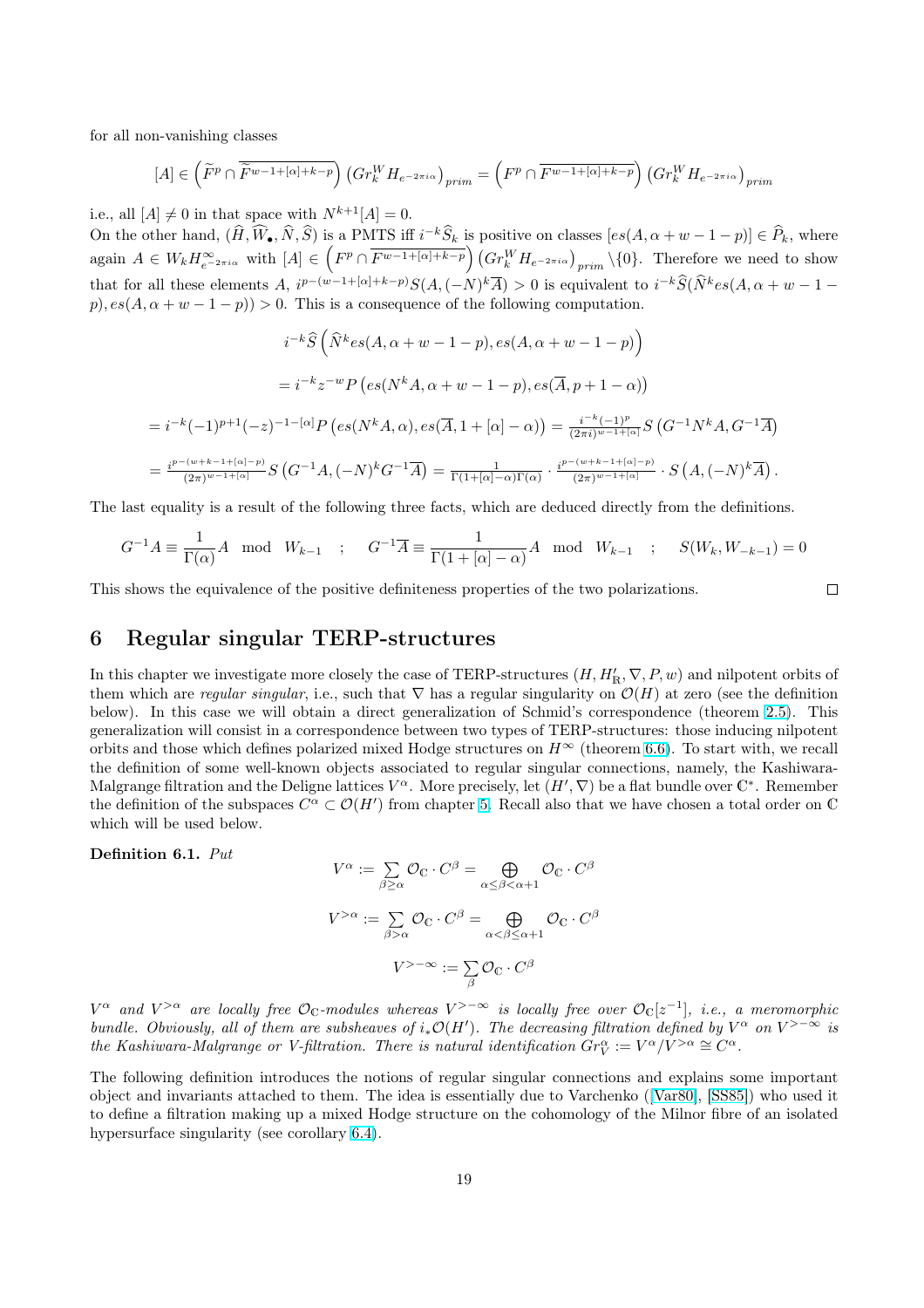- <span id="page-19-0"></span>**Definition 6.2.** • Let H be a bundle over C and  $\nabla$  a meromorphic connection with pole at zero. Then  $\nabla$ is said to have a regular singularity at zero if H is a subsheaf of  $V^{>-\infty}$ , in other words, if the sections in H have moderate growth at the origin when expressed in a basis of flat sections. A TERP-structure  $(H, H_{\mathbb{R}}, \nabla, P, w)$  is called regular singular if  $(H, \nabla)$  is so. For a regular singular connection, the V-filtration induces a filtration on H which we denote by the same letter.
	- Any section  $\omega \in \mathcal{H}_0$  can be written as a (possibly infinite) sum

$$
s = \sum_{\beta \ge \alpha} s(\omega, \beta)
$$

where  $s(\omega,\beta) \in C^{\beta}$  and  $s(\omega,\alpha) \neq 0$ .  $\alpha$  is called the order of  $\omega$  and the section  $s(\omega,\alpha)$  the principal part of ω.

• Let  $\omega_1,\ldots,\omega_n$  be a set of generating sections for  $\mathcal{H}_0$  with linearly independent principal parts  $s(\omega_i,\alpha_i)$ . Put

$$
\mathcal{H}^{el} := \oplus_i \mathcal{O}_{\mathbb{C}} \cdot s(\omega_i, \alpha_i) \cong \oplus_{\alpha} \mathcal{O}_{\mathbb{C}} \cdot Gr_V^{\alpha} \mathcal{H}.
$$

Then  $\mathcal{H}^{el} \subset i_*\mathcal{O}(H')$  defines a vector bundle  $(H^{el}, \nabla)$  over C generated by elementary sections.

• Define the spectrum  $Sp(H, \nabla)$  as a "subset of  $\mathbb C$  with multiplicities", i.e.:

$$
Sp(H, \nabla) = \sum_{\alpha \in \mathbb{C}} \nu(\alpha)\alpha \in \mathbb{Z}[\mathbb{C}] \quad with \quad \nu(\alpha) := \dim_{\mathbb{C}} \left( \frac{Gr_{V}^{\alpha} \mathcal{H}}{Gr_{V}^{\alpha} z \mathcal{H}} \right)
$$

We order the (possibly repeated) spectral numbers  $\alpha_1, \ldots, \alpha_{rank(H)}$  by the total order on C defined in the beginning. (In [Her03, 7.2] the spectral numbers are called exponents.)

**Lemma 6.3.** Let  $(H, H'_{\mathbb{R}}, \nabla, P, w)$  be a regular singular TERP-structure. Then  $(H^{el}, H'_{\mathbb{R}}, \nabla, P, w)$  is also a TERP-structure, generated by elementary sections, therefore also regular singular. We denote by  $(\widehat{H^{el}}, \widehat{W}_{\bullet}, \widehat{N}, \widehat{S})$ the corresponding tw[istor. T](#page-40-0)he spectral numbers obey the symmetry  $\alpha_i + \alpha_{rank(H)+1-i} = w$ .

*Proof.* The first thing to show is that the connection has still a pole of order at most two on  $\mathcal{H}^{el}$ : This follows directly from the definition of the V-filtration. Namely, let  $\omega \in V^{\alpha} \cap \mathcal{H}$  be a section having principal part  $s(\omega,\alpha)$ . If  $z\nabla_z\partial_z s(\omega,\alpha) \in C^{\alpha+1}$  is non-zero, then it must be the principal part of  $z\nabla_z\partial_z\omega \in V^{\alpha+1}\cap\mathcal{H}$ . This proves that  $z\nabla_z\partial_z s(\omega,\alpha) \in \mathcal{H}^{el}$  as required. The main point now is to see that the pairing P sends  $\mathcal{H}^{el}$  to  $z^w \mathcal{O}_\mathbb{C}$  and that  $z^{-w} P$  is nondegenerate on  $\mathcal{H}^{el}$ . Then we know that  $(H^{el}, H'_{\mathbb{R}}, \nabla, P, w)$  is a TERP-structure. By definition it is generated by elementary sections. This implies its regularity as elementary sections have moderate growth. The symmetry property of the spectrum will come out of the proof as a by-product.

First note that because  $z^{-w}P$  is nondegenerate on H, we have an isomorphism  $(z^{-w}A, \nabla) \cong j^*(\mathcal{H}^*, \nabla^*),$ where  $\mathcal{H}^* := \mathcal{H}om_{\mathcal{O}_\mathbb{C}}(\mathcal{H}, \mathcal{O}_\mathbb{C})$  is the dual module with the induced connection and  $j : z \mapsto -z$  as before. This implies that  $Gr_V^{\alpha}(\mathcal{H}/z\mathcal{H}) \cong Gr_{V^*}^{\alpha-w}(\mathcal{H}^*/z\mathcal{H}^*)$ . On the other hand, for any bundle  $(H, \nabla)$  with regular singular the strate  $Gr_V(t) \geq t$  =  $Gr_{V^*}(t^*/zH^*)$   $\cong (Gr_V^{-\alpha}(\mathcal{H}/zH))^*$ . This can be shown as in [Sab, Remark 3.6] or [Sab02, III.1.18] (Note that the indices must be shifted by one compared to loc.cit.). Putting these two equations together, we conclude that  $P$  induces a non-degenerate pairing

$$
P: Gr_V^{\alpha} \frac{\mathcal{H}}{z\mathcal{H}} \otimes Gr_V^{w-\alpha} \frac{\mathcal{H}}{z\mathcal{H}} \longrightarrow z^w \mathbb{C},\tag{6.1}
$$

which gives, by the identification

$$
\oplus_a \mathcal{O}_{\mathbb{C}}Gr_{V}^{\alpha} \frac{\mathcal{H}}{z\mathcal{H}} \cong \frac{\oplus_{\alpha} \mathcal{O}_{\mathbb{C}}Gr_{V}^{\alpha}\mathcal{H}}{\oplus_{\alpha} z\mathcal{O}_{\mathbb{C}}Gr_{V}^{\alpha}\mathcal{H}} \cong \frac{\mathcal{H}^{el}}{z\mathcal{H}^{el}}
$$

the desired non degenerateness of  $z^{-w}P$  on  $\mathcal{O}(H^{el})$ . In particular, (6.1) implies that dim<sub>C</sub>  $(Gr_{V}^{\alpha} \frac{\mathcal{H}}{z\mathcal{H}})$ ¢ esired non degenerateness of  $z^{-w}P$  on  $\mathcal{O}(H^{el})$ . In particular, (6.1) implies that  $\dim_{\mathbb{C}}(Gr^{\alpha}_{V}\frac{\mathcal{H}}{z\mathcal{H}})$  $\dim_{\mathbb{C}}\left(Gr_{V}^{w-\alpha}\frac{\mathcal{H}}{z\mathcal{H}}\right)$ , which is precisely the symmetry property of the spectrum.  $\Box$ 

The next result is a rather trivial but important consequence of the last lemma.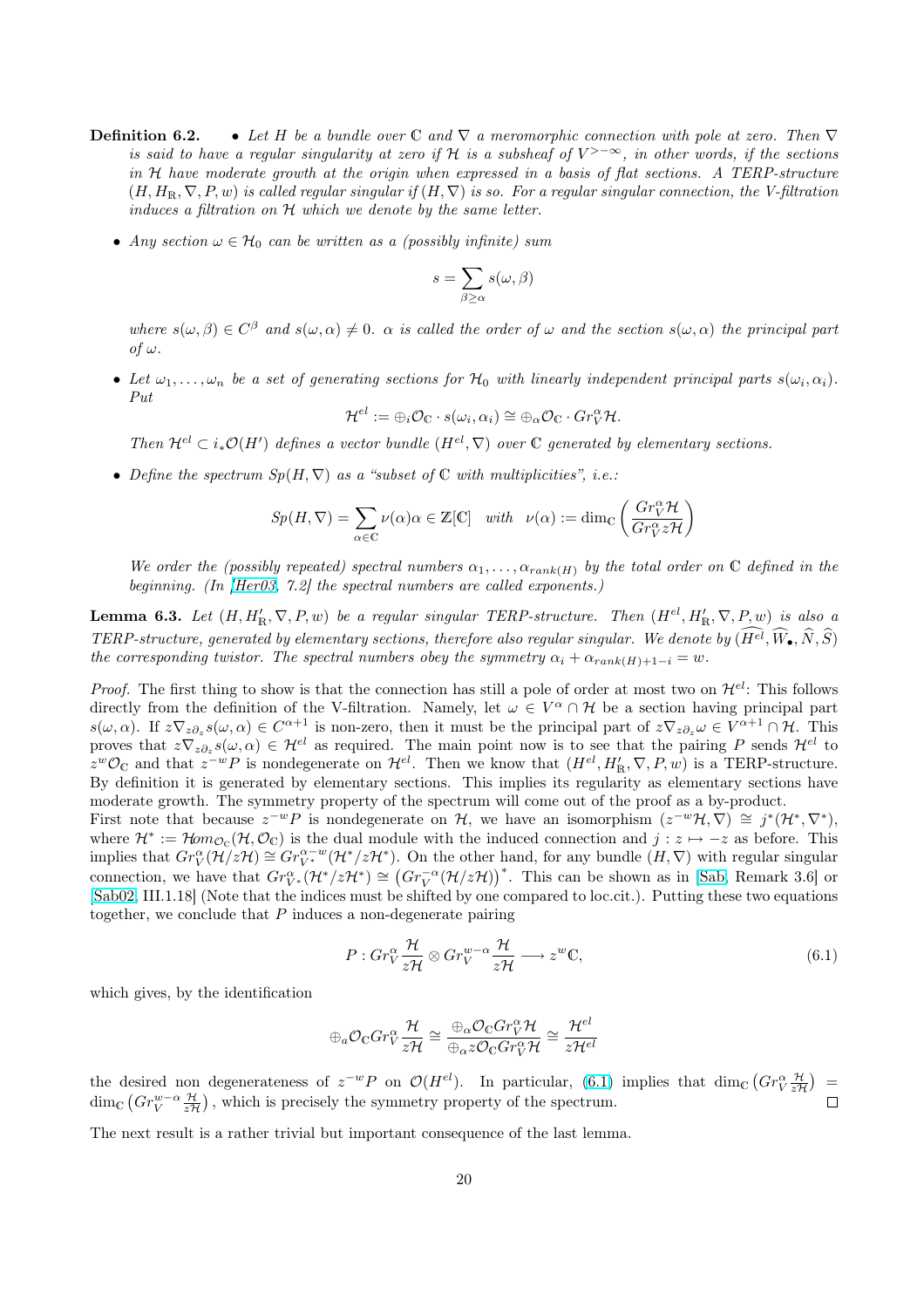<span id="page-20-0"></span>**Corollary 6.4.** Let  $(H, H'_{R}, P, w)$  be a TERP-structure. Then the formula

$$
F^p H_{e^{-2\pi i\alpha}}^{\infty} := \psi_{\alpha}^{-1} \left( z^{p+1-w} Gr_V^{\alpha+w-1-p} \mathcal{H} \right) \qquad \text{with} \quad \Re(\alpha) \in (0,1] \tag{6.2}
$$

defines a filtration  $F^{\bullet}$  on the space  $H^{\infty}$  coinciding with the one obtained from  $(H^{el}, H'_{\mathbb{R}}, \nabla, P, w)$  using lemma 5.7, *i.e.*,  $F^p H_{e^{-2\pi i \alpha}}^{\infty} = \psi_{\alpha}^{-1}$  $\frac{n}{2}$  $e$  space  $H^{\infty}$  connectaing with<br>  $z^{p+1-w}(C^{\alpha+w-1-p}\cap\mathcal{H}^{el}))$ . In particular, the orthogonality conditions (5.8) for the twisted filtration  $\widetilde{F}^{\bullet}$  are satisfied, so that  $\widetilde{F}^{\bullet}$  gives an element in  $\check{D}$ , the classifying space of Hodge-like filtrations on  $H^{\infty}$  from chapter 1.

[Rem](#page-16-0)ark: In case a TERP-structure arises as Fourier-Laplace transform of the Brieskorn lattice of [an](#page-16-0) isolated hypersurface singularity (see chapter 11),  $\tilde{F}^{\bullet}$  is the filtration defined by Steenbrink [SS85] as part of a polarized mixed Hodge structu[re](#page-0-0) on the cohomology of the Milnor fibre (the space  $H^{\infty}$ ).

The following lemma motivates the introduction of nilpotent orbits of TERP-structures. Let  $(G, G'_{\mathbb{R}}, \nabla, P, w)$ be a variation of TERP-structures on  $\Delta^*$  such that  $\mathcal{O}(G)$  is stable under  $\nabla_{z\partial_z - r\partial_r}$ [. Firs](#page-42-0)t it follows that if the restriction  $G_{\mathbb{C}\times\{r\}}$  to any  $r \in \Delta^*$  is regular singular, then the whole bundle is regular singular along  $z = 0$ . In this situation, consider the space  $G^{\infty}$  of flat multivalued sections of  $G' := G_{|\mathbb{C}^*\times\Delta^*}$ . Then  $\widetilde{F}^{\bullet}$  induce a family of filtrations on  $G^{\infty}$  parameterized by the universal cover H of  $\Delta^*$ .

**Lemma 6.5.** This family satisfies  $\widetilde{F}^{\bullet}(\rho) = \exp(-\rho N)\widetilde{F}^{\bullet}(0)$  (with  $\rho$  a coordinate on H such that  $r = e^{2\pi i \rho}$ ). In particular, it yields a holomorphic map  $\phi : \mathbb{H} \to D$  into the classifying space, and this map is a nilpotent orbit of Hodge structures with nilpotent endomorphism  $-N$  iff  $\widetilde{F}^{\bullet}(\rho) \in D$  for  $\Re(\rho) \gg 0$ .

*Proof.* The first statement is shown in [Her03, theorem 7.20]. It implies that the dimensions of the various  $\widetilde{F}^p$ 's are constant in  $\rho$  and by the last corollary we know that  $\widetilde{F}^{\bullet}(\rho)$  satisfies the orthogonality conditions for any  $\rho$ . This proves the second statement.  $\Box$ 

The following theorem is the main res[ult of th](#page-40-0)is chapter. It generalizes the correspondence 2.5.

**Theorem 6.6.** Let  $(H, \nabla, H'_{\mathbb{R}}, P)$  be a regular singular TERP-structure. The following two conditions are equivalent.

- 1.  $(H, \nabla, H'_{\mathbb{R}}, P)$  induces a nilpotent orbit.
- 2.  $(H^{\infty}, H^{\infty}_{\mathbb{R}}, -N, S, \widetilde{F}^{\bullet})$  defines a PMHS of weight  $w-1$  resp. w on  $H^{\infty}_{\text{arg}\neq 0}$  resp. on  $H^{\infty}_{\text{arg}=0}$ .

Before entering into the proof, let us make some comments on the content of this result. Suppose that 2.) holds, then the family  $\widetilde{F}^{\bullet}(\rho)$  will eventually end up in the interior D of the classifying space by Schmid's correspondence, which by chapter 5 amounts to say that  $(\widehat{G^{el}}, \widehat{S})$  is a family of pure polarized twistors. However, it is by no means obvious that the same holds for  $(\widehat{G}, \widehat{S})$ . It was shown in [Her03, theorem 7.20] that this is indeed the case, mainly because the two objects  $\widehat{G}^{el}$  and  $\widehat{G}$  tend "to each other" in a suitable sense when r approaches the origin. Therefore 2.)  $\rightarrow$  1.) of the above theorem is precisely what has been shown in [Her03, theorem 7.20]. We need to prove the conv[ers](#page-12-0)e. The same difficulty occur: From the fact that G underlies a variation of polarized pure TERP-structure we know (almost by definition) that  $(\widehat{G}, \mathbb{D}, \widehat{S})$  [is a V](#page-40-0)PTS, but it is not at all clear a priori that this is also true for  $(\widehat{G^{el}}, \mathbb{D}, \widehat{S})$ . The proof will actually be quite different: We will use one of the main results of [Moc03] to obtain from the variation G a "limit object" which we can identify [with the](#page-40-0) twistor  $(\widehat{H^{el}}, \widehat{W}_{\bullet}, \widehat{N}, \widehat{S})$ constructed from our original TERP-structure. Mochizuki's theorem says that this limit is a PMTS so that by the correspondence of lemma 5.9 we can conclude that  $(-N, \widetilde{F}^{\bullet})$  gives rise to a (sum of) PMHS on  $H^{\infty}$ . In order to state the next theorem, recall from definition 3.11 that any VPTS  $(\widehat{G}, \mathbb{D}, \widehat{S})$  of weight zero on a

[base spa](#page-41-0)ce M gives rise to the structure of a harmonic bundle on  $E = p_* C^{\infty h}(\widehat{G})$ , where  $p : \mathbb{P}^1 \times M \to M$  is the projection. If M a punctured disk, Mochizuki constructs (following the idea in  $[\text{Sim97}, \text{ section 6}]$ ) a "limit" twistor (i.e., a vector bundle [on](#page-17-0)  $\mathbb{P}^1 \times \{0\}$ ). It should be noticed that in the one dimensional situation we are looking at, the limit object is already considered in the wo[rk of](#page-9-0) Simpson. Mochizuki actually works in a much more general situation, namely, he considers harmonic bundles in any dimensions defined on the complement of a normal crossing divisor. As we will see, the nilpotent orbit assumption also res[tricts th](#page-42-0)e class of harmonic bundles which can occur.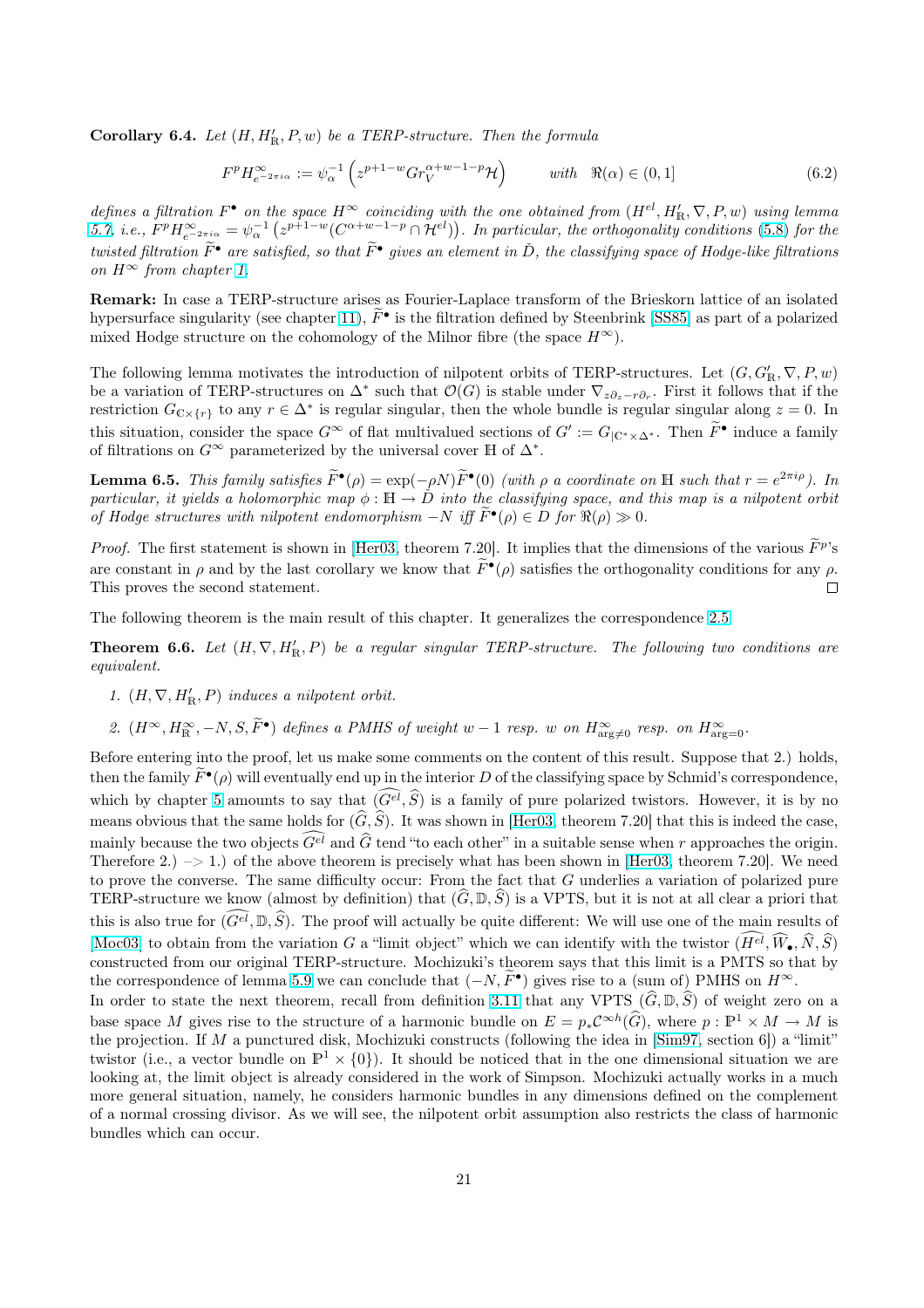<span id="page-21-0"></span>To be more precise, Mochizuki defines for any  $a \in (0,1]$  a tuple

$$
\left(S^{can}_{(a,0)}(E),\widehat{\mathcal{N}},\widehat{\mathcal{W}}_\bullet,\widehat{\mathcal{S}}\right)
$$

where  $S_{(a,0)}^{can}(E) \in VB_{\mathbb{P}^1\times\{0\}},\hat{\mathcal{N}}$  is a nilpotent bundle endomorphism generating a weight filtration  $\widehat{\mathcal{W}}_{\bullet}$  and  $\widehat{\mathcal{S}}$  is a pairing as the one discussed in chapter 5. Theorem 12.1 in [Moc03] then states that  $\left(S_{(a,0)}^{can}(E), \hat{N}, \hat{W}_{\bullet}, \hat{S}\right)$  is a polarized mixed twistor structure. Therefore, the proof of theorem 6.6 reduces by lemma 5.9 to the following comparison result.

**Theorem 6.7.** Consider the harmonic [bu](#page-12-0)ndle  $E := p_* C^{\infty h}(\widehat{G})$  [on](#page-41-0)  $\Delta^*$ , where  $G := \pi^* H$  is a nilpotent orbit of TERP-structures. Then  $\overline{H^{el}} \in V_{B_{\rm P1}}$  is canonically isomorphic [to t](#page-20-0)he bundle  $\bigoplus_{0 < a \leq 1} S_{(a,0)}^{can}(E)$  $\bigoplus_{0 < a \leq 1} S_{(a,0)}^{can}(E)$  $\bigoplus_{0 < a \leq 1} S_{(a,0)}^{can}(E)$  and this isomorphism identifies  $\widehat{W}_{\bullet}$ ,  $\widehat{S}$  from lemma 6.3 with the objects  $\widehat{W}_{\bullet}$ ,  $\widehat{S}$  and sends  $\widehat{N}$  to  $2\pi \cdot \widehat{N}$ .

#### Proof:

We will mainly have to adapt the proof of [Moc03, theorem 12.1] to our situation. In fact, as the setup considered by Mochizuki is much more general, everything will simplify to a large extent but still the abundance of objects and notations in [Moc03] makes this trans[latio](#page-19-0)n somewhat painful. We will proceed in three steps.

#### (I) Canonical extensions over  $r = 0$  [and](#page-41-0)  $(z, r)$ -elementary sections

Let us consider for a moment the restriction  $G' := G_{\vert \mathbb{C}^* \times \Delta^*}$  of our family of TERP-structures. We will use a slight generaliz[ation of](#page-41-0) the constructions of the beginning of chapter 5 to the case of a flat bundle on the complement of a normal crossing divisor. The divisor here is just  $\{r = 0\} \cup \{z = 0\} \subset \mathbb{C} \times \Delta$ , our bundle is  $G'$  and as has been shown, the two monodromies are equal. For each fixed  $z$ , we can consider the restriction  $G_{\{\{z\}\times\Delta^*}$  which is flat and we have a space of multivalued flat sections of this bundle which comes equipped with a monodromy operator. If z varies, they patch together to a fla[t b](#page-12-0)undle  $\mathcal{H}^{\infty}$  on  $\mathbb{C}^* \times \{0\}$ , on which the horizontal monodromy acts. We denote by  $\mathcal{H}_{\lambda}^{\infty}$  the flat generalized eigenbundle for this monodromy. It is obviously the same as the flat subbundle for the "intrinsic" vertical monodromy of  $\mathcal{H}^{\infty}$ . For any fixed r,  $(\mathcal{H}^{\infty}, \nabla)$  can be identified with the restriction  $(G'_{|\mathbb{C}^*\times\{r\}}, \nabla_z)$ , in particular,  $(\mathcal{H}^{\infty}, \nabla)$  is isomorphic to  $(H', \nabla)$ , the restriction over  $\mathbb{C}^*$  of the original TERP-structure.

The bundle  $\mathcal{H}^{\infty}$  can also be defined more intrinsically by putting  $\mathcal{H}^{\infty} := \psi_r(G'^\nabla)$ , where  $G'^\nabla$  is the local system on  $\mathbb{C}^* \times \Delta^*$  corresponding to the flat bundle G', and  $\psi$  is the functor of nearby cycles of Deligne (see [Dim04]). In this simple situation, the complex  $\psi_r(G^{\prime \nabla})$  has cohomology only in degree zero. This implies directly that  $\mathcal{H}^{\infty}$  is a local system on  $\{r=0\}=\mathbb{C}^*\times\{0\}$  with monodromy, and by abuse of notation we denote by  $(\mathcal{H}^{\infty},\nabla)$ the flat bundle corresponding to it and by  $\mathcal{H}_{\lambda}^{\infty}$  the eigenbundle of the monodromy operator. Note that as we have a canonical identification of local systems

$$
(\overline{\gamma^*G'})^{\gamma^*\nabla}\cong (G')^\nabla
$$

we can also describe  $\mathcal{H}^{\infty}$  by  $\psi_r((\overline{\gamma^*G'})^{\gamma^*\nabla})$ . This fact will be used in a moment. As before in the absolute situation, we define for any  $\alpha \in \mathbb{C}$  by  $\mathcal{V}^{\alpha}$  the bundle

$$
\mathcal{V}^{\alpha} = \bigoplus_{\alpha \leq \beta < \alpha + 1} \mathcal{O}_{\mathbb{C}^* \times \Delta} r^{\beta Id - \frac{N}{2\pi i}} \mathcal{H}^{\infty}_{e^{-2\pi i \beta}}
$$

By definition,  $\mathcal{V}^{\alpha}$  is the unique  $\mathcal{O}_{\mathbb{C}^*\times\Delta}$ -free extension of  $\mathcal{O}(G')$  having a logarithmic pole along  $\mathbb{C}^*\times\{0\}$  with residue eigenvalues  $\beta$  such that  $\alpha \leq \beta < \alpha + 1$ . There is a natural isomorphism

$$
\mathcal{H}^{\infty}_{e^{-2\pi i \alpha}} \longrightarrow Gr_{\mathcal{V}}^{\alpha}:=\mathcal{V}^{\alpha}/\mathcal{V}^{>\alpha}
$$

where, as before  $V^{>\alpha} := \bigcup_{\beta > \alpha} V^{\beta}$ . Similarly, one defines

$$
\overline{\mathcal{V}}^{\alpha} := \bigoplus_{\alpha \leq \beta < \alpha+1} \mathcal{O}_{\mathbb{C}^* \times \overline{\Delta}} \overline{r}^{\overline{\beta} Id + \frac{N}{2\pi i}} \mathcal{H}^{\infty}_{e^{2\pi i \overline{\beta}}}
$$

yielding an isomorphism  $\mathcal{H}_{e^{2\pi i\overline{\alpha}}}^{\infty} \to Gr_{\overline{\mathcal{V}}}^{\alpha}$ . In the sequel, we need an explicit description of generating sections of G, which is provided by the following lemma.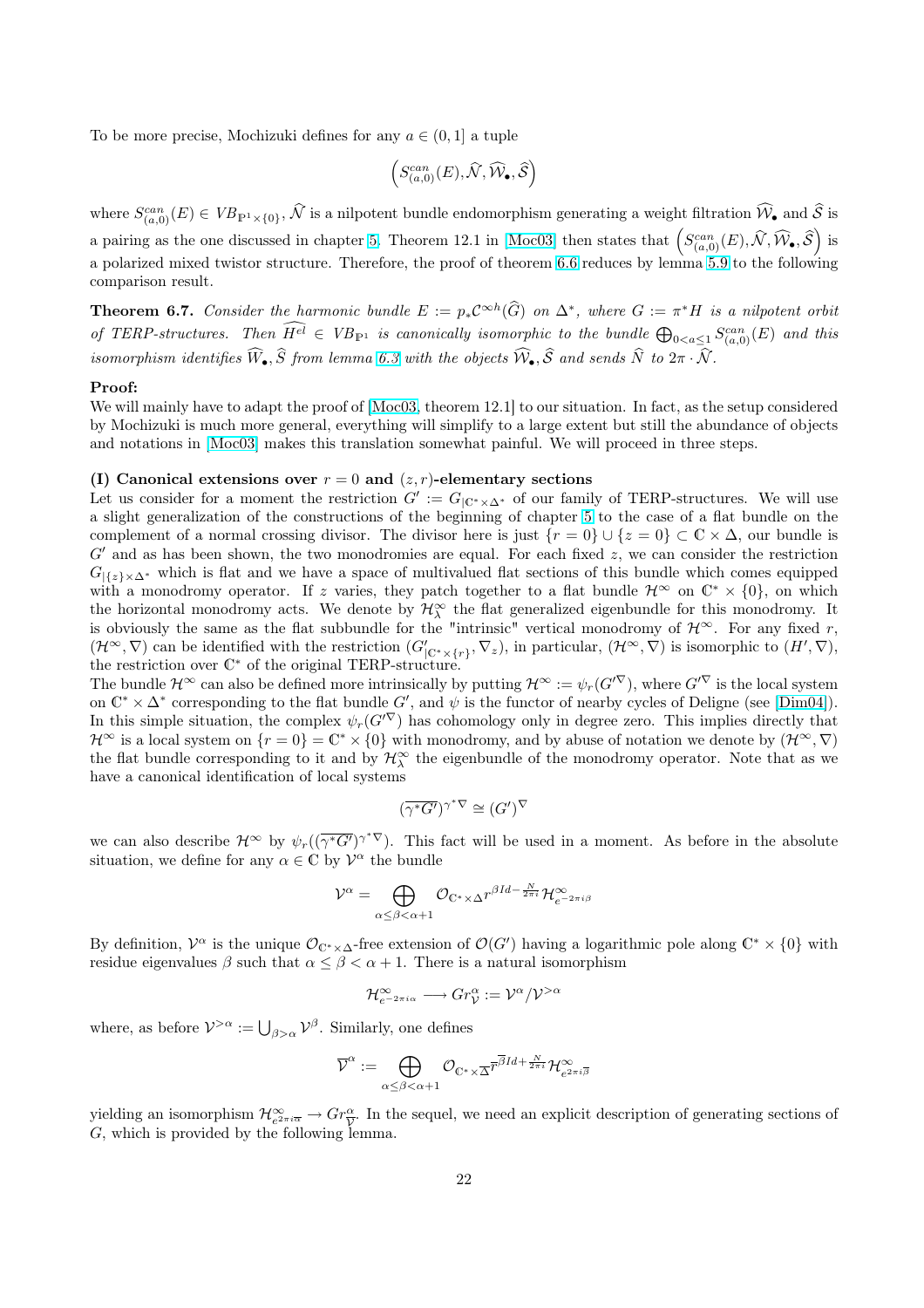<span id="page-22-0"></span>Lemma 6.8. Consider a basis of the original TERP-structure H given by sections which we decompose into elementary sections, i.e.:  $\overline{\phantom{a}}$  $\mathbf{r}$ 

$$
\mathcal{O}(H) = \bigoplus_{i=1}^{rank(H)} \mathcal{O}_{\mathbb{C}}\left(\sum_{j \in \mathbb{N}} es(A_{ij}, \alpha_{ij})\right)
$$

with  $A_{ij} \in H^{\infty}$  and  $\alpha_{i1} < \alpha_{i2} < \dots$  for all i. Then we have

$$
\mathcal{O}(G) = \bigoplus_{i=1}^{rank(H)} \mathcal{O}_{\mathbb{C}\times\Delta} \left( \sum_{j\in\mathbb{N}} r^{\alpha_{ij}Id - \frac{N}{2\pi i}} es(A_{ij}, \alpha_{ij}) \right)
$$
(6.3)

*Proof.* This follows directly from the definition of  $G = \pi^* H$ , namely,

$$
\nabla_{z\partial_z - r\partial_r} \left( \sum_{j \ge 1} r^{\alpha_{ij}Id - \frac{N}{2\pi i}} e s(A_i, \alpha_{ij}) \right) = 0
$$

holds.

#### (II) KMSS-spectrum of nilpotent orbits

Let us recall in brief the notion of the parabolic filtration associated to a VPTS on  $\Delta^*$ . It is mainly due to Simpson ([Sim90]), but we need a slightly more precise version as in [Moc03] (see also [Sab05b, Corollary 5.3.1]).

**Definition-Theorem 6.9.** Let  $(E, \overline{\partial}, \theta, h)$  be a tame harmonic bundle on  $\Delta^*$ , take the pullback  $E' := p^* E_{|\mathbb{C} \times \Delta^*}$ **Definition-Theorem 6.5.** Let  $(E, 0, 0, h)$  be a tame narmonic vanale on  $\Delta$ , take the patioack  $E := p E_{C \times \Delta^*}$ <br>and define  $\mathcal{E} := \text{Ker}(\overline{\partial} + z\overline{\theta}: C^{\infty h}(E') \to C^{\infty h}(E') \otimes \mathcal{O}_C \mathcal{A}_{\Delta^*}^{0,1}) \in VB_{C \times \Delta^*}.$  Consider t to sheaves [over](#page-42-0)  $\mathbb{C} \times \Delta$  (let  $i : \mathbb{C} \times \Delta^* \hookrightarrow \mathbb{C} \times \Delta$ ):

$$
{}_{a}\mathcal{E} := \{ s \in i_*\mathcal{E} \mid |s|_{p^*h} \in O(|r|^{-\epsilon-a}) \quad \forall \epsilon > 0 \},
$$

 ${}_{*}\mathcal{E} := \bigcup_{a \in \mathbb{R}} {}_{a}\mathcal{E} = \{s \in i_{*}\mathcal{E} \mid |s|_{p^{*}h} \text{ has moderate growth along } \mathbb{C} \times \{0\} \}.$ 

The increasing filtration of \* $\mathcal{E}$  by the subsheaves  ${}_{a}\mathcal{E}$  is called parabolic filtration. We have that  $r \cdot {}_{a}\mathcal{E} \cong {}_{a-1}\mathcal{E}$ endowing <sub>a</sub> $\mathcal E$  with a  $\mathcal O_{\mathbb C\times\Delta}$ -module structure. The sheaf  ${}_*\mathcal E$  is a locally free  $\mathcal O_{\mathbb C\times\Delta}[r^{-1}]$ -module and for any  $z\in\mathbb C$ , the restrictions  ${}_{a}\mathcal{E}^{z} := j_{z}^{*}({}_{a}\mathcal{E})$  are  $\mathcal{O}_{\Delta}$ -locally free extension of  $j_{z}^{*}\mathcal{E}$  over  $(z,0)$  (here  $j_{z} : \{z\} \times \Delta \hookrightarrow \mathbb{C} \times \Delta$ ). However,  ${}_{a}\mathcal{E}$  is not  $\mathcal{O}_{\mathbb{C}\times\Delta}$ -free in general. The z-connection  $(z\partial+\theta)$  sends  ${}_{a}\mathcal{E}^{z}$  to  ${}_{a+1}\mathcal{E}^{z}$ , in particular for any  $z \in \mathbb{C}^*, \partial + z^{-1}\theta$  has a logarithmic pole on  ${}_{a}\mathcal{E}^{z}$  Let  $Gr_{a}^{\mathcal{P}}({}_{*}\mathcal{E}^{z}) := {}_{a}\mathcal{E}^{z}/{}_{ with  ${}_{. The residue$$ of  $z\partial + \theta$  at  $r = 0$  acts on the graded pieces. Denote by  $\mathbb{E}_{\alpha} Gr^{\mathcal{P}}_{a}(*\mathcal{E}^{z})$  its generalized eigenspace decomposition and by  $\mathcal{N}_{E}^{z}$  its nilpotent part. Define

$$
KMSS(\mathcal{E}^z) := \left\{ (a, \alpha) \in \mathbb{R} \times \mathbb{C} \, | \, \mathbb{E}_{\alpha} Gr_a^{\mathcal{P}}({}_*\mathcal{E}^z) \neq \{0\} \right\}
$$

to be the **Kashiwara-Malgrange-Sabbah-Simpson spectrum** of  $\mathcal{E}^z$ . The multiplicity of  $(a, \alpha) \in KASS(\mathcal{E}^z)$ is by definition  $\dim_{\mathbb{C}} \mathbb{E}_{\alpha} Gr_{\alpha}^{\mathcal{P}}(\mathcal{E}^z)$ . In particular,  $(a, \alpha) \in KASS(\mathcal{E}^0)$  only if  $\alpha$  is an eigenvalue of the residue endomorphism of the Higgs field θ. The KMSS-spectrum is determined by the reduced KMSS-spectrum

$$
KMSS_{red}(\mathcal{E}^z) := KMSS(\mathcal{E}^z) \cap (0,1] \times \mathbb{C},
$$

because it is invariant under the shift  $(a, \alpha) \mapsto (a + 1, \alpha - z)$ .

We quote the following properties of the KMSS-spectrum.

**Lemma 6.10.** Let  $(E, \overline{\partial}, \theta, h)$  be a tame harmonic bundle on  $\Delta^*$ .

1. The KMSS-spectrum satisfies:

$$
(a, \alpha) \in KMSS(\mathcal{E}^0) \qquad \text{iff} \qquad (a + 2\Re(z \cdot \overline{\alpha}), \alpha - az - \overline{\alpha}z^2) \in KMSS(\mathcal{E}^z) \qquad \forall z \in \mathbb{C}
$$

 $\Box$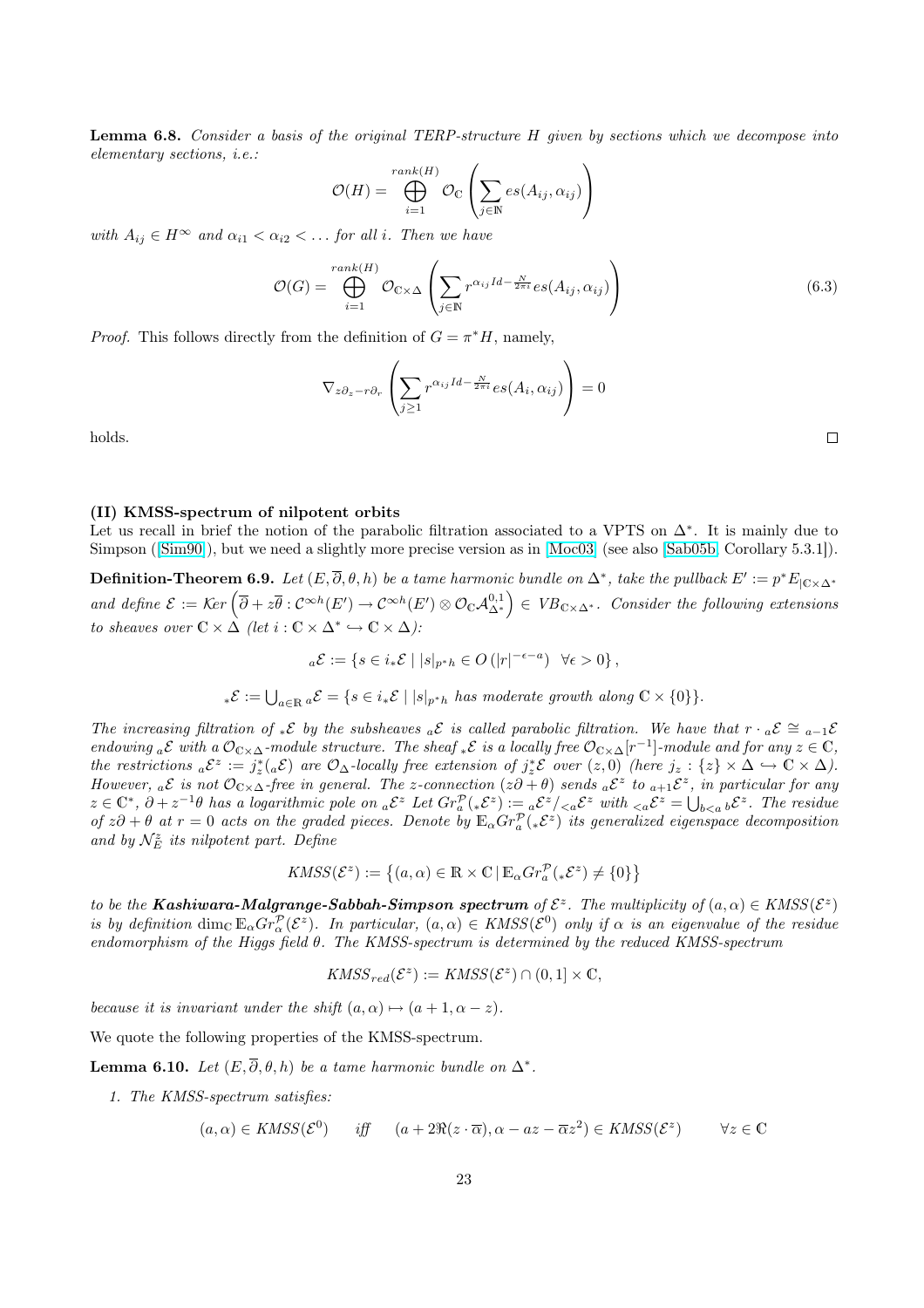<span id="page-23-0"></span>2. The KMSS-spectrum of the harmonic bundle  $(\overline{E}, \partial, \overline{\theta}, h)$  on the conjugate complex manifold  $\overline{\Delta^*}$  is given by

$$
KMSS(\overline{\mathcal{E}}^z) = \{-a + 2\Re(z^{-1} \cdot \alpha), \overline{\alpha} + az^{-1} - \alpha z^{-2}) \mid (a, \alpha) \in KMSS(\mathcal{E}^0) \} \qquad \forall z \in \mathbb{P}^1 \setminus \{0\},
$$

where  $\overline{\mathcal{E}}$  is constructed from  $\overline{E}$  as above, but using the pullback  $p^* \overline{E}_{|(\mathbb{P}^1 \setminus \{0\}) \times \overline{\Delta^*}}$ .

3. For any  $(a, \alpha) \in KASS(\mathcal{E}^0)$ , there is a unique holomorphic bundle  $\mathcal{G}_{(a,\alpha)}$  on  $\mathbb{C} \times \{0\}$  whose restriction to  $z \times \{0\}$  satisfies  $\overline{a}$ ´

$$
(\mathcal{G}_{(a,\alpha)})_{|z} = \mathbb{E}_{\alpha - az - \overline{\alpha}z^2} \left( Gr^{\mathcal{P}}_{a+2\Re(z\cdot\overline{\alpha})}(*\mathcal{E}^z) \right)
$$

and a unique holomorphic bundle  $\overline{\mathcal{G}}_{(-a,\overline{\alpha})}$  on  $\mathbb{P}^1 \times \{0\}$  whose restriction to  $z \times \{0\}$  satisfies

$$
(\overline{\mathcal{G}}_{(-a,\overline{\alpha})})_{|z} = \mathbb{E}_{\overline{\alpha}+az^{-1}-\alpha z^{-2}} \left( Gr^{\mathcal{P}}_{-a+2\Re(z^{-1}\cdot\alpha)}(\overline{z^z}) \right)
$$

for any  $z \in \mathbb{P}^1 \backslash \{0\}.$ 

*Proof.* The first statement is [Moc03, proposition 1.8 and corollary 7.71]. The second point then simply reduces *Proof.* The first statement is [MOCU3, proposition 1.8 and corollary (11]. The second point then simply reduces to the fact that  $KMSS(\bar{E}^{\infty}) = \{(-a,\bar{\alpha}) | (a,\alpha) \in KMSS(\mathcal{E}^0)\}$  which is obvious. The third point is explain in detail in [Moc03, sections 1.3.6, 8.9.1 and 11.2.3].  $\Box$ 

We can apply this result to our more special situation. Remember that if a harmonic bundle  $E$  is given by  $p_*\mathcal{C}^{\infty h}(\widehat{G})$  where G underlies [a varia](#page-41-0)tion of TERP-structures on  $\Delta^*$ , then the sheaf  $\mathcal E$  from definition-theorem 6.9 is nothi[ng else t](#page-41-0)hen  $\mathcal{O}(G)$  and the connection  $\partial + z^{-1}\theta$  on  $\mathcal E$  is canonically identified with the horizontal part  $\nabla_r : \mathcal{O}(G) \to \mathcal{O}(G) \otimes z^{-1} \mathcal{O}_\mathbb{C} \Omega^1_{\Delta^*}$  of  $\nabla$ . In the same way,  $(\overline{\mathcal{E}}, \overline{\partial} + z\overline{\theta})$  can be identified with  $(\mathcal{O}(\overline{\gamma^*G}), \gamma^* \nabla_r)$ .

Lemma 6.11. Consider a harmonic bundle E constructed from a nilpotent orbit of TERP-structures as above.

- [1](#page-22-0). The reduced KMSS-spectrum is  $KMSS_{red}(\mathcal{E}^z) = \{(a, -z \cdot a) | a \in L \subset (0,1]\},$  where L is finite.
- 2. The eigenvalues of the monodromy of either  $\nabla_{\partial_z}$  or  $\nabla_{\partial_r}$  are equal to  $e^{2\pi i a}$  with  $a \in L$ . In particular, they are elements of  $S^1$ .
- 3. For any  $a \in L$ , the restriction  $(a \mathcal{E})_{|\mathbb{C}^* \times \Delta}$  coincides with the sheaf  $\mathcal{V}^{-a}$ .
- 4.  ${}_{a}\mathcal{E}$  is  $\mathcal{O}_{\mathbb{C}\times\Delta}$ -free for all  $a \in L$ .
- Proof. 1. For a nilpotent orbit, it was shown in lemma 4.6 that the Higgs field is nilpotent iff the polar part U of the vertical connection  $\nabla_z$  of our original TERP-structure is nilpotent. By [Sab02, theorem II.4.1], this is the case for a regular singular connection, so that the eigenvalues of the Higgs field are zero. This means that  $KASS_{red}(\mathcal{E}^0) = \{(a, 0) | a \in L \subset (0, 1]\}$  so that by the preceding lemma we get that  $KASS_{red}(\mathcal{E}^z) = \{(a, -z \cdot a) | a \in L \subset (0, 1]\}.$ 
	- 2. It was already shown in lemma 4.2 that the nilpotent orbit condition implies that vertic[al and h](#page-41-0)orizontal monodromy coincide. We know that  $\nabla_{\partial_r} = \partial + z^{-1}\theta$  is logarithmic on any  ${}_{a}\mathcal{E}^z$ , so that the eigenvalues of the monodromy are of the form  $e^{-2\pi i \gamma}$  where  $\gamma$  is an eigenvalue of the residue endomorphism of  $\nabla_{\partial_r}$ acting on  ${}_{a}\mathcal{E}^{z}/(r \cdot {}_{a}\mathcal{E}^{z})$ . By the first point, the eigenvalues of the residue of the z-connection  $z \nabla_{\partial_r} = z \partial + \theta$ on  $Gr_a^{\mathcal{P}}(*\mathcal{E}^z)$  are of the form  $-za$  $-za$  with  $a \in L$ . Therefore the monodromy eigenvalues are precisely the numbers  $e^{2\pi i a} \in S^1$ .
	- 3. It follows from 1.) and the defining property of  $\mathcal{V}^{-a}$  that  ${}_{a}\mathcal{E}^{z} \cong \mathcal{V}^{-a}_{|\{z\}\times\Delta}$  for all  $z \in \mathbb{C}^*$ . This implies  ${}_{a}\mathcal{E}_{|\mathbb{C}^{*}\times\Delta}\cong\mathcal{V}^{-a}.$
	- 4. On  $\mathbb{C} \times \Delta^*$ , the sheaf  ${}_{a}\mathcal{E}$  coincides by definition with  $\mathcal{E}$  which is  $\mathcal{O}_{\mathbb{C}\times\Delta^*}$ -free. As was just shown, on  $\mathbb{C}^* \times \Delta$  it is isomorphic to  $\mathcal{V}^{-a}$  which is obviously free over  $\mathcal{O}_{\mathbb{C}^* \times \Delta}$ . Hence we only need to show that the germ  ${}_{a}\mathcal{E}_{(0,0)}$  is a free  $\mathcal{O}_{C\times\Delta,(0,0)}$ -module. Suppose first that  $a \notin L+\mathbb{Z}$ , then this follows from [Moc03, proposition 1.11. If, however,  $a \in L + \mathbb{Z}$ , then by discreteness of  $L + \mathbb{Z}$  in R we can choose an  $\epsilon_0 > 0$ such that  $(a, a + \epsilon) \cap (L + \mathbb{Z}) = \emptyset$ . Then for any smaller  $0 < \epsilon < \epsilon_0$ , we have an equality

$$
{}_{a+\epsilon} \mathcal{E}_{|\mathbb{C}\times\Delta\setminus\{(0,0)\}} = {}_a \mathcal{E}_{|\mathbb{C}\times\Delta\setminus\{(0,0)\}}.
$$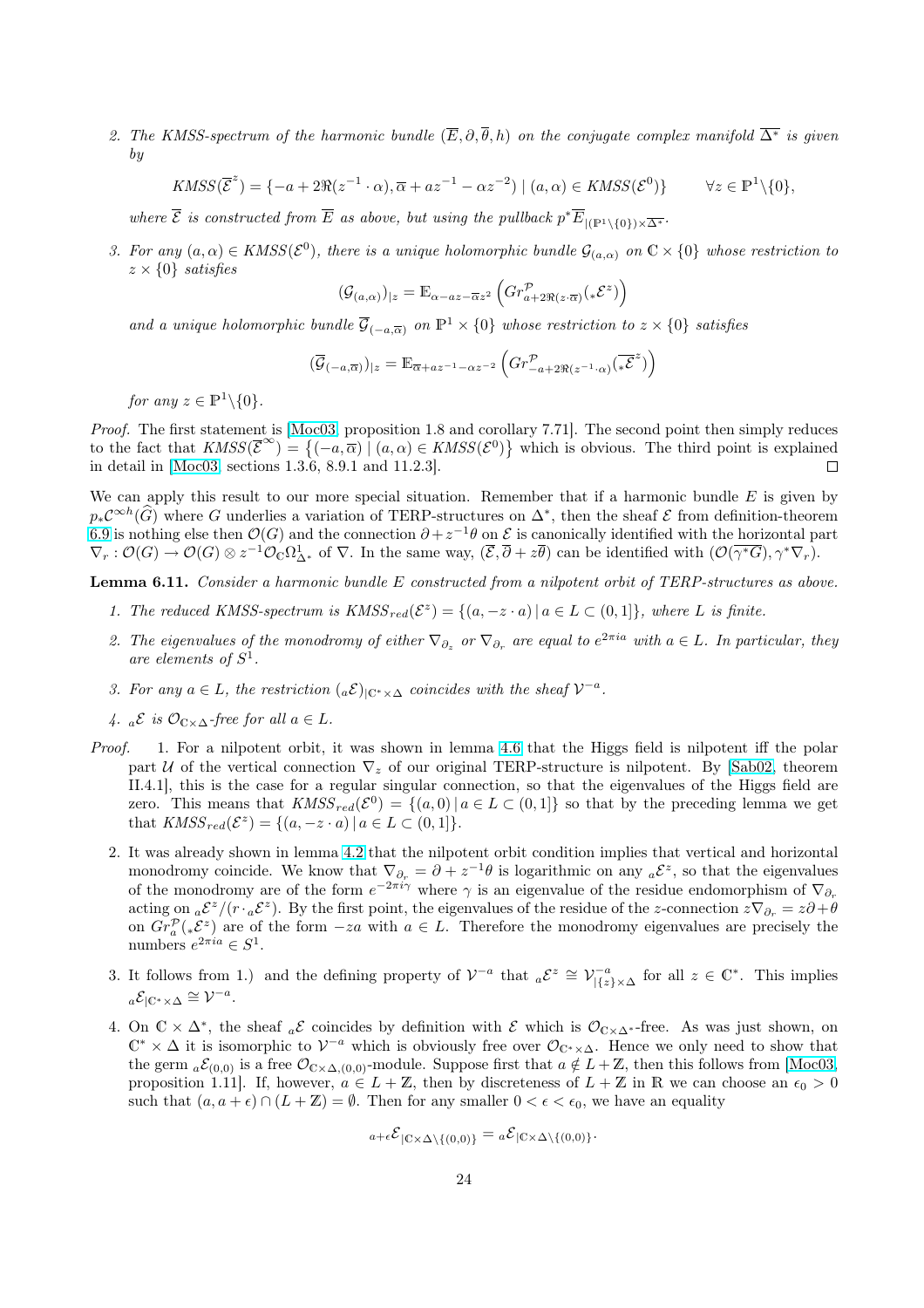<span id="page-24-0"></span>The sheaves  $_{a+\epsilon} \mathcal{E}$  are all free over  $\mathcal{O}_{C\times\Delta}$  by construction, and a classical result ([Ser66]) asserts that for any locally free sheaf defined on a complement of a subvariety of codimension at least two, there is at most one locally free extension to the entire space. This implies that for any two  $\epsilon, \epsilon' \in (0, \epsilon_0)$  as above,  $_{a+\epsilon} \mathcal{E} = {}_{a+\epsilon'} \mathcal{E}$ on the whole of  $\mathbb{C}\times\Delta$ . But by definition, if  $s\in a_+\in\mathcal{E}$ , then for any  $\delta>0$ ,  $|s|_{p^*h}\in O(|r|^{-a-\epsilon-\delta})$ . The last formula is true for any  $\epsilon$  and  $\delta$  because of  $_{a+\epsilon}\mathcal{E}={_{a+\epsilon'}\mathcal{E}}$ , so that we alrea[dy hav](#page-41-0)e  $s\in {}_a\mathcal{E}$ . This gives  $a+\epsilon \mathcal{E} = a\mathcal{E}$  and thus the desired freeness property.

 $\Box$ 

**Remark:** It turns out that the last lemma holds true in a more general context, namely, for any *integrable* VPTS over a curve with tame behavior at the singularities. In other words, the nilpotent orbit condition is needed only to get tameness of the corresponding harmonic bundle as in lemma 4.6. This follows from the simple observation that if we have an integrable VPTS, then the monodromy of  $\partial + z^{-1}\theta$  is constant in z (isomonodromic situation), so that the residue of this operator along  $r = 0$  on  $Gr_{a}^{\mathcal{P}}(*\mathcal{E})$  is equal to  $\frac{\alpha}{z} - a - \overline{\alpha}z$ which can be constant only if  $\alpha = 0$ . Therefore  $\theta$  is nilpotent which implies all other statements of the lemma.

#### (III) Identification of twistors

The main playing characters of this last part of the proof are the bundles  $\mathcal{G}_{(a,\alpha)} \in VB_{\mathbb{C}}$  and  $\mathcal{G}_{(-a,\overline{\alpha})} \in VB_{\mathbb{P}^1 \setminus \{0\}}$ defined above. According to lemma 6.11, only pairs  $(a, 0)$  (resp.  $(-a, 0)$ ) occur as indices in our situation, therefore we denote the corresponding bundles simply by  $\mathcal{G}_a$  resp.  $\overline{\mathcal{G}}_{-a}$ . The following lemma gives an explicit description of theses objects.

**Lemma 6.12.** Let E as above be constructed from a nilpotent orbit G of TERP-structures. Then we can consider the graded pieces  $Gr_a^{\mathcal{P}}({}_*\mathcal{E})$  g[loball](#page-23-0)y on  $\mathbb C$  and there is an identification  $\mathcal{G}_a \cong Gr_a^{\mathcal{P}}({}_*\mathcal{E})$  for any  $a \in L$ .  $Similarly, \overline{\mathcal{G}}_{-a} \cong \widehat{Gr}_{-a}^{\mathcal{P}}(\mathcal{F})$ . It follows that the restriction  $(\mathcal{G}_a)_{|\mathbb{C}^*}$  is canonically isomorphic to  $Gr_{\mathcal{V}}^{-a} \cong \mathcal{H}_{e^{2\pi i a}}$ and that  $(\overline{\mathcal{G}}_{-a})_{|\mathbb{C}^*} \cong Gr_{\overline{\mathcal{V}}}^a \cong \mathcal{H}_{e^{2\pi i a}}$ .

*Proof.* The quotients  $Gr_a^{\mathcal{P}}(*\mathcal{E})$  are bundles since  $_a\mathcal{E}$  is locally free. For any fixed  $z \in \mathbb{C}$ , the third part of *Proof.* The quotients  $Gr_a^{\alpha}({}_*\mathcal{E})$  are bundles since  ${}_a\mathcal{E}$  is locally ree. For any fixed  $z \in \mathbb{C}$ , the third part of lemma 6.10 shows that  $(\mathcal{G}_{(a,0)})_{|z|} = \mathbb{E}_{-za} (Gr_a^{\mathcal{P}}({}_*\mathcal{E}^z))$ . But the fact that of  $KMSS(\mathcal{E}^z)$  shows that  $\mathbb{E}_{z_a}(Gr_a^{\mathcal{P}}(*\mathcal{E}^z)) = Gr_a^{\mathcal{P}}(*\mathcal{E}^z)$ . The same arguments applied to the sheaves  $\overline{\mathcal{E}}^z$  yield  $\overline{\mathcal{G}}_{-a} \cong Gr_{-a}^{\mathcal{P}}(*\overline{\mathcal{E}})$ . Concerning the second statement, the identification  $(a\mathcal{E})_{|\mathbb{C}^*\times\Delta} \cong \mathcal{V}^{-a}$  from lemma 6.11 shows  $(\mathcal{G}_a)_{\vert \mathbb{C}^*} \cong \overline{Gr}_{\mathcal{V}}^{-a}$ . Similarly one checks that  $\left(\begin{smallmatrix} -a \overline{\mathcal{E}} \end{smallmatrix}\right)_{\vert \mathbb{C}^*\times\Delta} \cong \overline{\mathcal{V}}^a$  yielding  $(\overline{\mathcal{G}}_{-a})_{\vert \mathbb{C}^*} \cong Gr_{\overline{\mathcal{V}}}^a$ .  $\Box$ 

**Corollary 6.13.** The morphism  $\Phi_{(a,0)}^{can}$  from [Moc03, section 10.4.1] can be expressed as the composition of the isomorphisms ¢

$$
\mathcal{H}_{e^{2\pi i a}}^{\infty} \longrightarrow Gr_{\mathcal{V}}^{-a} \longrightarrow \left( Gr_a^{\mathcal{P}}({}_{*}\mathcal{E}) \cong \mathcal{G}_a \right)_{|\mathbb{C}^*}
$$

Similarly, the morphism  $\Phi^{\dagger \ can}_{(-a,0)}$  is given by

$$
\mathcal{H}^{\infty}_{e^{2\pi i a}} \longrightarrow Gr_{\overline{\mathcal{V}}}^{a} \longrightarrow \left( Gr_{-a}^{\mathcal{P}}(*\overline{\mathcal{E}}) \cong \overline{\mathcal{G}}_{-a} \right)_{|\mathbb{C}^*}.
$$

*Proof.* This is a direct consequence of the last lemma as soon as we know that the filtration  $\mathcal{F}_\bullet$  on  $\mathcal{H}^\infty$  considered by Mochizuki is trivial in our situation which follows from the behavior of the graded pieces of this filtration (the "KMSS-spectrum of flat multivalued sections"), see [Moc03, proof of lemma 2.4, sections 7.4.2 and 9.1.5].  $\Box$ 

The next result is the central step in the comparison of Mochizuki's objects with the ones we are interested in. Note that by the last lemma, we can consider  $\mathcal{G}_a$  as a subsheaf of  $i_*\mathcal{H}_{e^{2\pi i a}}^{\infty}$  and  $\overline{\mathcal{G}}_{-a}$  as a subsheaf of  $\widetilde{i}_*\mathcal{H}_{e^{2\pi i a}}^{\infty}$ , where, as before,  $i: \mathbb{C}^* \hookrightarrow \mathbb{C}$  and  $\widetilde{i}: \mathbb{C}^* \hookrightarrow \mathbb{P}^1 \setminus \{0\}.$ 

**Lemma 6.14.** Consider an identification  $\mathcal{H}_{e^{2\pi i a}}^{\infty} \longrightarrow \mathcal{O}(H'_{e^{2\pi i a}})$ . Under this isomorphism,  $\mathcal{G}_a$  is mapped to

$$
\sum_{k\in\mathbb{Z}}\mathcal{O}_{\mathbb{C}}\left(Gr_V^{k-a}\mathcal{O}(H)\right)\subset i_*\mathcal{O}(H'_{e^{2\pi i a}})
$$

Therefore,  $\oplus_{a\in L}\mathcal{G}_a \cong \mathcal{O}(H^{el})$ . Similarly,  $\oplus_{a\in L}\overline{\mathcal{G}}_{-a} \stackrel{\cong}{\longrightarrow} \mathcal{O}(\widehat{H}^{el}_{|\mathbb{P}^1\setminus\{0\}}) = \mathcal{O}(\overline{\gamma^*H^{el}}) \subset \widetilde{i}_*\mathcal{O}(H').$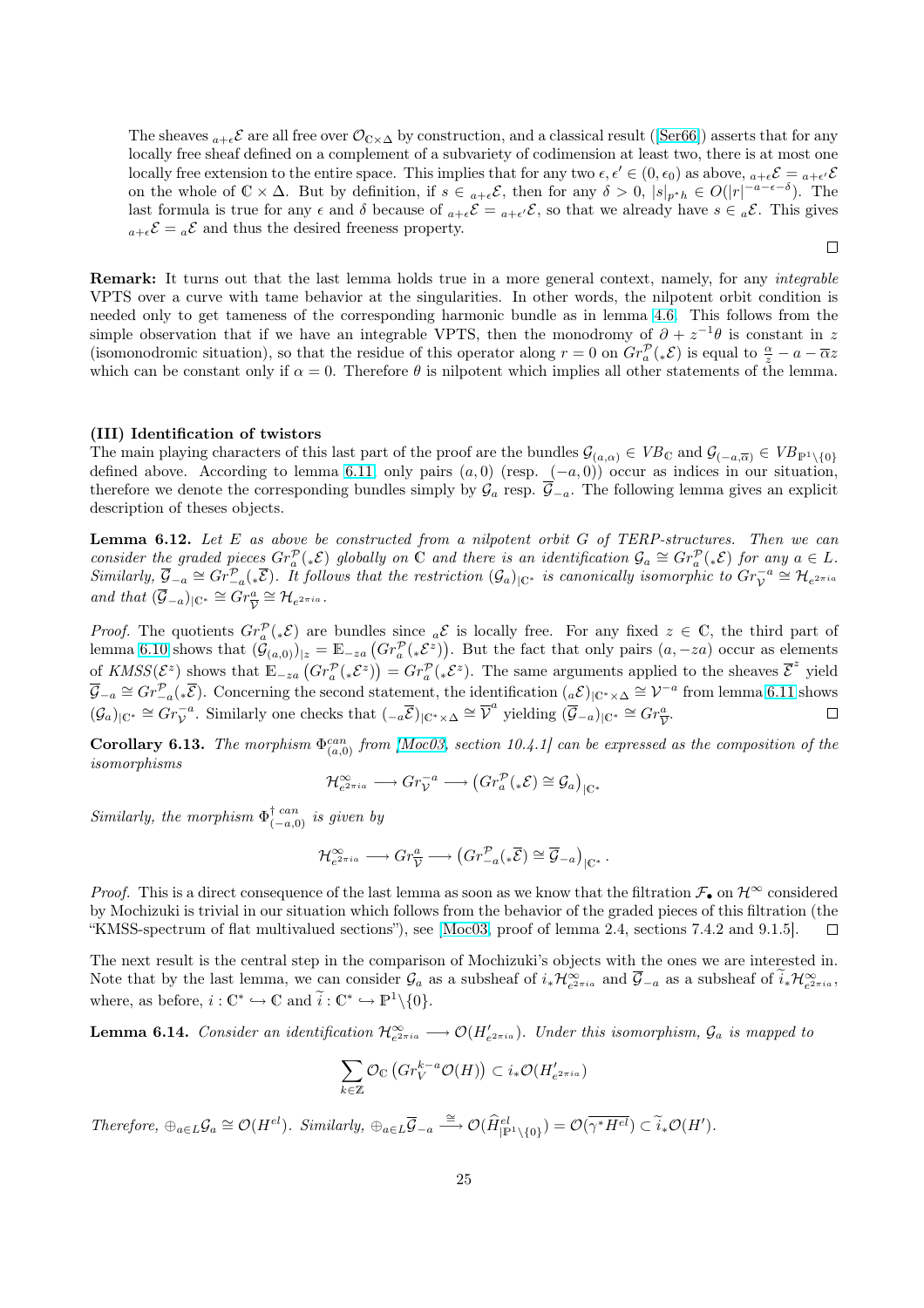Proof. As was shown in part (I)

$$
\mathcal{O}(G) = \bigoplus_{i=1}^{rank(H)} \mathcal{O}_{\mathbb{C}\times\Delta} \left( \sum_{j\geq 1} r^{\alpha_{ij}Id - \frac{N}{2\pi i}} es(A_{ij}, \alpha_{ij}) \right)
$$

Lemma 6.11 gives

$$
{}_{a}\mathcal{E} = \bigoplus_{i=1}^{rank(H)} \mathcal{O}_{\mathbb{C}\times\Delta} \left( \sum_{j\geq 1} r^{(\alpha_{ij} - [\alpha_{i1} + a])Id - \frac{N}{2\pi i}} es(A_{ij}, \alpha_{ij}) \right)
$$

so that

$$
\mathcal{G}_a \cong Gr_a(*\mathcal{E}) = \bigoplus_{i:\alpha_{i1}+a\in\mathbb{Z}} \mathcal{O}_{\mathbb{C}} r^{-aId-\frac{N}{2\pi i}} es(A_{i1},\alpha_{i1})
$$

If  $\alpha_{i1} + a \in \mathbb{Z}$  then  $es(A_{i1}, \alpha_{i1}) \in \bigoplus_{k \in \mathbb{Z}} Gr_V^{k-a} \mathcal{O}(H)$ . On the other hand, the composed map

$$
(\mathcal{G}_a)_{|\mathbb{C}^*} \longrightarrow Gr_{\mathcal{V}}^{-a} \longrightarrow \mathcal{H}_{e^{2\pi i a}}^{\infty} \longrightarrow \mathcal{O}(H'_{e^{2\pi i a}})
$$

sends  $r^{-aId-\frac{N}{2\pi i}}es(A_{i1},\alpha_{i1})$  to  $es(A_{i1},\alpha_{i1})$  which shows the first part of the lemma. The statement on  $\overline{\mathcal{G}}_{-a}$  is proved in the same way.

The twistor  $S_{(a,0)}^{can}(E)$  is constructed in [Moc03] by patching  $\mathcal{G}_a$  and  $\overline{\mathcal{G}}_{-a}$  via their identifications with  $\mathcal{H}_{e^{2\pi i a}}^{\infty}$  on  $\mathbb{C}^*$ . Therefore we obtain the following result which shows the first part of theorem 6.7.

**Corollary 6.15.** Let  $(H, H'_{\mathbb{R}}, \nabla, P, w)$  be a TERP-structure inducing a nilpotent orbit and  $E = p_* C^{\infty h}(\widehat{\pi^*H})$ the corresponding harmonic bundle. Th[en the](#page-41-0)  $\mathbb{P}^1$ -bundles  $\widehat{H^{el}}$  and  $\oplus_{a\in L}S^{can}_{(a,0)}(E)$  are isomorphic.

It remains to identify  $(\widehat{W}_{\bullet}, \widehat{S}, \widehat{N})$  on  $\mathcal{O}(\widehat{H^{el}})$  with  $(\widehat{\mathcal{W}}_{\bullet}, \widehat{S}, 2\pi \cdot \widehat{\mathcal{N}})$  on  $\oplus_a S_{(a,0)}^{can}(E)$ . [The](#page-21-0) filtrations  $\widehat{W}_{\bullet}$  and  $\widehat{\mathcal{W}}_{\bullet}$ are defined as usual by the nilpotent morphisms  $\hat{N}$  and  $\hat{\mathcal{N}}$ , so that it suffices to show the identification of  $\hat{S}$ with S and of N with  $2\pi \cdot \hat{N}$ .

In order to compare the constructions of the parings and the nilpotent morphisms, remember that Mochizuki starts from a general VPTS (called  $({\mathcal{E}}^{\Delta}, \mathbb{D}^{\Delta}, h)$  on  $\Delta^*$  in [Moc03, Corollary 11.8]) which is in our case constructed from the variation of TERP-structures  $(G, \nabla, G'_{\mathbb{R}}, P, w)$ . In particular, the pairing  $\widehat{S}$  on  $\widehat{G}$  is precisely the one from lemma 3.9. The pairing  $\hat{S}$  on  $\oplus_a S_{(a,0)}^{can}(E)$  is defined in [Moc03, 11.3.5] through a series on lemmas and intermediate computations. If one follows these definitions carefully, it becomes clear that the isomorphism  $\oplus_a S_{(a,0)}^{can}(E) \cong \mathcal{O}(\widehat{H^{el}})$  identifies  $\widehat{\mathcal{S}}$  with  $\widehat{S}$ . The map  $\widehat{\mathcal{N}}$  [is define](#page-41-0)d on  $\oplus_a \mathcal{G}_a$  resp.  $\oplus_a \overline{\mathcal{G}}_{-a}$  by the morphism  $\frac{1}{iz} \mathcal{N}_E$ resp. by  $iz\mathcal{N}_{\overline{E}}$  [Moc03, 11.3.6] with  $\mathcal{N}_E$  from 6.9. This impl[ies that](#page-41-0)  $\widehat{\mathcal{N}}$  :  $\oplus_a S_{(a,0)}^{can}(E) \to S_{(a,0)}^{can}(E) \otimes \mathcal{O}_{\mathbb{P}^1}(2)$ . Under the is[omo](#page-9-0)rphism  $\bigoplus_{a} \mathcal{G}_{a} \cong \mathcal{O}(H^{el})$  resp.  $\bigoplus_{a} \overline{\mathcal{G}}_{-a} \cong \mathcal{O}(\widehat{H}^{el}_{|\mathbb{P}^{1}\setminus\{0\}}), \frac{1}{z}\mathcal{N}_{E}$  corresponds to  $-\frac{1}{2\pi i}\widehat{N}_{|\mathbb{C}}$  and  $z\mathcal{N}_{E}$ to  $\frac{1}{2\pi i} \widehat{N}_{|{\mathbb{P}}^1 \setminus \{0\}}$ . Therefore,  $\widehat{\mathcal{N}}$  on  $\oplus_a S_{(a,0)}^{can}(E)$  corresponds precisely to  $\frac{1}{2\pi} \widehat{N}$  on  $\mathcal{O}(\widehat{H}^{el})$ .

Remark: In [Moc03] there is another construction of a limit mixed twistor structure which uses the same bundles  $\mathcal{G}_a$  and  $\overline{\mathcal{G}}_{-a}$  as above but a different gluing. This gluing procedure depends this time on a point x "near the origin in  $\Delta^{*}$ " and produces a  $\mathbb{P}^1$ -bundle denoted by  $S_{(a,0)}(E,x)$ . Although we do not need this construction in order to prove theorem 6.6, we will give here the corresponding statement for the case of nilpotent orbits of TERP-structu[res.](#page-41-0)

**Lemma 6.16.** Consider the "rescaled" TERP-structure  $\pi_x^*(H, H'_{\mathbb{R}}, P, w)$ , then the corresponding twistor  $\widehat{(\pi_x^*H)^{el}}$ is isomorphic to  $\bigoplus_{0 \le a \le 1} S_{(a,0)}(E, x)$  $\bigoplus_{0 \le a \le 1} S_{(a,0)}(E, x)$  $\bigoplus_{0 \le a \le 1} S_{(a,0)}(E, x)$  and under this isomorphism  $\widehat{W}_{\bullet}$ ,  $\widehat{S}$  get identified with  $\widehat{W}_{\bullet}$ ,  $\widehat{S}$  and  $\widehat{N}$  is mapped to  $2\pi \cdot \widehat{N}$ .

*Proof.* The gluing of  $\mathcal{G}_a$  and  $\overline{\mathcal{G}}_{-a}$  to  $S_{(a,0)}(E, x)$  is done via an identification

$$
(\mathcal{G}_a)_{|\mathbb{C}^*} \cong \mathcal{G}_a(\mathcal{E})_{|\mathbb{C}^*\times\{0\}} \xrightarrow[\Phi_x]{} \overline{\mathcal{G}}_{-a}(\overline{\mathcal{E}})_{|\mathbb{C}^*\times\{0\}} \cong (\overline{\mathcal{G}}_{-a})_{|\mathbb{C}^*}
$$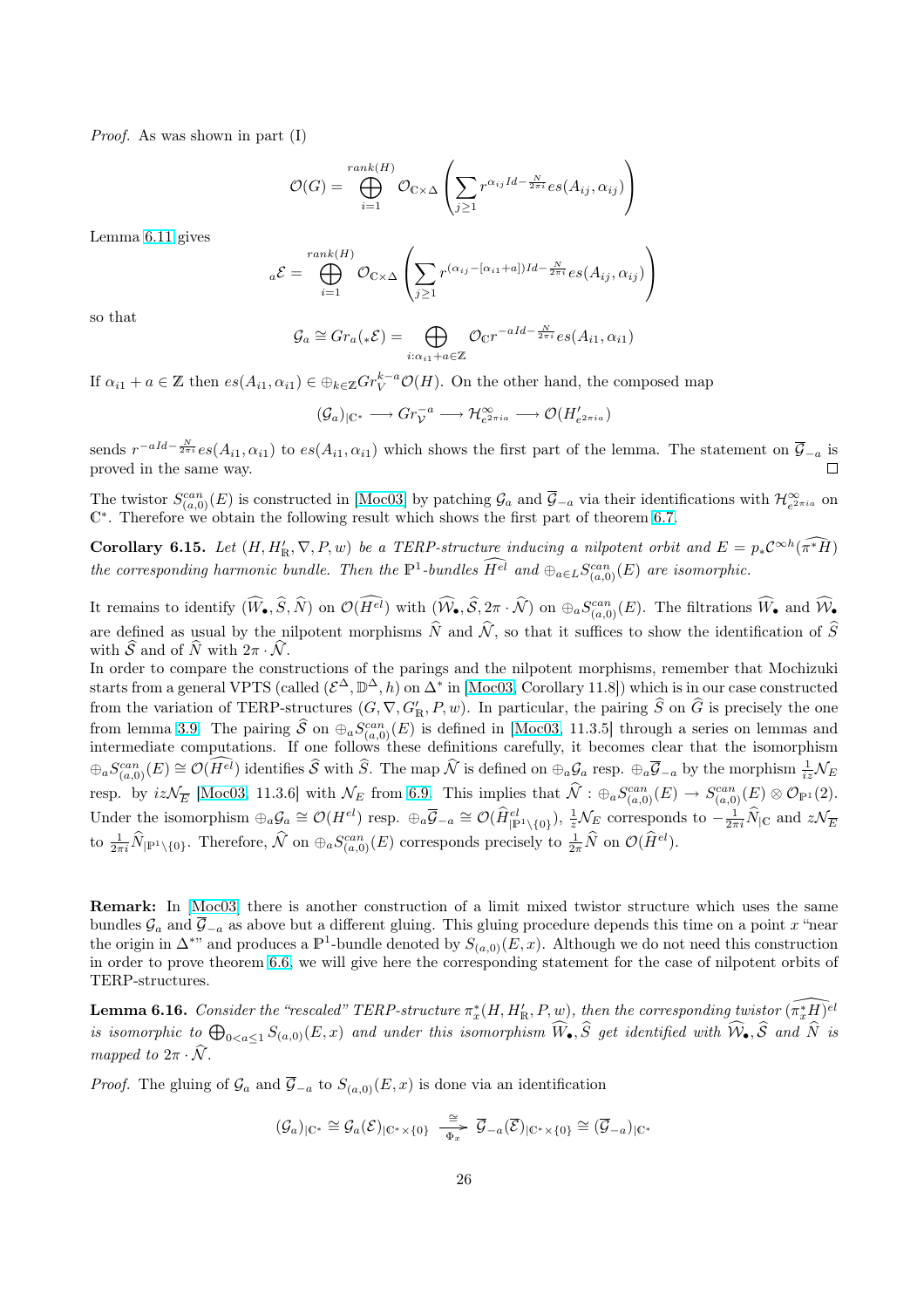<span id="page-26-0"></span>where  $\mathcal{G}_a(\mathcal{E})$  resp.  $\mathcal{G}_{-a}(\overline{\mathcal{E}})$  are locally free sheaves over  $\mathcal{O}_{\mathbb{C}^*\times\Delta}$  resp.  $\mathcal{O}_{\mathbb{C}^*\times\overline{\Delta}}$ , defined in [Moc03, sections 10.1.4 and 10.3.2]. In our situation, the fact that the filtration  $\mathcal{F}_{\bullet}$  on  $\mathcal{H}^{\infty}$  is trivial shows that

$$
\mathcal{G}_a(\mathcal{E}) \cong \left\{ s \in i_*\mathcal{O}(G'_{e^{2\pi i a}}) \, | \, |s|_{p^*h} \in O(|r|^{-a-\epsilon}) \, \forall \epsilon > 0 \right\}
$$

where  $i: \mathbb{C}^* \times \Delta^* \hookrightarrow \mathbb{C}^* \times \Delta$  and  $G'_{\lambda}$  denotes the flat generalized eigensubbundle of  $G'$  [with re](#page-41-0)spect to either horizontal or vertical monodromy. From the proof of lemma 6.14 it is obvious that  $\mathcal{G}_a(\mathcal{E})$  resp.  $\overline{\mathcal{G}}_{-a}(\overline{\mathcal{E}})$  are generated by sections of the form  $r^{aId-N/2\pi i}e s(A, a+k)$  resp.  $\bar{r}^{aId+N/2\pi i}e s(\bar{A}, -a+l)$  with  $k, l \in \mathbb{Z}$ . The identification  $\Phi_x$  is defined in [Moc03, section 11.3.3] as a composition  $\Phi_x = \Phi^{\dagger-1}_{x,0} \circ \Phi_{x,0}$  where

$$
\Phi_{x,0} : \mathcal{G}_a(\mathcal{E})_{|\mathbb{C}^*\times\{0\}} \cong \mathcal{G}_a(\mathcal{E})_{|\mathbb{C}^*\times\{x\}}
$$
  

$$
\Phi_{x,0}^\dagger : \overline{\mathcal{G}}_{-a}(\overline{\mathcal{E}})_{|\mathbb{C}^*\times\{0\}} \cong \overline{\mathcal{G}}_{-a}(\overline{\mathcal{E}})_{|\mathbb{C}^*\times\{x\}}
$$

are isomorphisms of fibres which in our situation boil down to restricting the sections of the above type to  $\mathbb{C} \times \{x\}$ . The isomorphism  $\mathcal{G}_a(\mathcal{E})_{|\mathbb{C}^*\times\{x\}} \cong \overline{\mathcal{G}}_{-a}(\overline{\mathcal{E}})_{|\mathbb{C}^*\times\{x\}}$  in [Moc03] is then simply the identification  $\tau$ :  $(\pi_x^* H)^{el} \cong \gamma^* (\overline{\pi_x^* H})^{el}$  which shows that  $S_{(a,0)}(E,x) \cong \widehat{(\pi_x^* H)^{el}}$ . The statements on  $\widehat{N}, \widehat{S}, \widehat{N}$  and  $\widehat{S}$  are proved as in theorem 6.6.  $\Box$ 

### 7 Sabbah's mixed Hodge structures

The results of [the](#page-20-0) last chapter strongly rely on the assumption of regularity of the given TERP-structure. In the general case, one can no longer define a filtration on the space  $H^{\infty}$  as in corollary 6.4. However, there exists another procedure due to Sabbah ([Sab]) which applies to arbitrary bundles with meromorphic connections. It was used to construct MHS for tame functions, see chapter 11. It uses global sections with moderate growth at infinity. We recall it briefly below. We will get a statement similar to theorem 6.6 but this time PHMS will correspond to Sabbah orbits instead of nilpotent orbits (which explains their name).

Consider an arbitrary TERP-struc[ture](#page-41-0)  $(H, \nabla, H'_{\mathbb{R}}, P, w)$ . In the spirit of the beginning of chapter 6, we will consider the Deligne-extensions of H but this time over infi[nity.](#page-37-0) More precisely, denote  $i: \mathbb{C} \hookrightarrow \mathbb{P}^1$  and put

 $\widetilde{i}_{*}\mathcal{O}(H) \supset \mathcal{O}(H_{<\infty}) := \{s \in \mathcal{O}(H) \mid s \text{ has moderate growth at } \infty\}$  $\widetilde{i}_{*}\mathcal{O}(H) \supset \mathcal{O}(H_{<\infty}) := \{s \in \mathcal{O}(H) \mid s \text{ has moderate growth at } \infty\}$  $\widetilde{i}_{*}\mathcal{O}(H) \supset \mathcal{O}(H_{<\infty}) := \{s \in \mathcal{O}(H) \mid s \text{ has moderate growth at } \infty\}$ 

T[he](#page-18-0)n  $H_{< \infty}$  is a bundle on  $\mathbb{P}^1$ , meromorphic at infinity (i.e., a locally free  $\mathcal{O}_{\mathbb{P}^1}(*\infty)$ -module). The rational bundle corresponding to it by GAGA is denoted by  $G_0$ . It is a free  $\mathbb{C}[z]$ -module. It is a lattice at zero inside of  $G := G_0 \otimes \mathbb{C}[z, z^{-1}]$ , which is rational with poles at zero and infinity. Moreover, for any  $\alpha \in \mathbb{C}$  we can consider the following lattices at infinity

$$
V_{\alpha}^{Sab} := \left\{ \omega \in G \mid \omega = \sum_{\beta \leq \alpha} s(\omega, \beta) \in C^{\beta} \right\},\
$$
  

$$
V_{<\alpha}^{Sab} := \left\{ \omega \in G \mid \omega = \sum_{\beta < \alpha} s(\omega, \beta) \in C^{\beta} \right\}.
$$

Due to the formula  $z^{-1}\nabla_{\partial_{z^{-1}}} = -z\nabla_{\partial_z}$ , it does not matter whether we consider elementary sections at zero or at infinity. Therefore the above formulas defines the Deligne lattices at infinity of  $H_{\leq \infty}$ .  $V_{\alpha}^{Sab}$  and  $V_{\leq \alpha}^{Sab}$  are free  $\mathbb{C}[z^{-1}]$ -modules inside of G of maximal rank corresponding to algebraic bundles on  $\mathbb{P}^1\setminus\{0\}$ . The advantage of working algebraically is that we can use the V-filtration at infinity to define a TERP-structure generated by elementary sections. Namely, we write  $Gr_\alpha^{V^{Sab}} := V_\alpha^{Sab}/V_{<\alpha}^{Sab} \cong C^\alpha$  as before and use the filtration induced by the  $V_{\alpha}^{Sab}$ 's on  $G_0$ .

**Definition 7.1.** Let  $(H, \nabla, H'_{\mathbb{R}}, P, w)$  be any TERP-structure. Define

$$
G_0^{Sab} = \bigoplus_{\alpha} \mathbb{C}[z] Gr_{a}^{V^{Sab}} G_0
$$

as the algebraic bundle generated by the Sabbah-principal parts of sections if  $G_0$ . Let  $H^{Sab}$  be its analytic counterpart, i.e.,  $\mathcal{O}(H^{Sab}) = \bigoplus \mathcal{O}_\mathbb{C} Gr_a^{V^{Sab}} G_0$ . The spectrum in this situation is defined as

$$
Sp^{Sab}(H, \nabla) = \sum_{\alpha \in \mathbb{C}} \nu(\alpha)\alpha \in \mathbb{Z}[\mathbb{C}] \quad with \quad \nu(\alpha) := \dim_{\mathbb{C}} \left( \frac{Gr_{\alpha}^{V^{Sab}} G_0}{Gr_{\alpha}^{V^{Sab}} zG_0} \right)
$$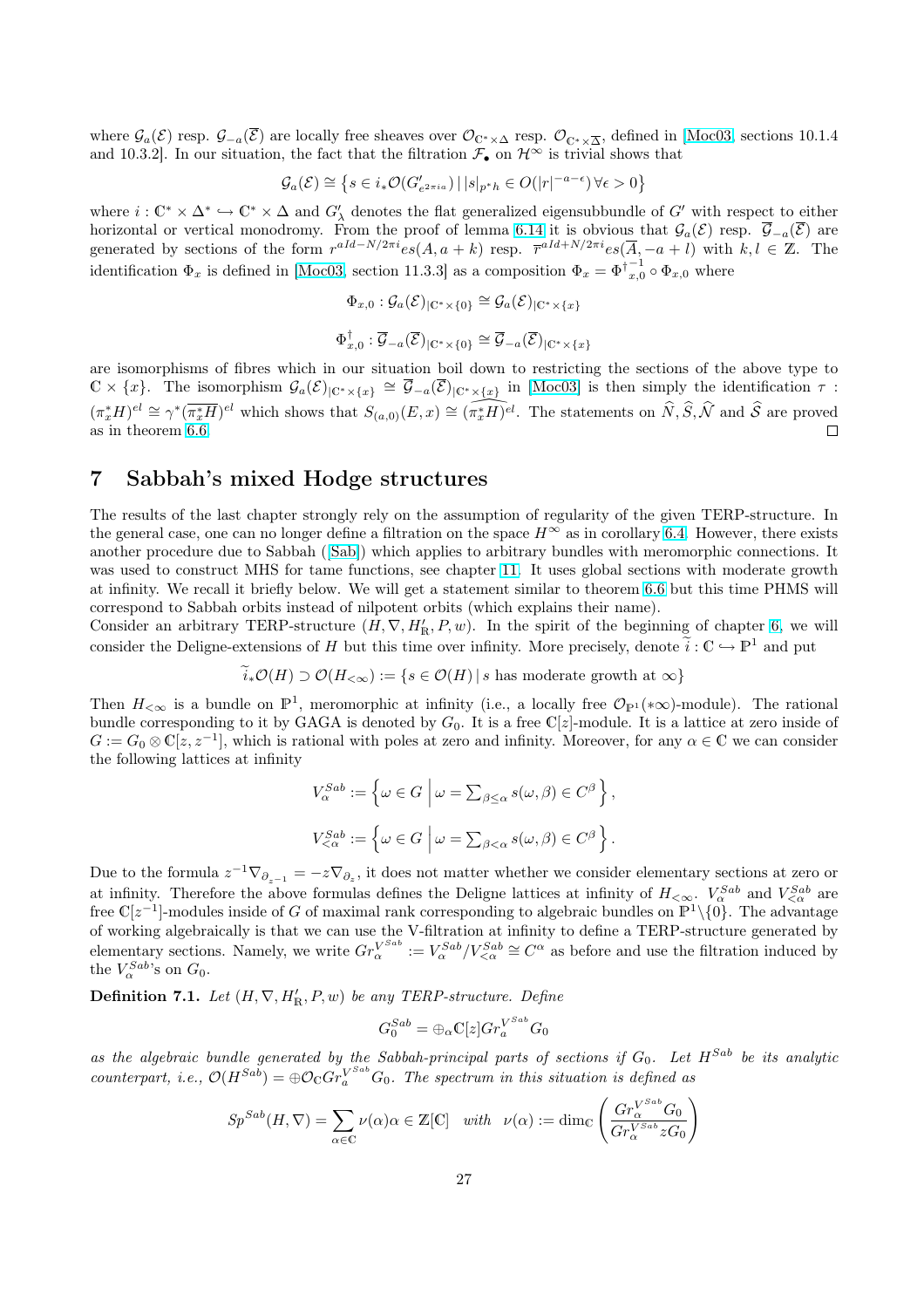<span id="page-27-0"></span>Write as before the spectral numbers as an ordered rank(H)-tuple of (possibly repeated) numbers  $\alpha_1 \leq ... \leq$  $\alpha_{rank(H)}$ . We call them spectral numbers at infinity.

The following result is the analogue of lemma 6.3.

**Lemma 7.2.** Let  $(H, H'_{\mathbb{R}}, \nabla, P, w)$  be a TERP-structure.

- 1. The spectral numbers derived from the V[-filtr](#page-19-0)ation at infinity satisfy the symmetry  $\alpha_i + \alpha_{rank(H)+1-i} = w$ .
- 2.  $(H^{Sab}, H'_{\mathbb{R}}, \nabla, P, w)$  is again a TERP-structure. It is generated by elementary sections and thus regular singular.

*Proof.*  $(\mathcal{O}(H^{Sab}), \nabla)$  has a pole of order at most two at zero by the same proof as in lemma 6.3. Moreover, it is obvious that the pairing P induces a pairing  $G \otimes j^*G \to \mathbb{C}[z, z^{-1}]$  sending  $G_0$  to  $z^w\mathbb{C}[z]$ . Then we are exactly in the situation considered in [Sab]. It is shown in section 3 of loc.cit. that the spectral numbers are symmetric and the properties of P as a pairing on  $G_0^{Sab}$  we are after are a direct consequence.  $\Box$ 

As in the regular singular case, the last lemma allows us to define a filtration on the space  $H^{\infty}$ : The TERPstructure  $(H^{Sab}, H'_{\mathbb{R}}, \nabla, P, w)$  [is ge](#page-41-0)nerated by elementary sections and is therefore equivalent to the data considered in lemma 5.7. In particular, the formula

$$
F_{Sab}^p H_{e^{-2\pi i\alpha}}^{\infty} := \psi_{\alpha}^{-1} z^{p+1-w} Gr_{\alpha+w-1-p}^{V^{Sab}} G_0 \cong \psi_{\alpha}^{-1} \left( z^{p+1-w} (C^{\alpha+w-1-p} \cap \mathcal{O}(H^{Sab})_0) \right)
$$
(7.1)

for  $\alpha \in (0,1]+i\mathbb{R}$  [defi](#page-16-0)nes a decreasing filtration on  $H^{\infty}$  such that its twisted version  $\widetilde{F}_{Sab}^{\bullet} H^{\infty} := G^{-1}(F_{Sab}^{\bullet} H^{\infty})$ satisfies the orthogonality conditions (5.8) and therefore gives an element of the classifying space  $\check{D}$ . The next result is the "Sabbah-orbit" version of theorem 6.6.

**Theorem 7.3.** For an arbitrary TERP-structure  $(H, H'_{R}, \nabla, P, w)$ , the following conditions are equivalent.

- 1.  $(H, H'_{\mathbb{R}}, \nabla, P, w)$  induces a Sabb[ah o](#page-16-0)rbit.
- 2.  $(H^{\infty}, H^{\infty}_{\mathbb{R}}, N, S, \widetilde{F}_{Sab}^{\bullet})$  defines a PMHS of weight  $w-1$  resp. w on  $H^{\infty}_{\text{arg}\neq 0}$  resp.  $H^{\infty}_{\text{arg}=0}$ .

*Proof.* The proof of  $2 \rightarrow 1$  is similar to the proof of [Her03, theorem 7.20]. The parts (I)–(III) in that proof are unchanged, the parts (IV) and (V) can be adapted easily.

The proof of  $1 \rightarrow 2$ ) is virtually the same as the one in chapter 6. We give only comments on the necessary adjustments. The first point is that by lemma 4.6, if we consider the variation of pure polarized twistor structures associated to the orbit  $K := (\pi')^* H$ , then taking global [section](#page-40-0)s along the projection  $p : \mathbb{P}^1 \times \Delta^* \to \Delta^*$  gives a harmonic bundle E on  $\Delta^*$  with tame behavior at  $0 \in \Delta$ .

The discussion of  $\mathcal{U}_{|r}$  in the proof of lemma 4.6 shows that on any [e](#page-18-0)xtension  ${}_{a}\mathcal{E}^{0}$  of the harmonic bundle E the residue at 0 of the Higgs field is nilpotent. T[here](#page-12-0)fore the KMSS-spectrum of the variation of twistor structures is precisely as described in lemma 6.11. All the properties of the extension sheaves  ${}_{a}\mathcal{E}$  remain true. The vertical and horizontal monodromy are not equal, but inverse to each other. We continue to denote by  $\mathcal{H}^{\infty}$  the flat bundle  $\psi_r((K')^{\nabla})$ , and by  $\mathcal{H}^{\infty}_{\lambda}$  the eig[enbu](#page-12-0)ndle of the *horizontal* monodromy. With this convention, the definition of the extensions  $\mathcal{V}^{\alpha}$  remains unchanged. However, we see that now the bundle  $\mathcal{O}(K)$  is generated by sections of the form

$$
\sum_{i\geq 1} r^{-\alpha_{ij}Id + \frac{N}{2\pi i}} es(A_i, \alpha_{ij})
$$

where  $\sum_{i\geq 1} es(A_{ij}, \alpha_{ij})$  for  $j = 1, ..., rank(H)$  is a set of generating sections of  $\mathcal{O}(H^{Sab})$  and where this time  $\alpha_{1j} > \alpha_{2j} > ...$  The remaining part of the proof is exactly the same. We identify the limit polarized mixed twistor structure  $(\bigoplus_a S^{can}_{(a,0)}(E), \widehat{W}_{\bullet}, \widehat{\mathcal{N}}, \widehat{\mathcal{S}})$  of Mochizuki with the twistor  $(\widehat{H^{Sub}}, \widehat{W}_{\bullet}, -\frac{1}{2\pi}\widehat{N}, \widehat{S})$  which is generated by elementary sections and corresponds by lemma 5.9 to a sum of two PMHS. Note that the different signs +N instead of  $-N$  in the PMHS in 2. and  $-\frac{1}{2\pi}$  instead of  $\frac{1}{2\pi}$  in the PMTS result from the fact that now horizontal and vertical monodromy are inverse, not equal.  $\Box$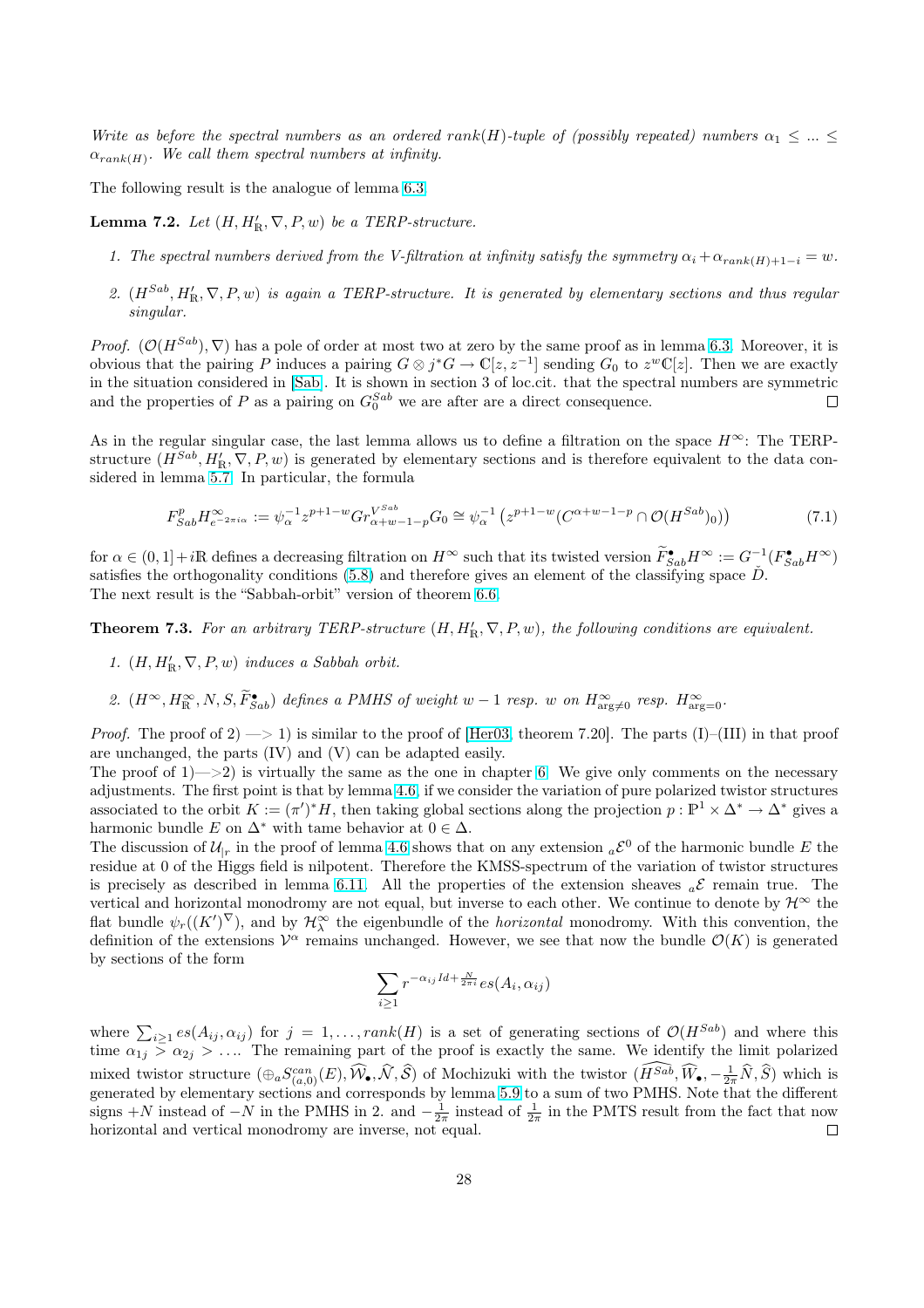### <span id="page-28-0"></span>8 Formal structure and Stokes structure

From now on we will consider TERP-structures which are not necessarily regular singular. This chapter is devoted to discuss both formal and Stokes structures of these objects. Our main references for the facts discussed below are [Mal83] and [Sab02].

Let  $(H, \nabla, H'_{\mathbb{R}}, P)$  be a TERP-structure. We will forget about the real subbundle  $H'_{\mathbb{R}}$  for a moment. The remaining object  $(H, \nabla, P)$  is called a TEP-structure. We might as well consider only the germ  $(\mathcal{H}_0, \nabla, P)$ at zero. It turns out that for TEP-structures, it is sufficient to work at the level of formal power series, i.e., to consider only the [formal](#page-41-0)ization  $(\mathcal{H}_0, \nabla, P) \otimes \mathbb{C}[[z]][z^{-1}]$  $(\mathcal{H}_0, \nabla, P) \otimes \mathbb{C}[[z]][z^{-1}]$  $(\mathcal{H}_0, \nabla, P) \otimes \mathbb{C}[[z]][z^{-1}]$ . However, to incorporate the real subbundle of a TERP-structure, we will need to use the Stokes structure associated to the irregular connection ∇.

To start with, let us simplify the situation even more and restrict our attention to the germ  $\mathcal{H}_0[z^{-1}] = \mathcal{H}_0 \otimes$  $\mathbb{C}\{z\}[z^{-1}]$ . Remember that the connection has a pole of order two on  $\mathcal{H}_0[z^{-1}]$ . By the theorem of Turrittin (e.g. [Mal83, 2.1]) there is a finite ramification  $r_n : \mathbb{C} \to \mathbb{C}$ ,  $z \mapsto z^n$ , such that  $r_n^*(\mathcal{H}_0[z^{-1}], \nabla)$  is formally isomorphic to a sum  $\bigoplus_{i=1}^{l} e^{f_i} \otimes (\mathcal{R}_i, \nabla_i)$ , where  $f_i \in \mathbb{C}[z^{-1}], \mathcal{R}_i$  is a  $\mathbb{C}\{z\}[z^{-1}]$ -vector space and  $(\mathcal{R}_i, \nabla_i)$  is ignorphic to a sum  $\bigoplus_{i=1}^{l} e^{f_i} \otimes (\mathcal{R}_i, \nabla_i)$ , where  $f_i \in \mathbb{C}[$ regular singular. The symbol  $e^{f_i}$  denotes the bundle of rank one equipped with the connection given by the one form  $df_i$  (equivalently,  $e^{f_i} \otimes \mathcal{R}_i$  is the germ of the meromorphic extension at zero given by multiplying sections in  $\mathcal{R}_i$  [by](#page-41-0)  $e^{f_i}$ ).

In the sequel, we will always make the simplifying assumption that the ramification is unnecessary. This is satisfied in all examples (singularity theory) and potential examples (quantum cohomology) which we have in mind. In this situation, the exponents that occur in the formal decomposition are simply  $f_i = -\frac{u_i}{z}$ , where  $u_i$  is an eigenvalue of the pole part  $U$ . This is encapsulated in the following definition.

**Definition 8.1.** A TEP-structure (or its formalization at zero)  $(H, \nabla, P)$  is said to require no ramification iff **Definition 6.1.** The Test acture (or us formalization at zero)  $(H, v, I)$  is said to require no ramification  $df$ <br>the germ  $(H_0[z^{-1}], \nabla)$  is formally isomorphic to a sum  $\bigoplus_{i=1}^{l} e^{-u_i/z} \otimes (R_i, \nabla_i)$  where  $R_i$  is a  $\math$ space,  $(\mathcal{R}_i, \nabla_i)$  is regular singular, and  $u_1, ..., u_l$  are the different eigenvalues of the pole part  $\mathcal{U} = [z \nabla_z \partial_z]$ . A TERP-structure is said to require no ramification iff this is true for the corresponding TEP-structure.

Given a TEP-structure  $(\mathcal{H}_0, \nabla, P)$ , then the  $\mathbb{C}\{z\}$ -lattice  $e^{-u_i/z} \cdot \mathcal{H}_0$  with the induced connection (in the above sense) and the induced pairing is also a TEP structure.

**Lemma 8.2.** Let  $(\mathcal{H}_0, \nabla, P)$  be a TEP-structure which does not require a ramification and  $\Psi$  a formal iso-**Definite 3.2.** Let  $(H_0, v, I)$  be a sum  $\bigoplus_{i=1}^l e^{-u_i/z} \otimes (\mathcal{R}_i, \nabla_i)$  as above. Then there are unique  $\mathbb{C}\{z\}$ -lattices  $(\mathcal{H}_i)_0 \subset \mathcal{R}_i$  and pairings  $P_i$  such that  $((\mathcal{H}_i)_0, \nabla_i, P_i)$  is a regular singular TEP-structure and  $\Psi$  is an iso $morphism$  of the formal TEP-structures  $(\mathcal{H}_0 \otimes \mathbb{C}[[z]], \nabla, P)$  and  $\bigoplus_{i=1}^l e^{-u_i/z} \otimes ((\mathcal{H}_i)_0 \otimes \mathbb{C}[[z]], \nabla_i, P_i)$ . The TEP-structures  $((\mathcal{H}_i)_0, \nabla_i, P_i)$  are called the regular singular pieces of  $(\mathcal{H}_0, \nabla, P)$ .

*Proof.* Exercise 5.9 in [Sab02, II] shows that the C[[z]]-lattice  $\Psi(\mathcal{H}_0 \otimes \mathbb{C}[[z]]) \subset \Psi(\mathcal{H}_0 \otimes \mathbb{C}[[z]][z^{-1}])$  is compatible with the splitting  $\Psi(\mathcal{H}_0 \otimes \mathbb{C}[[z]][z^{-1}]) = \bigoplus_{i=1}^l e^{-u_i/z} \otimes (\mathcal{R}_i \otimes \mathbb{C}[[z]][z^{-1}])$ , that means, it splits into l  $\mathbb{C}[[z]]$ . lattices. Because of [Sab02, III.2.1] these l  $\mathbb{C}[[z]]$ -lattices arise as  $e^{-u_i/z} \otimes ((\mathcal{H}_i)_0 \otimes \mathbb{C}[[z]])$  from some  $\mathbb{C}{z}$ }-lattices  $(\mathcal{H}_i)_0 \subset \mathcal{R}_i.$ 

The connection on  $\mathcal{R}_i$  [has a p](#page-41-0)ole of order  $\leq 2$  with respect to  $(\mathcal{H}_i)_0$ , because the same holds for the connection on the factor  $e^{-u_i/z}$  and for the connection on  $e^{-u_i/z} \otimes (\mathcal{R}_i \otimes \mathbb{C}[[z]][z^{-1}])$  with respect to the  $\mathbb{C}[[z]]$ -lattice  $e^{-u_i/z} \otimes ((\mathcal{H}_i)_0 \otimes \mathbb{C}[[z]]).$  $e^{-u_i/z} \otimes ((\mathcal{H}_i)_0 \otimes \mathbb{C}[[z]]).$  $e^{-u_i/z} \otimes ((\mathcal{H}_i)_0 \otimes \mathbb{C}[[z]]).$ 

The pairing  $\Psi(P)$  on  $\Psi(\mathcal{H}_0 \otimes \mathbb{C}[[z]])$  induced by P gives the first of the following isomorphisms (compare the proof of lemma 6.3).

$$
(z^{-w}\Psi(\mathcal{H}_0 \otimes \mathbb{C}[[z]]), \nabla) \cong j^*(\Psi(\mathcal{H}_0 \otimes \mathbb{C}[[z]])^*, \nabla^*)
$$
  
\n
$$
\cong j^*\left(\bigoplus_{i=1}^l e^{u_i/z} \otimes ((\mathcal{H}_i)_0^*, \nabla_i^*) \otimes \mathbb{C}[[z]]\right)
$$
  
\n
$$
\cong \bigoplus_{i=1}^l e^{-u_i/z} \otimes j^*((\mathcal{H}_i)_0, \nabla_i^*) \otimes \mathbb{C}[[z]].
$$
\n(8.1)

As the formal decomposition is unique (e.g. [Sab02, II.5.5]), these isomorphisms respect the decomposition and give rise to isomorphisms  $(z^{-w}(\mathcal{H}_i)_0, \nabla_i) \cong j^*((\mathcal{H}_i)_0^*, \nabla_i^*)$  corresponding to pairings  $P_i$  on  $(\mathcal{H}_i)_0$  which make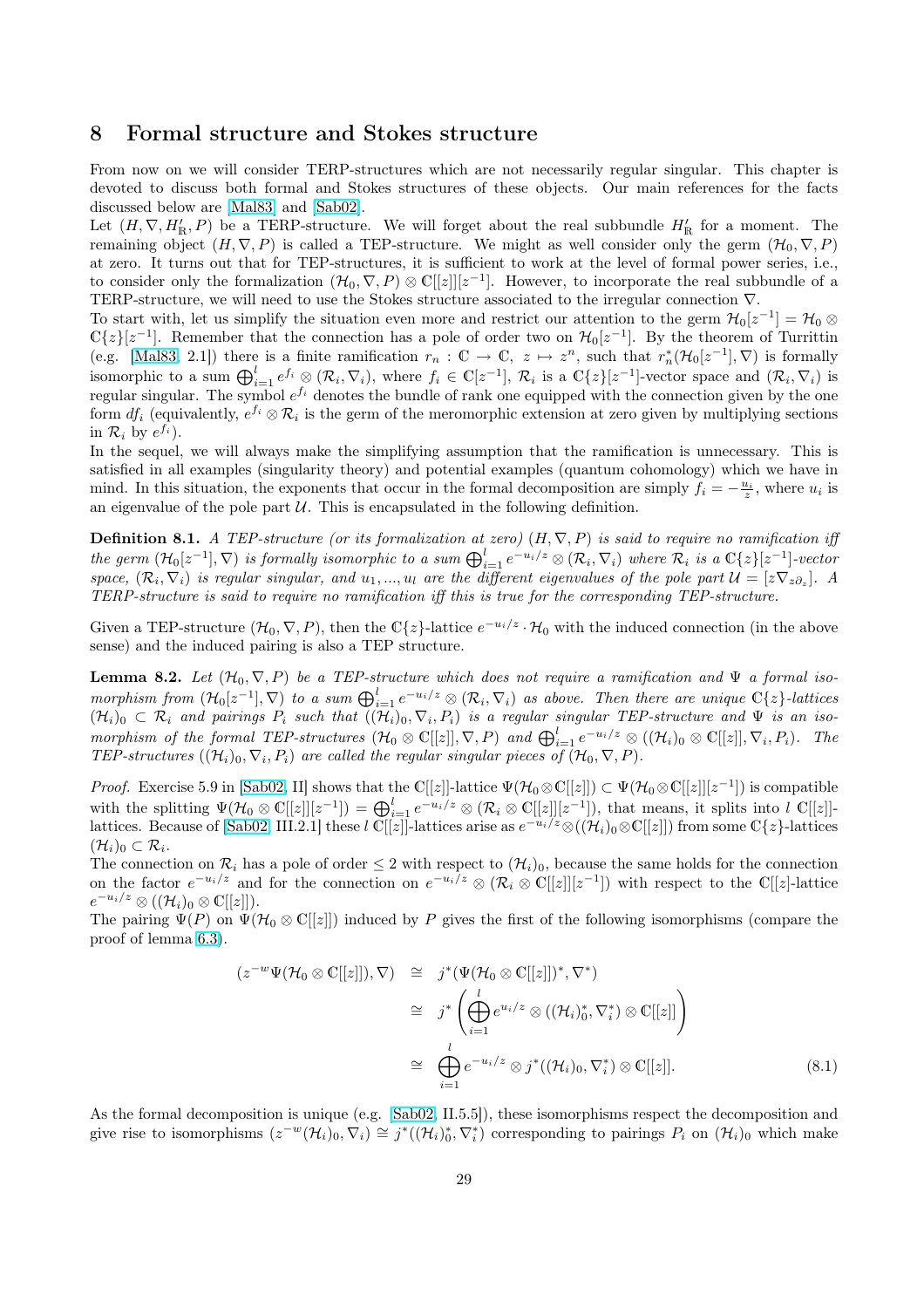<span id="page-29-0"></span> $((\mathcal{H}_i)_0, \nabla_i, P_i)$  into are regular singular TEP-structures. Moreover, for  $i \neq j$ , the pairing  $\Psi(P)$  vanishes on  $e^{-u_i/z} \otimes (\mathcal{H}_i)_0 \times e^{-u_j/z} \otimes (\mathcal{H}_j)_0.$  $\Box$ 

As remarked above, the formal structure of the connection  $(\mathcal{H}_0, \nabla)$  is not sufficient to treat the real subbundle  $H'_{\mathbb{R}}$ . The necessary analytic information is provided by what is called the Stokes structure associated to  $(\mathcal{H}, \nabla)$ . Roughly speaking, it consist of data which keep track of the difference of analytic liftings of the formal decompositions in sectors of C. To discuss this Stokes structure, we need some notations.

For any  $I \subset S_1$ , let  $\hat{I} := \{z \in \mathbb{C}^* \mid \frac{z}{|z|} \in I\}$ . If  $I \subset S^1$  happens to be open and connected, then  $\hat{I}$  is a sector. Denote by  $A[z^{-1}]$  the sheaf on  $S^1$  of holomorphic functions in neighborhoods of 0 in sectors which have an asymptotic development in the sense of [Mal83, 3.]. For any  $\xi \in S^1$  the Taylor development of functions in  $\mathcal{A}[z^{-1}]_\xi$  yields a map  $T: \mathcal{A}[z^{-1}]_\xi \to \mathbb{C}[[z]][z^{-1}]$  which is surjective by the lemma of Borel-Ritt. We will need the subsheaves  $\mathcal{A} := T^{-1}(\mathbb{C}[[z]])$  and  $\mathcal{A}^{<0} := \ker T$  of  $\mathcal{A}[z^{-1}]$ . Remark that  $\gamma^*(\overline{\mathcal{A}[z^{-1}]})$  is the sheaf on  $S^1$  of holomorphic functions in neighborhoods of  $\infty$  in sectors such that the functions have asymptotic developments at  $\infty$ .

Fix a TERP-structure  $(H, \nabla, H'_{\mathbb{R}}, P)$  which does not require a ramification and a formal isomorphism

$$
\Psi: (\mathcal{H}_0, \nabla, P) \otimes \mathbb{C}[[z]] \stackrel{\cong}{\to} \bigoplus_{i=1}^l e^{-u_i/z} \otimes ((\mathcal{H}_i)_0, \nabla_i, P_i) \otimes \mathbb{C}[[z]]
$$

of TEP-structures. In this situation, we say that  $\xi \in S^1$  is a Stokes direction if there exist  $i \neq j$  with  $\Re(\frac{u_i - u_j}{\xi}) = 0$ . These Stokes directions form a finite set  $\Sigma \subset S^1$ . For  $\xi \in S^1 \setminus \Sigma$ , the component of  $S^1 - \Sigma$  which contains  $\xi$  is denoted by  $I(\xi)$  and we define an order on  $\{1, ..., l\}$  depending on  $\xi$  as follows

$$
i \leq_{\xi} j \quad \stackrel{\text{def}}{\iff} \quad \Re\left(\frac{u_i}{\xi}\right) < \Re\left(\frac{u_j}{\xi}\right) \quad \text{or} \quad i = j
$$
\n
$$
\iff \quad (z \mapsto e^{\frac{u_i - u_j}{z}}) \in \mathcal{A}_{\xi} \iff (z \mapsto e^{(\overline{u_i} - \overline{u_j})z}) \in \gamma^*(\overline{\mathcal{A}_{\xi}}).
$$
\n
$$
(8.2)
$$

In the sequel, we will work with a covering of  $S^1$  by two open sets  $I_{\pm}(\xi)$  defined in the following way: Choose once and for all a value  $\xi \in S^1 \backslash \Sigma$  and put

$$
I_{\pm}(\xi) := I(\xi) \cup I(-\xi) \cup \{ z \in S^1 \mid \pm \Im(z/\xi) \le 0 \}.
$$

Each of the sets  $I_+(\xi)$  and  $I_-(\xi)$  contains exactly one of two Stokes directions  $\pm \xi'$  for any  $\xi' \in \Sigma$ . Let  $\mathcal L$  be the local system of  $(H, \nabla)_{|S^1}$ ,  $\mathcal{L}_\mathbb{R} \subset \mathcal{L}$  the local system of  $(H'_\mathbb{R}, \nabla)_{|S^1}$  and denote by  $\mathcal{L}_i$  the local system of flat sections of the *i*-th regular singular piece  $H_i$ . The theorem of Hukuhara (e.g. [Mal83, 3.] or [Sab02, II.5.12]) and the discussion in [Mal83, 4.+5.] yield the following result.

**Lemma 8.3.** Let  $(H, \nabla, H'_{\mathbb{R}}, P)$  be a TERP-structure requiring no ramification and let  $\Psi$  and  $\bigoplus_{i=1}^{l}e^{-u_i/z}\otimes$  $((\mathcal{H}_i)_0, \nabla_i, P_i)$  and  $\xi \in S^1$  be as above. There is a unique lift  $\Psi_{\pm}$  of  $\Psi$  to an iso[morphi](#page-41-0)sm of s[heaves o](#page-41-0)n  $I_{\pm}(\xi)$ ,

$$
\Psi_{\pm}: \mathcal{A}[z^{-1}]_{|I_{\pm}(\xi)} \otimes (\mathcal{H}_0[z^{-1}], \nabla) \longrightarrow \mathcal{A}[z^{-1}]_{|I_{\pm}(\xi)} \otimes \left(\bigoplus_{i=1}^l e^{-u_i/z} \otimes ((\mathcal{H}_i)_0[z^{-1}], \nabla_i)\right).
$$
 (8.3)

The underlying isomorphism of local systems on  $I_{\pm}(\xi)$  is denoted by the same letter

$$
\Psi_{\pm}: \mathcal{L}_{|I_{\pm}(\xi)} \to \bigoplus_{i=1}^l \mathcal{L}_{i|I_{\pm}(\xi)}.
$$

Let  $\mathcal{L}_{\pm,i} := \Psi_{\pm}^{-1}(\mathcal{L}_{i|I_{\pm}(\xi)})$ , so that  $\mathcal{L}_{|I_{\pm}(\xi)} = \bigoplus_{i=1}^{l} \mathcal{L}_{\pm,i}$ . At  $\pm \xi$  the two splittings induce (restrictions of)  $projections \; t_{ij}^{(\pm)}: ({\mathcal L}_{+,i})_{\pm \xi} \rightarrow ({\mathcal L}_{-,j})_{\pm \xi} \; satisfying$ 

$$
t_{ij}^{(+)} = 0 \iff i <_{\xi} j \iff j <_{-\xi} i \iff t_{ji}^{(-)} = 0.
$$

Therefore  $t_{ii}^{(\pm)}$  are isomorphisms, and the local system obtained by gluing  $\mathcal{L}_{+,i}$  and  $\mathcal{L}_{-,i}$  with  $t_{ii}^{(\pm)}$  is mapped by  $\Psi_{\pm}$  to  $\mathcal{L}_i$ .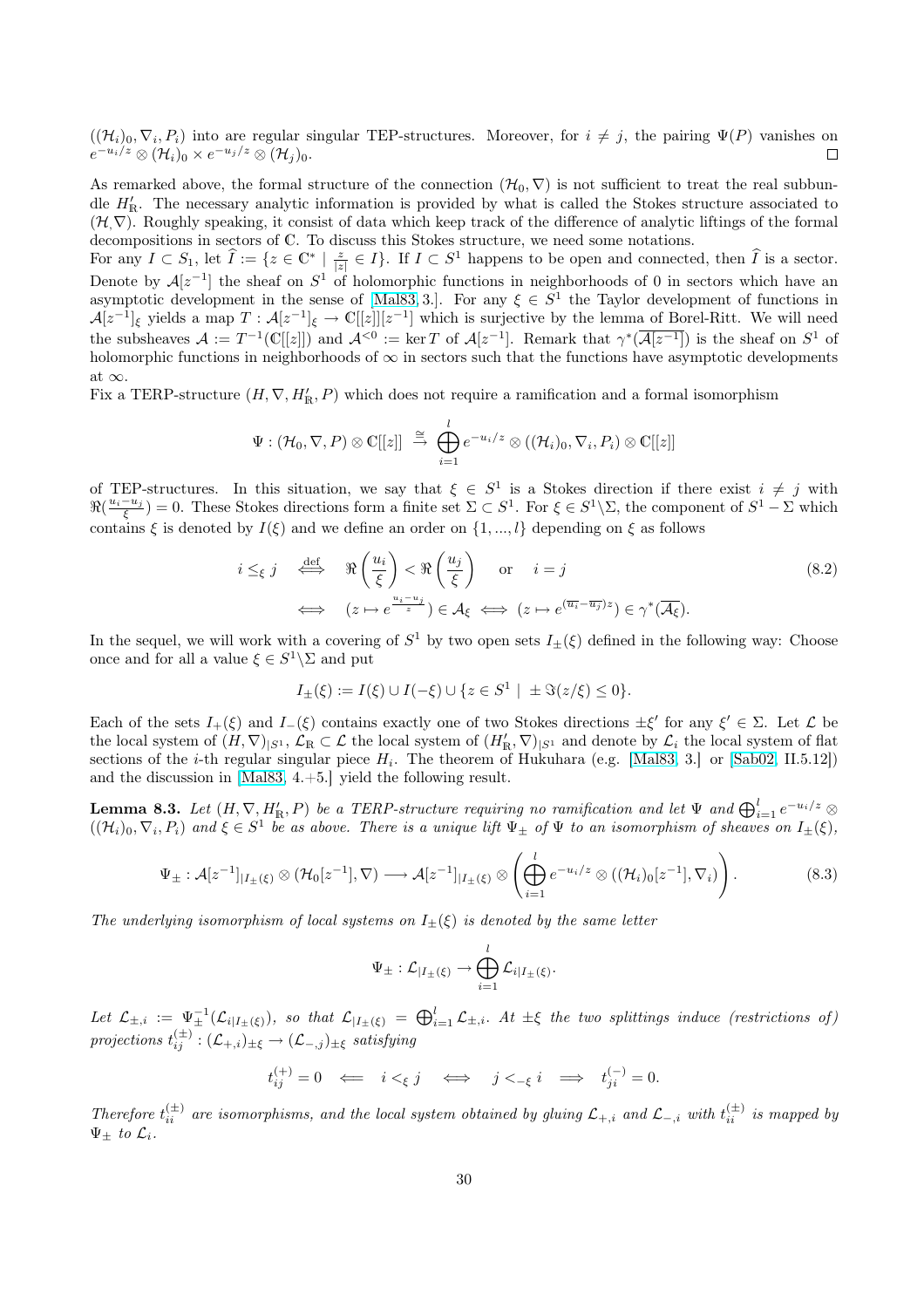<span id="page-30-0"></span>The following lemma extends the decomposition of the meromorphic bundle to the lattice  $\mathcal{H}_0$  and describes the behavior of the pairing.

**Lemma 8.4.** We consider the same situation as in the last lemma. The formal isomorphism  $\Psi$  respects the  $\mathbb{C}[[z]]$ -lattice  $\mathcal{H}_0 \otimes \mathbb{C}[[z]]$  and thus induces isomorphisms

$$
\Psi_{\pm} : \mathcal{A}_{|I_{\pm}(\xi)} \otimes (\mathcal{H}_0, \nabla) \to \mathcal{A}_{|I_{\pm}(\xi)} \otimes \left( \bigoplus_{i=1}^l e^{-u_i/z} \otimes ((\mathcal{H}_i)_0, \nabla_i) \right).
$$
\n(8.4)

The two splittings  $\bigoplus_{i=1}^{l} \mathcal{L}_{\pm,i}$  of  $\mathcal{L}_{|I_{\pm}(\xi)}$  are dual with respect to the pairing P. The maps  $t_{ij}^{(+)}$  and  $t_{ji}^{(-)}$  determine each other by

$$
P(t_{ij}^{(+)}-, -) = P(-, -) = P(-, t_{ji}^{(-)}-) : (\mathcal{L}_{+,i})_{\xi} \times (\mathcal{L}_{+,j})_{-\xi} \longrightarrow \mathbb{C}.
$$
 (8.5)

P restricts to the local system obtained by gluing  $\mathcal{L}_{\pm,i}$  with  $t_{ii}^{(\pm)}$ . It is identified with  $P_i$  by the isomorphism with  $\mathcal{L}_i$ .

*Proof.* The first statement is clear. For the second point, suppose  $i \neq j$ ,  $\sigma_i \in (\mathcal{H}_i)_0$  and  $\sigma_j \in (\mathcal{H}_j)_0$ . The last statement in the proof of lemma 8.2 shows that  $P(\Psi_+^{-1}(e^{-u_i/z}\sigma_i), \Psi_-^{-1}(e^{-u_j/z}\sigma_j))$  is an element in T(I<sub>+</sub>(ξ), A<sup><0</sup>). On the other hand, it takes the form  $e^{(u_j-u_i)/z}$ .  $\sum_{\alpha\geq \alpha_0,k} a_{\alpha,k}z^{\alpha}(\log z)^k$ . Therefore it vanishes. This shows the duality property of the two splittings and also yields both equalities in (8.5). The remaining statements are obvious.  $\Box$ 

The next definition introduces the condition we need in order to equip the regular singular pieces with a real structure, i.e., make them into TERP-structures.

**Definition 8.5.** Let  $(H, \nabla, H'_{\mathbb{R}}, P)$  be a TERP-structure requiring no ramification. Consider the data from lemma 8.3. We say that real structure and Stokes structure are compatible if  $\mathcal{L}_{\pm,i} = \mathcal{L}_{\pm,i}$ .

**Lemma 8.6.** Let  $(H, \nabla, H'_{\mathbb{R}}, P)$  be a TERP-structure requiring no ramification and which have compatible real structure and Stokes structure. Then the regular singular pieces  $(H_i, \nabla_i, P_i)$ , which are TEP-structures by lemma [8.2,](#page-29-0) are naturally equipped with real structures and become TERP-structures.

*Proof.* The identity map on the stalks  $\mathcal{L}_{\pm}$  can be decomposed as  $Id = \sum$  $j_{\leq \xi i} t_{ij}^{(\pm)} : \mathcal{L}_{\pm \xi} \to \mathcal{L}_{\pm \xi}.$  As the identity obviously respects the real structure, the same holds true for the individual maps  $t_{ij}^{(\pm)} : (\mathcal{L}_{+,i})_{\pm \xi} \to (\mathcal{L}_{-,j})_{\pm \xi}$ . By lem[ma](#page-28-0) 8.3,  $\mathcal{L}_i$  is canonically isomorphic to the local system obtained by gluing  $\mathcal{L}_{\pm,i}$  with  $t_{ii}^{(\pm)}$ . Therefore it carries a canonical real structure.  $P_i$  maps the real local system in  $\mathcal{L}_i$  to  $i^w \mathbb{R}$  because of the identification in lemma 8.4 with the restriction of P. This gives a real flat subbundle  $H'_{i,\mathbb{R}} \subset H'_i$  such that  $(H_i, \nabla_i, H'_{i,\mathbb{R}}, P_i)$  is a TERP-structure.  $\Box$ 

The following lemma is now an immediate consequence of the preceding results.

**Lemma 8.7.** Let  $(H, \nabla, H'_{\mathbb{R}}, P)$  be a TERP-structure requiring no ramification. The integrable twistor  $(\widehat{\mathcal{H}}, \nabla)$ has a pole of order two at infinity and the map  $\tau \circ \Psi_{\pm} \circ \tau$  is an isomorphism of sheaves on  $I_{\pm}(\xi)$ :

$$
\tau \circ \Psi_{\pm} \circ \tau : \gamma^* (\overline{\mathcal{A}}_{|I_{\pm}(\xi)}) \otimes (\widehat{\mathcal{H}}_{\infty}, \nabla) \longrightarrow \gamma^* (\overline{\mathcal{A}}_{|I_{\pm}(\xi)}) \otimes \left( \bigoplus_{i=1}^l e^{-\overline{u_i} \cdot z} \otimes ((\widehat{\mathcal{H}}_i)_{\infty}, \nabla_i) \right).
$$
 (8.6)

It is the unique lift on  $I_{\pm}(\xi)$  of the corresponding formal isomorphism. On the level of local systems it is given by the composition  $\overline{\phantom{a}} \circ \overline{\phantom{a}} \circ \overline{\phantom{a}} = \overline{\phantom{a}} \circ \overline{\phantom{a}} \overline{\phantom{a}}$ . Therefore it induces the splitting  $\mathcal{L}_{|I_{\pm}(\xi)} = \bigoplus_{i=1}^{l} \overline{\mathcal{L}_{\pm,i}}$ . The morphisms  $\Psi_{\pm}$  and  $\tau \circ \Psi_{\pm} \circ \tau$  glue to an isomorphism of sheaves on the real blow up  $[0, \infty] \times I_{\pm}(\xi)$  at 0 and  $\infty$  of the sector  $\widehat{I}_{\pm}(\xi)$  iff real structure and Stokes structure are compatible.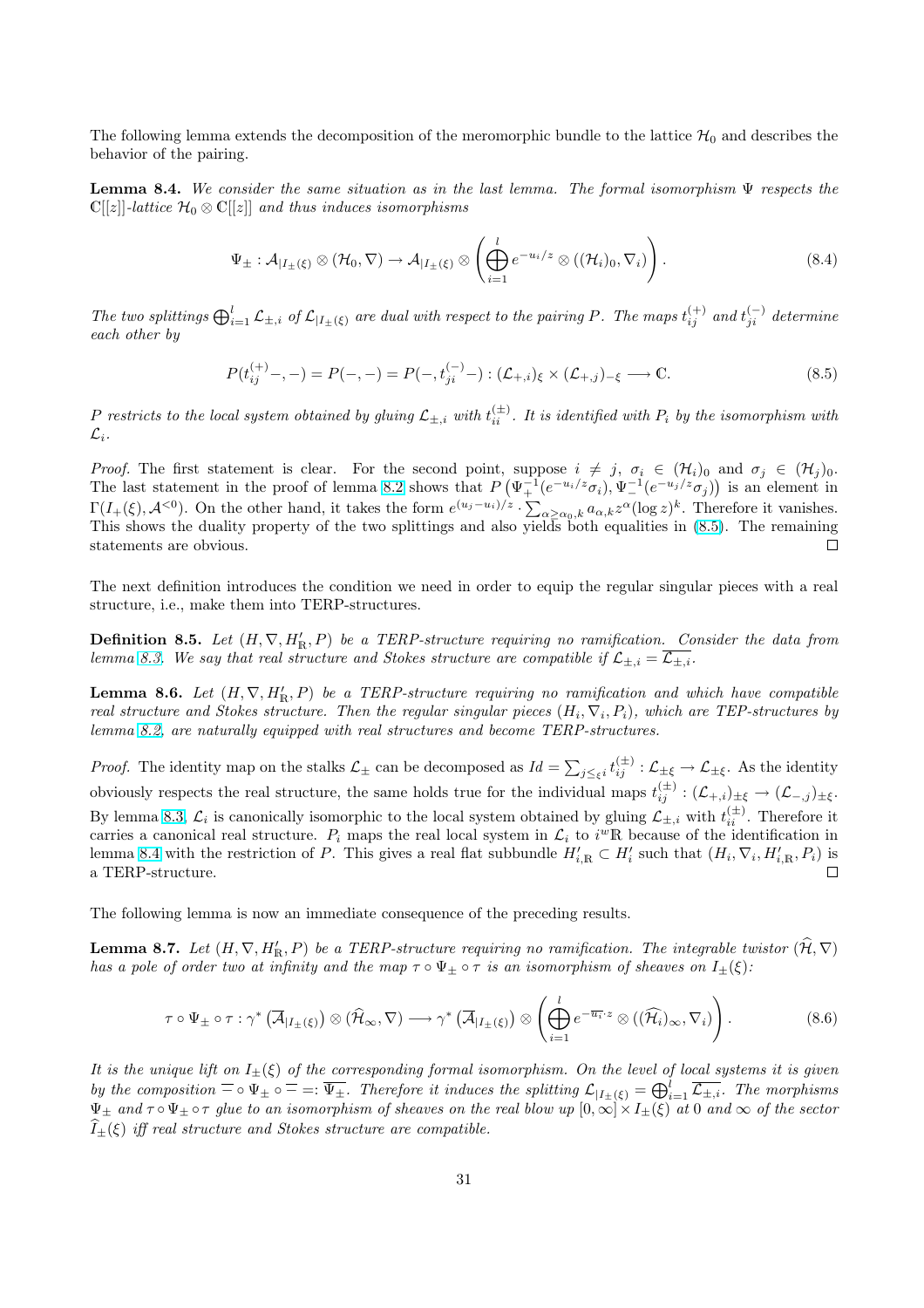# <span id="page-31-0"></span>9 Mixed TERP-structures

The correspondence between nilpotent orbits of Hodge structures and PHMS due to Cattani, Kaplan and Schmid (theorem 2.5) was generalized to regular singular TERP-structures in chapter 6 (theorem 6.6). In conjecture 9.2 we propose a further generalization to arbitrary TERP-structures. We will give a complete proof of one direction of this correspondence. In order to state the general correspondence, we need replace the notion of PHMS by what we call mixed TERP-structure. The definition is straightforward after what has been said in the last c[hapt](#page-5-0)er.

Definition 9.1. A TERP-structure is a mixed TERP-structure if it does not require a ramification, if real structure and Stokes structure are compatible and if the regular singular pieces of lemma 8.2, which are TERPstructures by lemma 8.6, induces PMHS as in theorem 6.6.

With this definition at hand, the main conjecture is very simple to state, and takes precisely the same form as in the regular singular case of chapter 6.

Conjecture 9.2. A [TE](#page-30-0)RP-structure which does notr[equi](#page-20-0)re a ramification is a mixed TERP-structure if and only if it induces a nilpotent orbit.

The following is the main result of thi[s p](#page-18-0)aper.

**Theorem 9.3.** 1. The conjecture is true if the TERP-structure is regular singular.

2. The conclusion  $\Rightarrow$  is true.

As already said, the first statement is precisely theorem 6.6. The remaining part of this chapter is concerned with a proof of the second claim.

Part 2. is already known in two cases which are opposite to each other in a certain sense: If the TERP-structure is regular singular, i.e., if  $U$  is nilpotent, it is precisely [Her03, theorem 7.20]. If all eigenvalues of  $U$  are different (we call the TERP-structure semi-simple in that case),t[hen](#page-20-0) it follows from [Dub93, proposition 2.2]. We will use [Her03, theorem 7.20] and combine it with ideas from [Dub93] to get the general case. This will contain a new proof of the semi-simple case.

Let  $(H, \nabla, H'_{\mathbb{R}}, P)$  be a mixed TERP-structure of weight w[. W](#page-40-0)e use all notations and objects from chapter 8. In particular,  $\xi \in S^1 \backslash \Sigma$  is chosen, giving rise to the covering  $S^1 = I_+(\xi) \cup I_-(\xi)$  w[ith](#page-40-0)  $I_+(\xi) \cap I_-(\xi) = I(\xi) \cup (-I(\xi))$ . Let us [the loc](#page-40-0)al system of  $(H, \nabla)|_{S^1}$ . There are the canonic[al splitt](#page-40-0)ings  $\mathcal{L}|_{I_{\pm}(\xi)} = \bigoplus_{i=1}^{I} \mathcal{L}_{\pm,i}$  which are induced from the unique isomorphisms  $\Psi_{\pm} : \mathcal{L}_{|I_{\pm}(\xi)} \to \bigoplus_{i=1}^{l} \mathcal{L}_{i|I_{\pm}(\xi)}$  in (8.4). We choose the numbering  $1, \ldots, l$  of the block decomposition in such a way that for all  $i, j \in \{1, \ldots, l\}$  we have  $i \leq j \iff i \leq_{\xi} j$ . By assum[pti](#page-28-0)on, the regular singular pieces  $(H_i, \nabla_i, H'_{i,R}, P_i)$  are TERP-structures which induce PMHS as in theorem 6.6. Also lemma 8.7 applies.

De[n](#page-30-0)ote  $n := rank(H)$  and  $n_i := rank(H_i)$ . Let  $\underline{e}^p = (e_1^{\pm}, ..., e_n^{\pm})$  be bases of  $\mathcal{L}_{|I_{\pm}(\xi)}$  satisfying  $P(e_i^+, e_j^-) =$  $(-i)^{w}\delta_{ij}$  and which are adapted to the splittings, i.e.,  $(e_1^{\pm},...,e_{n_1}^{\pm})$  is a basis of  $\mathcal{L}_{\pm,1}$  etc. Such bases exist by lemma 8.4. The images  $\underline{f}^{\pm} = (f_1^{\pm}, ..., f_n^{\pm}) = (\Psi_{\pm}(e_1^{\pm}), ..., \Psi_{\pm}(e_n^{\pm}))$  are bases of the local systems  $\bigoplus_{i=1}^{l} \mathcal{L}_{i|I_{\pm}(\xi)}$  $\bigoplus_{i=1}^{l} \mathcal{L}_{i|I_{\pm}(\xi)}$  $\bigoplus_{i=1}^{l} \mathcal{L}_{i|I_{\pm}(\xi)}$ , adapte[d to](#page-30-0) the splittings. Because of (8.5) there is a unique matrix  $T \in GL(n, \mathbb{C})$  with

$$
(\underline{e}^{-})_{\xi} = (\underline{e}^{+})_{\xi} \cdot T \quad \text{and} \quad (\underline{e}^{-})_{-\xi} = (\underline{e}^{+})_{-\xi} \cdot (-1)^{w} T^{tr}.
$$
\n(9.1)

Write  $T = (T_{jk})_{j,k=1,\dots,l}$  $T = (T_{jk})_{j,k=1,\dots,l}$  $T = (T_{jk})_{j,k=1,\dots,l}$  with blocks  $T_{jk} \in M(n_j \times n_k, \mathbb{C})$ . Lemma 8.3 and the chosen ordering of the factors of the decomposition implies that the m[atrix](#page-30-0) T is block upper triangular. Denote  $T^{model} := diag(T_{11}, ..., T_{ll})$  and  $T^{Stokes} := (T^{model})^{-1} \cdot T.$  Then

$$
(\underline{f}^{-})_{\xi} = (\underline{f}^{+})_{\xi} \cdot T^{model} \quad \text{and} \quad (\underline{f}^{-})_{-\xi} = (\underline{f}^{+})_{-\xi} \cdot (-1)^{w} (T^{model})^{tr}.
$$
\n
$$
(9.2)
$$

We want to prove that  $\pi_r^*(H, \nabla, H'_{\mathbb{R}}, P)$  is a polarized pure TERP-structure for  $|r| \ll 1$ . As has been shown in lemma 4.4, the corresponding twistors are isomorphic for  $r$  having the same absolute value, so it is sufficient to prove the case where  $r \in \mathbb{R}_{>0}$ .

prove the case where  $r \in \mathbb{R}_{>0}$ .<br>The family  $\bigcup_{r>0} \pi_r^*(H, \nabla, H'_{\mathbb{R}}, P)$  is isomonodromic. This implies that data  $\mathcal{L}, \mathcal{L}_{\pm,i}, \mathcal{L}_i, \underline{e}^{\pm}, \underline{f}^{\pm}$  defined above for  $r = 1$  can be identified with the analogous data for any  $r > 0$ . The family has constant Stokes structure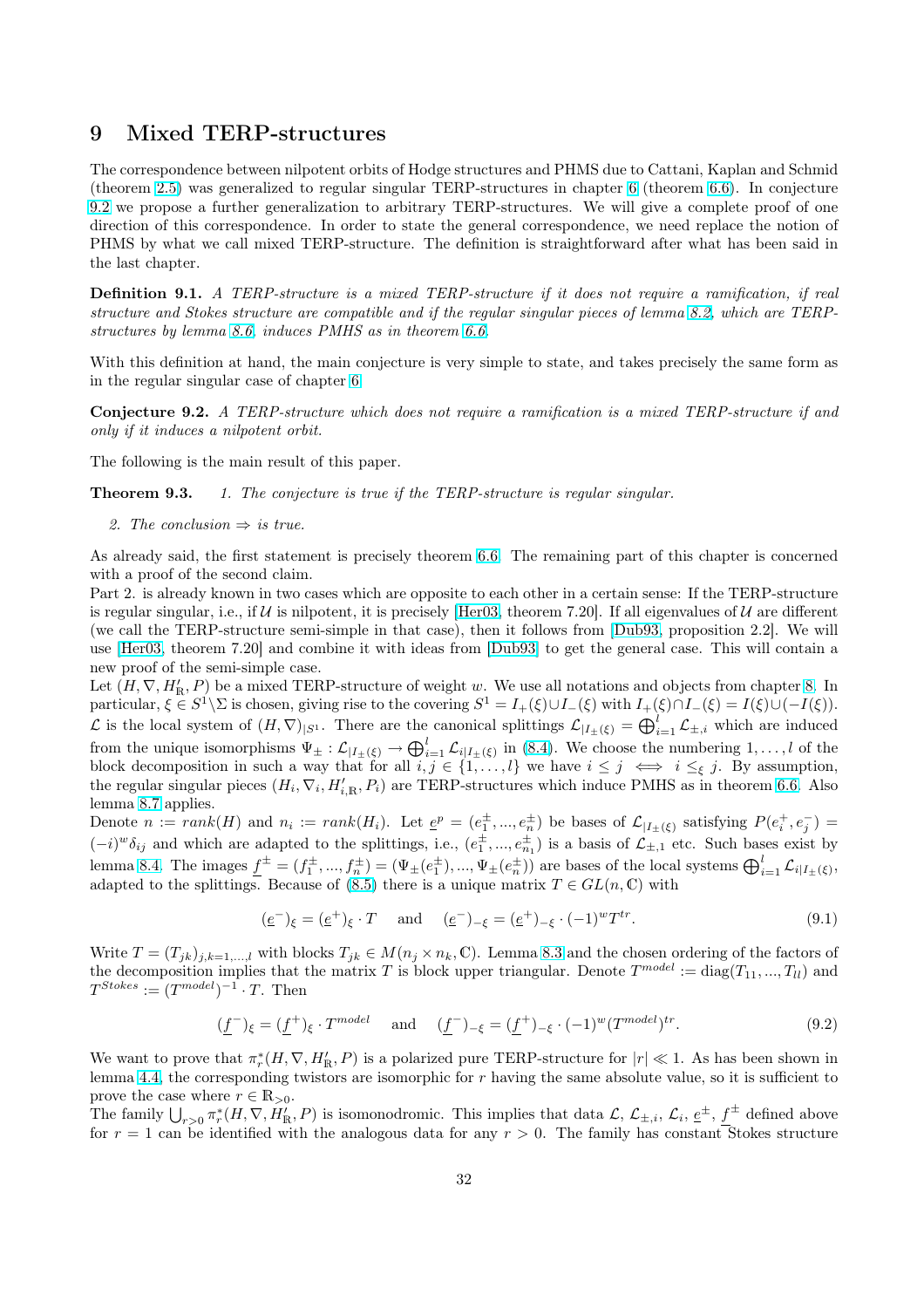<span id="page-32-0"></span>(e.g. [Sab02, II.6.c]). Therefore the isomorphisms  $\Psi_{\pm} : \mathcal{L}_{|I_{\pm}(\xi)} \to \bigoplus_{i=1}^{l} \mathcal{L}_{i|I_{\pm}(\xi)}$  of local systems extend for any  $r > 0$  to isomorphisms

$$
\Psi_{\pm}(r): \mathcal{A}_{|I_{\pm}(\xi)} \otimes \pi_r^*(\mathcal{H}_0, \nabla) \to \mathcal{A}_{|I_{\pm}(\xi)} \otimes \left(\bigoplus_{i=1}^l e^{-\frac{u_i}{z \cdot r}} \otimes \pi_r^*((\mathcal{H}_i)_0, \nabla_i)\right).
$$
\n(9.3)

As explained in the last chapter, we will use the notation  $e^f$ ⊗ to denote extensions of sheaves over zero or infinity (or both) twisted by multiplying sections by the function  $(z \mapsto e^f)$  on  $\mathbb{C}^*$ . Obviously  $e^{-u_i/(z \cdot r)} \otimes$  $\pi_r^*(H_i, \nabla_i, H'_{i,R}, P_i)$  is a TERP-structure and is equal to  $\pi_r^*(e^{-u_i/z} \otimes (H_i, \nabla_i, H'_{i,R}, P_i))$ . The extension to  $\infty$  by  $\tau$  satisfies

$$
[\pi_r^*(e^{-\frac{u_i}{z}} \otimes \mathcal{H}_i)]^{\widehat{\ }}=[e^{-\frac{u_i}{z \cdot r}} \otimes \pi_r^* \mathcal{H}_i]^{\widehat{\ }}=e^{-\frac{u_i}{z \cdot r} - \frac{\overline{u_i} \cdot z}{r}} \otimes \widehat{\pi_r^* \mathcal{H}_i}.
$$

Lemma 8.7 applies and shows that  $\Psi_{\pm}(r)$  and  $\tau \circ \Psi_{\pm} \circ \tau$  glue to an isomorphism

$$
\Psi_{\pm}(r): \widehat{\mathcal{A}}_{\pm} \otimes \widehat{\pi_r^* \mathcal{H}} \mapsto \widehat{\mathcal{A}}_{\pm} \otimes \left( \bigoplus_{i=1}^l e^{-\frac{u_i}{z \cdot r} - \frac{\overline{u_i} \cdot z}{r}} \otimes \widehat{\pi_r^* \mathcal{H}_i} \right).
$$
\n(9.5)

Here  $\widehat{\mathcal{A}}_{\pm}$  is a sheaf on the real blow up  $[0,\infty] \times I_{\pm}(\xi)$  of  $\widehat{I}_{\pm}(\xi)$  at 0 and  $\infty$ . It is the extension of  $\mathcal{O}_{\widehat{I}_{\pm}(\xi)}$  by  $\mathcal{A}_{|I_{\pm}(\xi)}$  at 0 and  $\gamma^*(\overline{\mathcal{A}_{|I_{\pm}(\xi)}})$  at  $\infty$ .

By  $[\text{Her03, theorem 7.20}]$  resp. theorem 6.6 2. $\Rightarrow$ 1.,  $\pi_r^*(H_i, \nabla_i, H'_{i,R}, P_i)$  is a polarized pure TERP-structure for small  $r > 0$ . One can choose a basis  $\underline{\sigma}(r) = (\sigma_1(r), ..., \sigma_n(r))$  of  $\bigoplus_{i=1}^l \Gamma(\mathbb{P}^1, \pi_r^* \mathcal{H}_i)$  compatible with the splitting. The matrix  $P_{mat}(r) := z^{-w} \cdot P((\underline{\sigma})^{tr}, \tau(\underline{\sigma}))$  is independent of z, hermitian, positive definite and block diagonal. The entries of the matrices  $C^{\pm}$  defined by

$$
\underline{\sigma}_{|\hat{I}_{\pm}(r)} = \underline{f}^{\pm} \cdot C^{\pm} \tag{9.6}
$$

take the form  $\sum_{\alpha_1 \leq \alpha \leq \alpha_n}$  $\overline{ }$  $a_{k\in\mathbb{N}\cup\{0\}} a_{\alpha,k}(r) \cdot z^{\alpha} \cdot (\log z)^k$ , where  $\alpha_1$  and  $\alpha_n$  are the minimal and the maximal  $\sum_{\alpha_1 \leq \alpha \leq \alpha_n} \sum_{k \in \mathbb{N} \cup \{0\}} \sum_{\alpha_i, \kappa_i \in \mathcal{N}} \sum_{\alpha_i, \kappa_i \in \mathcal{N}} \sum_{\alpha_i, \kappa_i \in \mathcal{N}} \sum_{\alpha_i, \kappa_i \in \mathcal{N}} \sum_{\alpha_i, \kappa_i \in \mathcal{N}} \sum_{\alpha_i, \kappa_i \in \mathbb{N}} \sum_{\alpha_i, \kappa_i \in \mathbb{N}} \sum_{\alpha_i, \kappa_i \in \mathbb{N}} \sum_{\alpha_i, \kappa_i \in \mathbb{N}} \sum_{\alpha_i, \kappa_i$ numbers are real because by assumption the TERP-structure induces PMHS (see the beginning of the proof of lemma 5.9).

The proof of [Her03, theorem 7.20], and more precisely the formulas (7.107), (7.117) and (7.123), provides a family of bases  $\underline{\sigma}(r)$  for small  $r > 0$  such that the coefficients  $a_{\alpha,k}(r)$  in all entries of  $C^{\pm}$  and  $(C^{\pm})^{-1}$  are real analytic and of order  $O(|\log r|^N)$  for some  $N > 0$ .

Also  $\bigoplus_{i=1}^{l} e^{-u_i/(z \cdot r)} \otimes \pi_r^*(H_i, \nabla_i, H'_{i,R}, P_i)$  $\bigoplus_{i=1}^{l} e^{-u_i/(z \cdot r)} \otimes \pi_r^*(H_i, \nabla_i, H'_{i,R}, P_i)$  $\bigoplus_{i=1}^{l} e^{-u_i/(z \cdot r)} \otimes \pi_r^*(H_i, \nabla_i, H'_{i,R}, P_i)$  is a polarized pure TERP-structure for small  $r > 0$ . A basis is  $\underline{\sigma}(r) \cdot R(r)$  w[here](#page-40-0)

$$
R(r) := \text{diag}(\exp(-\frac{u_1}{z \cdot r} - \frac{\overline{u_1} \cdot z}{r}) \cdot \mathbf{1}_{n_1, \dots, \exp(-\frac{u_l}{z \cdot r} - \frac{\overline{u_l} \cdot z}{r}) \cdot \mathbf{1}_{n_l}).
$$
\n(9.7)

The identities  $R(r) = \gamma^* (\overline{R(r)}) = R(r)^{tr} = R(r, -z)^{-1}$  show the second equality in

$$
z^{-w} \cdot P((\underline{\sigma}(r) \cdot R(r))^{tr}, \tau(\underline{\sigma}(r) \cdot R(r))) = R(r)^{tr} \cdot P_{mat}(r) \cdot \gamma^* (\overline{R(r, -z)}) = P_{mat}(r). \tag{9.8}
$$

We want to show that  $\pi_r^*(H, \nabla, H'_{\mathbb{R}}, P)$  is a polarized pure TERP-structure for small  $r > 0$ . Suppose for a moment that this holds and that  $\omega = (\omega_1, ..., \omega_n)$  is a basis of  $\Gamma(\mathbb{P}^1, \widehat{\pi_r\mathcal{H}})$ . Then

$$
\underline{\omega} = \Psi_{\pm}^{-1}(\underline{\sigma} \cdot R) \cdot A^{\pm} = \underline{e}^{\pm} \cdot C^{\pm} \cdot R \cdot A^{\pm}
$$
\n(9.9)

on  $\hat{I}_{\pm}(\xi)$ , where  $A^{\pm}$  are matrices with entries in  $\Gamma([0,\infty] \times I_{\pm}(r), \hat{\mathcal{A}}_{\pm})$ . Formula (9.1), that is,  $(\underline{e}^{-})_{|I(\xi)} =$  $(\underline{e}^+)_{|I(\xi)} \cdot T$ , shows on the small sector  $\widehat{I}(\xi)$ 

$$
\underline{\omega}_{|\widehat{I}(\xi)} = (\underline{e}^+ \cdot C^+ \cdot R \cdot A^+)_{|\widehat{I}(\xi)}
$$
\n
$$
= (\underline{e}^- \cdot C^- \cdot R \cdot A^-)_{|\widehat{I}(\xi)} = (\underline{e}^+ \cdot T \cdot C^- \cdot R \cdot A^-)_{|\widehat{I}(\xi)}.
$$
\n(9.10)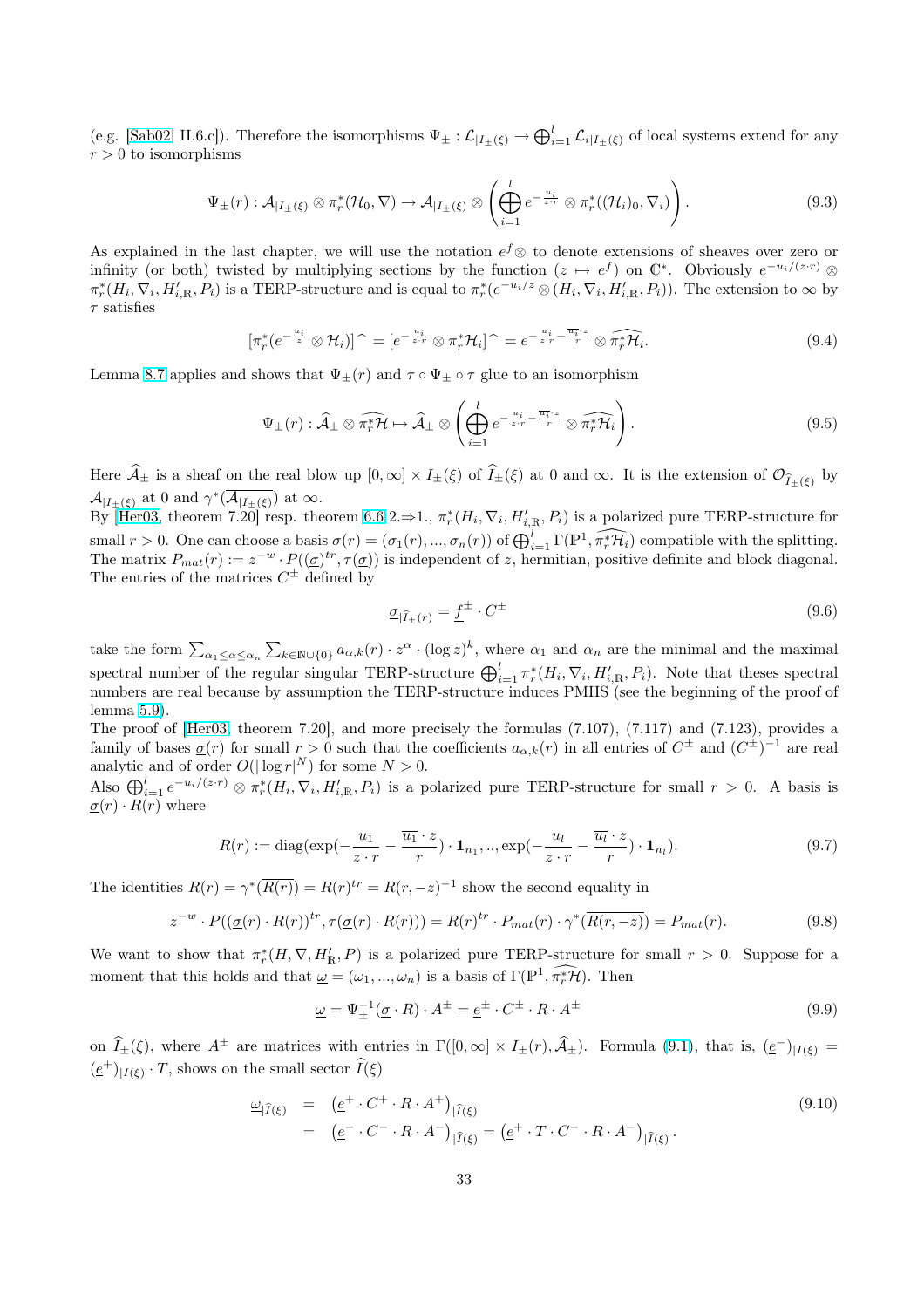(9.2) and (9.6) give  $C^+_{|\hat{I}(\xi)} = T^{model} \cdot C^-_{|\hat{I}(\xi)}$ . Therefore

$$
A_{|\hat{I}(\xi)}^{+} \cdot (A_{|\hat{I}(\xi)}^{-})^{-1} = \left( R^{-1} \cdot (C^{-})^{-1} \cdot T^{Stokes} \cdot C^{-} \cdot R \right)_{|\hat{I}(\xi)}.
$$
\n(9.11)

[Ana](#page-31-0)logous[ly o](#page-32-0)n  $-\widehat{I}(\xi) = \widehat{I}(-\xi)$ 

$$
A_{|\hat{I}(-\xi)}^{+} \cdot (A_{|\hat{I}(-\xi)}^{-})^{-1} = \left(R^{-1} \cdot (C^{+})^{-1} \cdot (-1)^{w} (T^{Stokes})^{tr} \cdot C^{+} \cdot R\right)_{|\hat{I}(-\xi)}.
$$
\n(9.12)

Obviously, the bundle  $\widehat{\pi_r^*\mathcal{H}}$  is trivial iff there are invertible matrices  $A^{\pm}$  with entries in  $\Gamma([0,\infty]\times I_{\pm}(r),\widehat{\mathcal{A}}_{\pm})$  and satisfying (9.11) and (9.12). The requirement  $A^{\pm}(0) = \mathbf{1}_n$  makes them unique. This is a Riemann boundary value problem. We will argue that the matrices on the right hand side of  $(9.11)$  and  $(9.12)$  are close to  $\mathbf{1}_n$  for small  $r > 0$  and that therefore the problem has a solution.

The matrix  $T^{Stokes} = (T^{model})^{-1} \cdot T$  is block upper triangular with diagonal blocks  $T_{jj}^{Stokes} = \mathbf{1}_{n_j}$  for  $j = 1, ..., l$ . The matrices  $C^{\pm}$  are block diagonal. Therefore the matrix on the right hand side of (9.11) is also block upper triangular, and the  $(j, k)$ -block for  $j \leq k$  is

$$
(C_j^-)^{-1} \cdot T_{jk}^{Stokes} \cdot C_k^- \cdot \exp\left(\frac{u_j - u_k}{z \cdot r} + \frac{(\overline{u_j} - \overline{u_k}) \cdot z}{r}\right). \tag{9.13}
$$

The diagonal block for  $j = k$  is  $\mathbf{1}_{n_j}$ .

 $\overline{C}$ 

The functions  $\left(z \mapsto \exp\left(\frac{u_j - u_k}{z \cdot r} + \frac{(\overline{u_j} - \overline{u_k}) \cdot z}{r}\right)\right)$  $\ddot{\mathbf{r}}$ on  $\widehat{I}(\xi)$  for  $j < k$  have asymptotic developments equal to zero at the origin and at infinity. Remark that  $\Re(\frac{u_j-u_k}{z}) < 0$  and  $\Re(\frac{\overline{u_j}-\overline{u_k}}{r}) < 0$  for  $z \in \widehat{I}(\xi)$ . Therefore with  $r \to 0$ the functions and all their z-derivatives tend to 0 pointwise. The moderate behavior in z and r of the entries of  $C^{\pm}$  and  $(C^{\pm})^{-1}$  had been discussed above.

We obtain: The restrictions to  $\overline{\xi \cdot \mathbb{R}_{>0}} \subset \mathbb{P}^1$  (here  $\overline{-}$  denotes closure) of all the entries of a  $(j, k)$ -block with  $j < k$  are real analytic on  $\xi \cdot \mathbb{R}_{>0}$  and  $C^{\infty}$  at 0 and  $\infty$ ; if  $r \to 0$ , they and all their derivatives tend uniformly to 0.

The same analysis holds for the nondiagonal entries of the right hand side of (9.12). Here one remarks that this matrix is lower triangular and that  $z \in \widehat{I}(-\xi)$ . One considers the restrictions to  $\overline{\xi \cdot \mathbb{R}_{\leq 0}}$ .

By a Möbius transformation one can map  $\overline{\xi \cdot \mathbb{R}} \subset \mathbb{P}^1$  to  $S^1$ . The Birkhoff decomposition in [PS86, (8.1.2)] gives a certain unique decomposition for all  $C^{\infty}$  loops  $S^1 \to GL(n, \mathbb{C})$  in an open dense set of the loop space  $LGL(n,\mathbb{C})$ , which contains 0; and this decomposition depends smoothly on the loop.

In our case it shows the existence and uniqueness of matrices  $A^{\pm}$  with the following properties:  $A^{\pm}$  is continuous and invertible on the set  $\overline{z \in \mathbb{C}^* | \pm \arg \frac{z}{\xi} < 0}$ [; it](#page-41-0) is holomorphic on  $\{z \in \mathbb{C}^* | \pm \arg \frac{z}{\xi} < 0\}$ ; it satisfies  $A^{\pm}(0) = \mathbf{1}_n$ ; for  $z \in \overline{\xi \cdot \mathbb{R}}$  (9.11) and (9.12) hold. Furthermore, for  $r \to 0$  the restrictions  $A^{\pm}_{\overline{\xi}}$  $\frac{\pm}{|\xi \cdot \mathbb{R}|}$  tend uniformly to  $\mathbf{1}_n$ .

The right hand sides of (9.11) and (9.12) are holomorphic in  $\pm \hat{I}(\xi)$ . With the theorem of Morera one sees that  $A^{\pm}$  extend to holomorphic matrices on  $\tilde{I}_{\pm}(\xi)$  (this argument is taken from [Dou83, page 296]).

We still have to show that  $(A^{\pm})_0 \in \Gamma(I_{\pm}(\xi), GL(\mathcal{A}))$  and  $(A^{\pm})_{\infty} \in \Gamma(I_{\pm}(\xi), GL(\gamma^*(\overline{\mathcal{A}})))$ . But any  $\mathcal{O}_{\mathbb{C},0}$ -basis of  $\mathcal{H}_0$  gives rise to matrices  $\tilde{A}^{\pm} \in \Gamma(I_{\pm}(\xi), GL(\mathcal{A}))$  which also satisfy (9.11) and (9.12) for  $z \in \hat{I}(\xi)$  close to 0. Therefore the matrices  $(\widetilde{A}^{\pm})^{-1} \cdot A^{\pm}$  glue to a matrix which is continuous and invertible close to 0 and holomorphic outside 0. Thus it is holomorphic at 0. Therefore  $(A^{\pm})_0 \in \Gamma(I_{\pm}(\xi), GL(\mathcal{A}))$  $(A^{\pm})_0 \in \Gamma(I_{\pm}(\xi), GL(\mathcal{A}))$  $(A^{\pm})_0 \in \Gamma(I_{\pm}(\xi), GL(\mathcal{A}))$ . The same applies at  $\infty$ . The Riemann boundary value problem is solved for  $r \ll 1$ , and  $\pi_r^*(H, \nabla, H'_{\mathbb{R}}, P)$  is a pure TERP-structure. It remains to show that it is polarized. Let now  $\omega$  be a global basis as above. The hermitian pairing is given by the hermitian and z-independent matrix

$$
z^{-w} \cdot P(\underline{\omega}^{tr}, \underline{\omega}) = (A^+(z))^{tr} \cdot P_{mat}(r) \cdot \overline{A^-(-\frac{1}{\overline{z}})} = P_{mat}(r) \cdot \overline{A^-(\infty)}.
$$
\n(9.14)

The matrix  $P_{mat}(r)$  is hermitian and positive definite.

Now one way to conclude is to go through the construction simultaneously for all Stokes matrices  $T(t)$  :=  $(1-t) \cdot T^{model} + t \cdot T$  with  $t \in [0,1]$ . For sufficiently small r it works, and the matrix  $\overline{A^{-}(\infty)}(t)$  depends continuously on t, with  $\overline{A^{-}(\infty)}(t=0) = \mathbf{1}_n$ . Therefore for all  $t \in [0,1]$  the hermitian matrix  $P_{mat}(r) \cdot A^{-}(\infty)(t)$ is positive definite.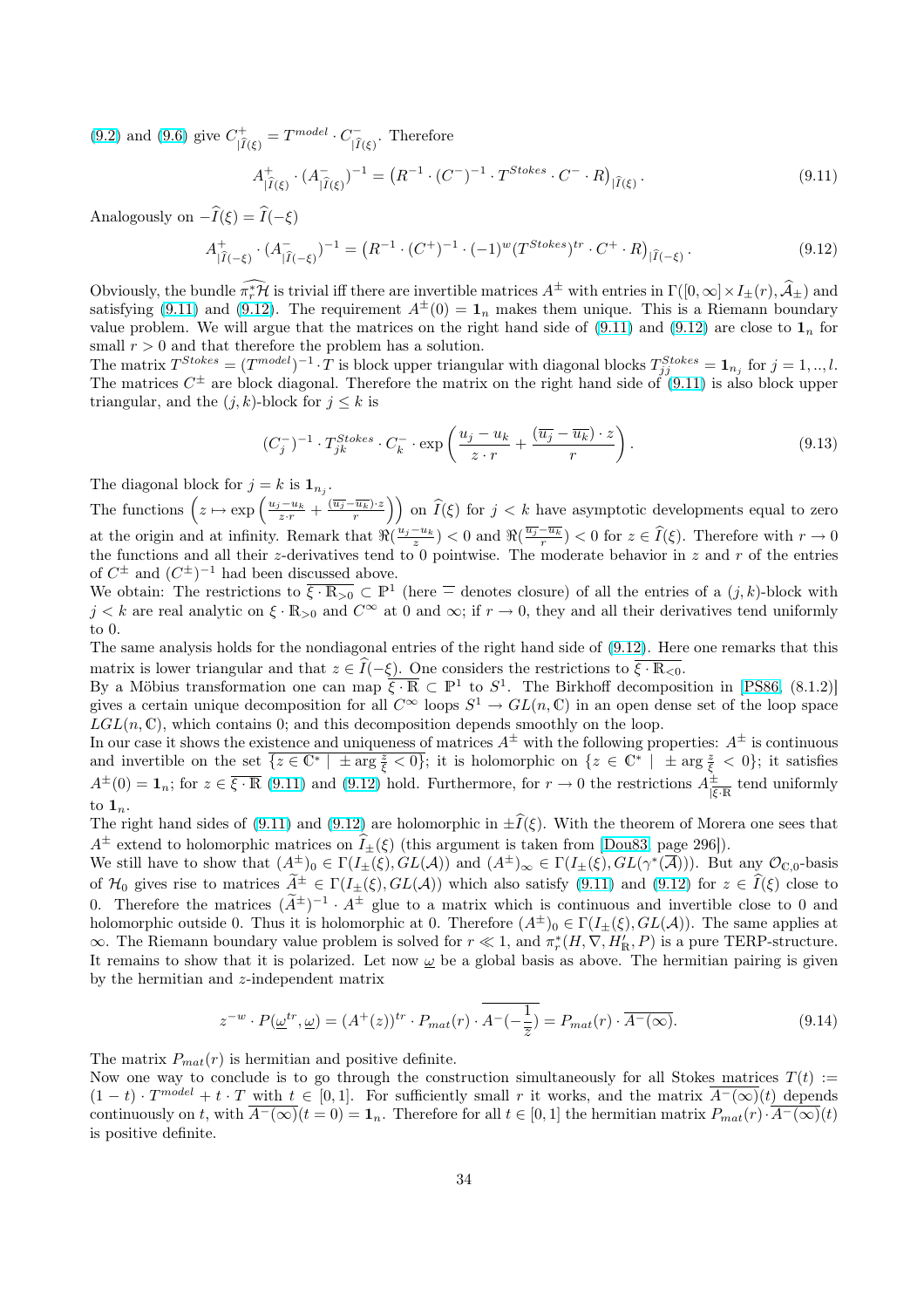## <span id="page-34-0"></span>10 Semi-simple case and ADE-singularities

A TERP-structure is called semi-simple if the eigenvalues of the pole part are all different. Such TERP-structures automatically do not require a ramification (e.g. [Sab02, II.5.7]). Furthermore, a semi-simple TERP-structure is determined by very elementary data, as is shown in the following lemma. Let us call two matrices  $T$  and  $T'$ in  $M(n \times n, \mathbb{C})$  sign equivalent if there is a matrix  $B = \text{diag}(\pm 1, ..., \pm 1)$  such that  $BTB = T'$ .

- **Lemma 10.1.** 1. Fix a weight  $w \in \mathbb{Z}$ , n diffe[rent va](#page-41-0)lues  $u_1, ..., u_n \in \mathbb{C}$  and  $\xi \in S^1$  with  $\Re(\frac{u_i u_j}{\xi}) < 0$  for  $i < j$ . There is a natural 1-1 correspondence between the set of semi-simple TEP-structures (i.e. no real structure) of weight w with pole part having eigenvalues  $u_1, ..., u_n$ , and the set of sign equivalence classes of upper triangular matrices  $T \in M(n \times n, \mathbb{C})$  with diagonal entries equal to 1. The matrices T are called Stokes matrices of the TEP-structure.
	- 2. The correspondence in 1. restricts to a correspondence between semi-simple mixed TERP-structures and sign equivalence classes of matrices with real entries.
	- 3. Given a semi-simple TERP-structure of weight w with eigenvalues  $u_1, ..., u_n \in \mathbb{C}$  and  $\xi \in S^1$  as above, the corresponding Stokes matrix  $T$  is constructed as follows. We use the notations and results of chapter 8, in particular, lemma 8.3. The pieces  $\mathcal{L}_{\pm,j}$  of the canonical (after the choice of  $\xi \in S^1$ ) splittings  $\mathcal{L}_{|I_{\pm}(\xi)} = \bigoplus_{j=1}^{n} \mathcal{L}_{\pm,j}$  have rank 1. There are bases  $\underline{e}^{\pm} = (e_1^{\pm},...,e_n^{\pm})$  of  $\mathcal{L}_{|I_{\pm}(\xi)}$  unique up to the common signs of the pairs  $e_j^+$  and  $e_j^-$  with the following properties: they are compatible with the splittings, they satisfy  $P((\underline{e}^+)^{tr}, \underline{e}^-) = (-i)^w \cdot \mathbf{1}_n$  and  $(\underline{e}^-)_{\xi} = (\underline{e}^+)_{\xi} \cdot T$  with  $T_{jj} = 1$  for all j. Then T is a Stokes matrix.

*Proof.* First we prove the last part: If  $\underline{e}^{\pm}$  are any bases of  $\mathcal{L}_{|I_{\pm}(\xi)}$  which are compatible with the splittings, then T is upper triangular with det  $T \neq 0$  by lemma 8.3, and  $P((e^{\pm})^{tr}, e^-)$  is diagonal and invertible by lemma 8.4. The constraints  $T_{jj} = 1$  and  $P(e_j^+, e_j^-) = (-i)^w$  determine  $e_j^+$  and  $e_j^-$  up to a common sign. This shows part 3. Now suppose that the semi-simple TEP-structure is a mixed TERP-structure. Real structure and Stokes structure are compatible, thus there exist  $\lambda_j^{\pm} \in S^1$  such that  $(\lambda_1^{\pm} e_1^{\pm}, ..., \lambda_n^{\pm} e_n^{\pm})$  are real bases of  $\mathcal{L}_{|I_{\pm}(\xi)}$ . Because of  $T_{jj} = 1$  one can choose  $\lambda_j^- = \lambda_j^+$ . Then  $(\lambda_j^+)^2 \cdot (-i)^w = P(\lambda_j^+ e_j^+, \lambda_j^+ e_j^-) \in i^w \cdot \mathbb{R}$  $(\lambda_j^+)^2 \cdot (-i)^w = P(\lambda_j^+ e_j^+, \lambda_j^+ e_j^-) \in i^w \cdot \mathbb{R}$  shows  $\lambda_j^+ \in \{\pm 1\}$ , so  $\underline{e}^{\pm}$  [are](#page-30-0) real bases and T has real entries. This proves one direction in 2.

For the other direction and for the first part, we start from  $u_1, ..., u_n, \xi$  and T as in 1. Let us first construct the topological data  $(H', \nabla, P)$ , and  $H'_{\mathbb{R}}$  in case T is real. Let  $\mathcal{L}_{\pm}$  be local systems of rank n on  $I_{\pm}(\xi)$  with bases  $\underline{e}^{\pm} = (e_1^{\pm}, ..., e_n^{\pm}).$  They are glued to a local system  $\mathcal L$  on  $S^1$  by  $(\underline{e}^-)_\xi = (\underline{e}^+)_{\xi} \cdot T$  and  $(\underline{e}^-)_{-\xi} = (\underline{e}^+)_{-\xi} \cdot (-1)^w T^{tr}$ . If T is real then the bases  $\underline{e}^{\pm}$  induce a real structure on L. In any case the formulas  $P((\underline{e}^{\dagger})^{tr}, \underline{e}^{-}) := (-i)^{w} \cdot \mathbf{1}_{n}$ and  $P((\underline{e}^{-})^{tr}, \underline{e}^{+}) := i^{w} \cdot \mathbf{1}_{n}$  give a well-defined flat  $(-1)^{w}$ -symmetric nondegenerate pairing on opposite fibers. This yields the topological data  $(H', \nabla, H'_{\mathbb{R}}$  if T is real, P).

In the special case  $T = 1_n$  they decompose as  $\bigoplus_{j=1}^n (H'_j, \nabla_j, H'_{j,R}, P_j)$ . Then we write  $\underline{f}^{\pm}$  instead of  $\underline{e}^{\pm}$ , and  $\mathcal{L}_j$ denotes the local system on  $S^1$  generated by  $f_j^{\pm}$ . Put  $\mathcal{O}(H_j) = \mathcal{H}_j := \mathcal{O}_{\mathbb{C}} \cdot z^{w/2} \cdot f_j^{\pm}$ , then  $(H_j, \nabla_j, H'_{j, \mathbb{R}}, P_j)$  is a regular singular TERP-structure. Using  $(2.3)$ ,  $(5.4)$  and  $(5.5)$  one checks that it induces a PHS of weight w if w regular singular TERF-structure. Using (2.3), (3.4) and (3.3) one checks that it induces a FRS of weight w if w<br>is even and of weight  $w - 1$  if w is odd. Therefore  $\bigoplus_{j=1}^{n} e^{-u_j/z} \otimes (H_j, \nabla_j, H_{j,\mathbb{R}}', P_j)$  is a mixed of weight w with Stokes matrix  $T = \mathbf{1}_n$ .

It remains to construct, for arbitrary T, an extension  $H \in VB_{\mathbb{C}}$  of  $H'$  such that  $(H, \nabla, P)$  is a TEP-structure To remains to construct, for arbitrary T, an extension  $H \in Vb_{\mathbb{C}}$  or H such that  $(H, V, F)$  is a TEF-structure formally isomorphic to  $\bigoplus_{j=1}^{n} e^{-u_j/z} \otimes (H_j, \nabla_j, P_j)$  $\bigoplus_{j=1}^{n} e^{-u_j/z} \otimes (H_j, \nabla_j, P_j)$  $\bigoplus_{j=1}^{n} e^{-u_j/z} \otimes (H_j, \nabla_j, P_j)$ . The [key](#page-14-0) step is the construction of two inverti  $A^{\pm} \in \Gamma(I_{+}(\xi), GL(\mathcal{A}))$  satisfying

$$
(\underline{e}^+ \cdot z^{w/2} \cdot R_0 \cdot A^+)_{|\hat{I}(\pm \xi)} = (\underline{e}^- \cdot z^{w/2} \cdot R_0 \cdot A^-)_{|\hat{I}(\pm \xi)}.
$$
\n(10.1)

Here  $R_0 := \text{diag}(e^{-u_1/z}, ..., e^{-u_n/z})$ . Then  $\underline{\omega} := \underline{e}^{\pm} \cdot z^{w/2} \cdot R_0 \cdot A^{\pm}$  defines an extension  $H \in VB_{\mathbb{C}}$  of  $H'$  by  $\mathcal{H} = \bigoplus_{j=1}^n \mathcal{O}_{\mathbb{C}} \cdot \omega_j$  with all desired properties, namely: It is a semi-simple TEP-structure. The isomorphisms  $\Psi_{\pm}: \mathcal{L}_{|I_{\pm}(\xi)} \to \bigoplus_{j=1}^n \mathcal{L}_j|_{I_{\pm}(\xi)}, e_j^{\pm} \mapsto f_j^{\pm}$ , extend to isomorphisms as in (8.3) and (8.4). The pairing P satisfies

$$
P(\underline{\omega}^{tr}(z), \underline{\omega}(-z)) = z^w \cdot A^{\pm}(z)^{tr} \cdot A^{\mp}(-z) \qquad \text{if } z \in \widehat{I}_{\pm}(\xi), \tag{10.2}
$$

the entries of this mat[rix](#page-30-0) are elements in  $z^w \Gamma(S^1, \mathcal{A}) = z^w \mathbb{C}\{z\}$ , an[d th](#page-29-0)e matrix  $z^{-w} \cdot P(\underline{\omega}^{tr}(z), \underline{\omega}(-z))$  is invertible at 0.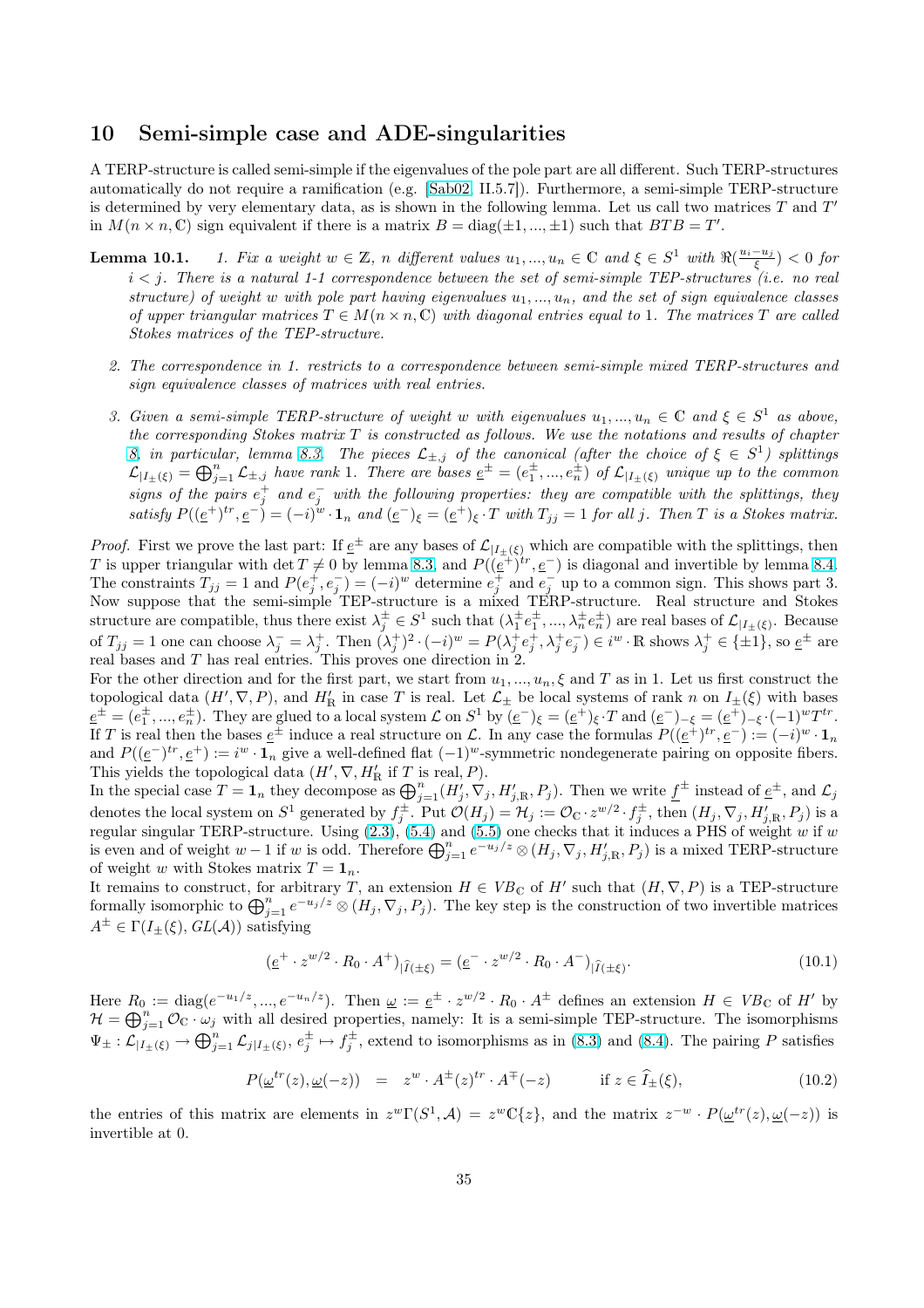<span id="page-35-0"></span>The two conditions on  $A^{\pm}$  in (10.2) are equivalent to the two conditions

$$
(A^+ \cdot (A^-)^{tr})_{|\hat{I}(\xi)} = (R_0^{-1} \cdot T \cdot R_0)_{|\hat{I}(\xi)}, \tag{10.3}
$$

$$
(A^+ \cdot (A^-)^{tr})_{|\widehat{I}(-\xi)} = (R_0^{-1} \cdot (-1)^w T^{tr} \cdot R_0)_{|\widehat{I}(-\xi)}.
$$
\n(10.4)

As in the proof of theorem 9.3 (c) one checks that both matrices on the right hand side have the asymptotic development  $\mathbf{1}_n$ . [Mal83, proposition A.1] applies and gives the existence of  $A^{\pm}$ . By construction, T is a Stokes matrix of the TEP-structure  $(H, \nabla, P)$ . This gives the correspondences in 1. and 2.  $\Box$ 

#### Remarks:

- 1. In many in[terestin](#page-41-0)g cases the Stokes matrix has actually entries in Z. This holds in singularity theory for the TERP-structures defined by function germs (e.g. [Pha83][Her03, ch. 8]) and by tame functions [Sab][DS03][Sab05a], in quantum cohomology at least for the mirror partners of tame functions, and also in the massive supersymmetric field theories considered in [CV91][CV93].
- 2. It is a major point in [CV91][CV93] that for field theories [conside](#page-41-0)[red the](#page-40-0)rein, the quite elementary data  $(u_1, ..., u_n, \xi, T)$  in lemma 10.1 2. determine a mixed semi-simple TERP-structure and thus allow to recover [most](#page-41-0) [of the](#page-40-0) [geometr](#page-41-0)y of the field theory.
- 3. Contrary to PMHS, a semi-simple mixed TERP-structure has at most one compatible lattice in  $H'_{\rm R}$ , and that exists precisely iff [the S](#page-40-0)[t](#page-34-0)[okes m](#page-40-0)atrix has entries in Z.
- 4. One might ask which of the data  $(u_1, ..., u_n, \xi, T)$  in lemma 10.1 2. give rise to a polarized pure TERPstructure. [Dub93, proposition 2.2] resp. theorem 9.3 2. say that it is sufficient to have that all differences  $|u_i - u_j|$  ( $i \neq j$ ) are sufficiently large. The following conjecture proposes another partial answer.

Conjecture 10.2. Fix  $u_1, ..., u_n \in \mathbb{C}, \xi \in S^1$  with  $\Re(\frac{u_i - u_j}{\xi}) < 0$  for  $i < j$  $i < j$  and  $T \in M(n \times n, \mathbb{R})$  upper triangular with  $T_{ii} = 1$  and [such th](#page-40-0)at  $T + T^{tr}$  is positive definite. [Then](#page-31-0) the corresponding mixed TERP-structure of weight w is pure and polarized. Its spectral numbers at infinity are in the interval  $(\frac{w-1}{2}, \frac{w+1}{2})$ .

**Remarks:** Actually, the matrix  $(-1)^wT^{-1}T^{tr}$  gives the monodromy with respect to the basis  $e^-$  in lemma 10.1. This matrix leaves invariant the pairing, which is given by the matrix  $T + T^{tr}$ . Therefore the monodromy is semi-simple with eigenvalues in  $S^1 - \{(-1)^{w+1}\}.$ 

If the conjecture is true then it applies to all TERP-structures in a family  $\bigcup_{r>0} \pi^*_{r-1}(H, \nabla, H'_{\mathbb{R}}, P)$  because they have the same Stokes data and the eigenvalues are given by  $r \cdot u_1, ..., r \cdot u_n$ . Then the TERP-structure  $(H, \nabla, H'_{\mathbb{R}}, P)$  $(H, \nabla, H'_{\mathbb{R}}, P)$  $(H, \nabla, H'_{\mathbb{R}}, P)$  induces a Sabbah orbit, theorem 7.3 applies and yields a sum of pure PHS of weight w and  $w - 1$ .

**Theorem 10.3.** The conjecture is true if  $T$  arises as follows. Consider a root system of type ADE, its root lattice  $L \cong \mathbb{Z}^n$  with pairing  $(-,-)$  and any basis of L consisting of roots  $\beta_1, ..., \beta_n$  such that  $s_{\beta_1} \circ ... \circ s_{\beta_n}$  is a Coxeter element. Let T be the upper-triangular [ma](#page-27-0)trix defined by  $T_{ii} := 1$  and  $T_{ij} := (\beta_i, \beta_j)$  for  $i < j$ .

Proof. The proof consists in putting together different results on the ADE-singularities. We proceed in eight steps.

**Step 1.** There is a standard universal unfolding  $F(x,t) = f_t(x) = f_0(x) + \sum_{i=1}^n t_i m_i(x)$  on  $\mathbb{C}^w \times \mathbb{C}^n$  of an ADE-singularity  $f_0$  such that  $F(x, t)$  is weighted homogeneous in x and t with weighted degrees deg  $F(x, t)$  =  $deg(f_0) = 1$  and  $deg m_i < 1$  (e.g. [Arn72, 8.4][Loo74, (2.2)]). The parameter space is  $M = \mathbb{C}^n$ . Any function  $f_t: \mathbb{C}^w \to \mathbb{C}$  is tame (see the next chapter for this notion).

Step 2. Fix an arbitrary set of n different numbers  $u_1, ..., u_n \in \mathbb{C}$ . By [Loo74, (2.4)] the number of parameters  $t \in \mathbb{C}^n$  such that the critical value[s of](#page-40-0)  $f_t$  are  $u_1, ..., u_n$  $u_1, ..., u_n$  $u_1, ..., u_n$  is  $(n+1)^{n-1}$  for  $A_n$ ,  $2(n-1)^n$  for  $D_n$ ,  $2^9 \cdot 3^4$  for  $E_6$ ,  $2 \cdot 3^{12}$  for  $E_7$  and  $2 \cdot 3^5 \cdot 5^7$  for  $E_8$ .

**Step 3.** By [Pha85][Her03, ch. 8] the oscillating integrals of any function  $f_t$  in the universal unfolding induce a TERP-structure of weight w. It does not require a ramification, and t[he regu](#page-41-0)lar singular pieces are essentially the Brieskorn lattices of the local singularities. Because they induce PMHS ([Var80][SS85][Sai89], for the polarization see [Her02]), it is a mixed TERP-structure. The eigenvalues of the pole part are the critical values of  $f_t$ .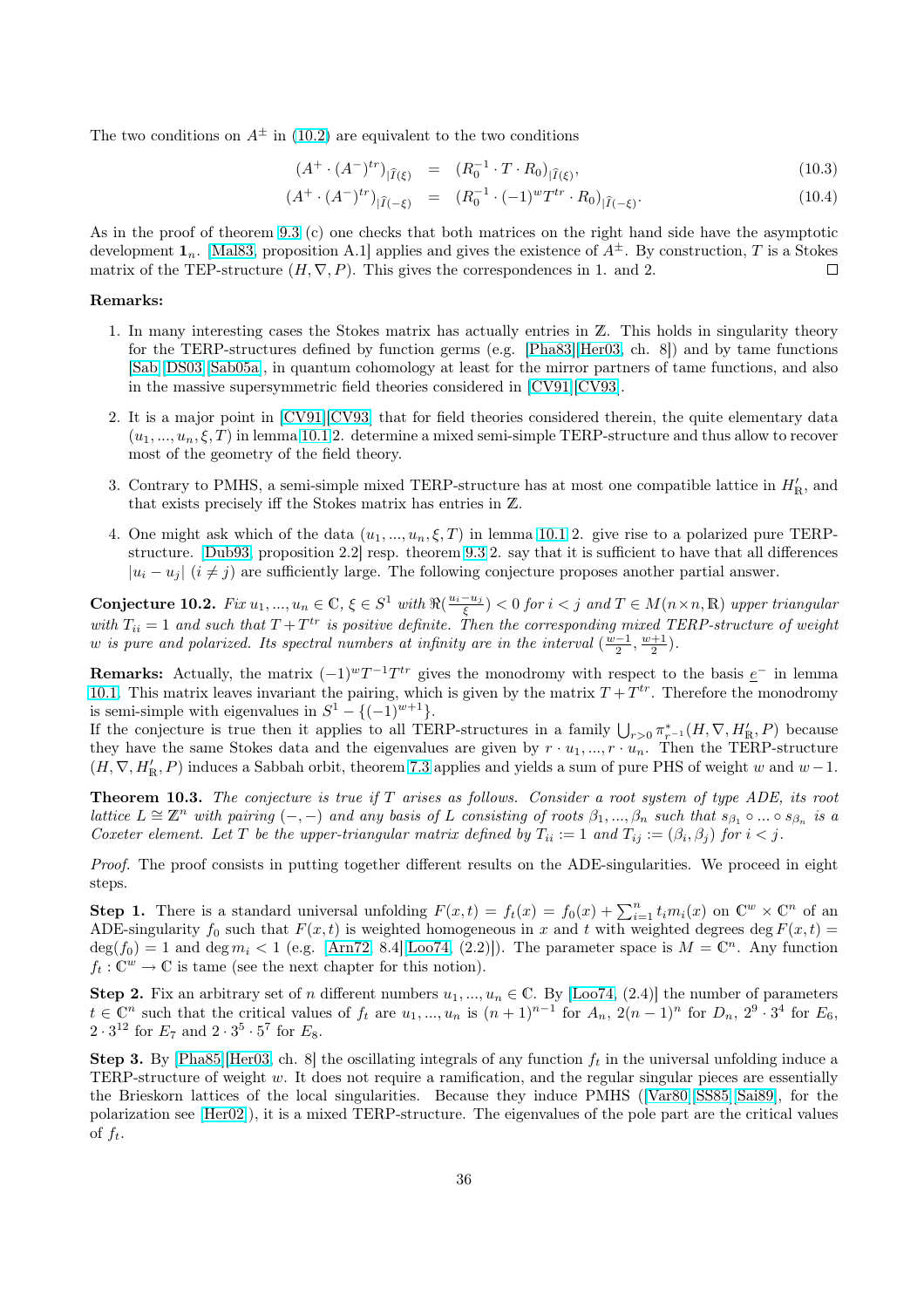Step 4. By [DS03] the TERP-structures for  $f_t$ ,  $t \in M$ , fit together to a variation of TERP-structures. Because of  $\deg_w m_i < 1 = \deg f_0$ , the spectral numbers at infinity (and also the filtration  $\widetilde{F}_{Sab}^{\bullet}$ ) are constant. At  $t = 0$ they coincide with the usual spectral numbers. They lie in the interval  $(\frac{w-1}{2}, \frac{w+1}{2})$ .

Step 5. By [Sab05a, theorem 4.9] any tame function on an affine manifold gives rise to a polarized pure TERP-struc[ture vi](#page-40-0)a its oscillating integrals. This applies to the TERP-structure of  $f_t$ .

**Step 6.** Fix n different numbers  $u_1, ..., u_n \in \mathbb{C}$  and  $\xi \in S^1$  with  $\Re(\frac{u_i - u_j}{\xi}) < 0$  for  $i < j$ . Choose a function  $f_t$ with critical values  $u_1, \ldots, u_n$ .

**Claim:** A Sto[kes matr](#page-41-0)ix T (of the sign equivalence class in lemma 10.1) of the TERP-structure of  $f_t$  takes the following form:  $(-1)^{(w-1)(w-2)/2} \cdot (T-1_n)$  is the strictly upper triangular part of the intersection matrix of a certain distinguished basis  $\delta$  of the Milnor lattice  $H_{w-1}(f_t^{-1}((-i)\xi \cdot r), \mathbb{Z})$  for some  $r \gg 0$ . The distinguished basis  $\delta$  is constructed below.

For the construction of  $\underline{\delta}$ , we choose  $r \gg \max |u_i|$ . We connect  $u_i$  [wit](#page-34-0)h  $u_i + (-i)\xi \cdot r$  by a straight line and  $u_i + (-i)\xi \cdot r$  with  $(-i)\xi \cdot r$  by a straight line. Along this path from  $u_i$  to  $(-i)\xi \cdot r$  the vanishing cycle of the simple critical point of  $f_t$  with value  $u_i$  is shifted to the Milnor fiber  $H_{w-1}(f_t^{-1}((-i)\xi \cdot r), \mathbb{Z})$ . This gives a distinguished basis  $\underline{\delta} = (\delta_1, ..., \delta_n)$  of  $H_{w-1}(f_t^{-1}((-i)\xi \cdot r), \mathbb{Z})$  [AGZV88, pages 14 and 31]. It is unique up to the signs  $\pm \delta_i$ .

For the proof of the claim one needs several facts and formulas:

(i) The bundle  $H'$  of the TERP-structure is the bundle [dual to t](#page-40-0)he bundle of Lefschetz thimbles, and  $P = (-1)^{(w-1)w/2} \cdot \frac{1}{(2\pi i)^w} \cdot P_{Lef}^*$  where  $P_{Lef}$  is the intersection form for Lefschetz thimbles, see [Her03, ch. 8].

(ii) The Stokes structure is determined by the Lefschetz thimbles along  $\bigcup_{i=1}^{n} (u_i + (-i)\xi \cdot \mathbb{R}_{>0})$  and the Lefschetz thimbles along  $\bigcup_{i=1}^n (u_i + i\xi \cdot \mathbb{R}_{>0}).$ 

(iii) One needs the precise relations between Lefschetz thimbles, vanishing cycles, their intersection forms and the Seifert form, see [AGZV88, ch. 2].

We omit the details of the proof of the claim. The claim is consistent with the conventions in [AGZV88]. The Picard-Lefschetz transformations  $s_{\delta_i} = s_{-\delta_i}$  satisfy  $s_{\delta_1} \circ ... \circ s_{\delta_n} =$  monodromy.

**Step 7.** Fix  $u_1, ..., u_n \in \mathbb{C}, \xi \in S^1$  [and](#page-40-0)  $r \gg 0$  as in step 6 and denote

 $\text{Par} := \{t \in \mathbb{C}^n \mid f_t \text{ has critical values } u_1, ..., u_n\}.$ 

The Milnor lattices  $H_{w-1}(f_t^{-1}((-i)\xi \cdot r), \mathbb{Z})$  for  $f_t \in \text{Par}$  are canonically isomorphic.

Now suppose that w is odd. It is well known (e.g. [Arn72]) that in that case an isomorphism  $H_{w-1}(f_t^{-1}((-i)\xi \cdot$  $r, Z$ )  $\stackrel{\cong}{\to}$  L exists which maps the intersection form to  $(-1)^{(w-1)/2}(-,-)$  and the monodromy to a Coxeter element  $c$  in the Weyl group of  $L$ .

By [Del, §2] this isomorphism identifies the set of all distinguished bases of the Milnor lattice (definition in [AGZV88, pages 14 and 31]) with the set  $\mathcal{B} := \{(\beta_1, ..., \beta_n) \mid \beta_i \in L, (\beta_i, \beta_i) = 2, s_{\beta_1} \circ ... \circ s_{\beta_n} = c\}$ , and the natural braid group action on this set is transitive.

Define an equivalence relation on B by  $\beta \sim \beta' \iff (\beta_1, ..., \beta_n) = (\pm \beta'_1, ..., \pm \beta'_n)$ . Denote by  $\underline{\delta}(t) \in \mathcal{B}$  the dist[ingui](#page-40-0)shed basis of  $f_t$ ,  $t \in \text{Par}$ , which was constructed in step 6. In [Del, §3] the formula  $|\text{Par}| = |\mathcal{B}| \sim |\text{ is}$ [proved. T](#page-40-0)his and the discussion in [Loo74, §3] show that the map

$$
\text{Par} \to \mathcal{B} / \sim, \quad t \mapsto [\underline{\delta}(t)] \tag{10.5}
$$

is a bijection.

Step 8. The steps 7 and 6 show that any matrix T in theorem 10.3 is realized as Stokes matrix of the TERPstructure of a function  $f_t$  with  $t \in \text{Par}$ . The steps 1 to 7 show theorem 10.3 for odd w. The case of the even number  $w + 1$  can be treated by twisting the TERP-structure with  $z^{1/2}$  or by using the formulas in [AGZV88, 2.8] for the intersection forms of  $f_t(x)$  and  $f_t(x) + x_{w+1}^2$  with respect to distinguished bases.  $\Box$ 

#### Remarks: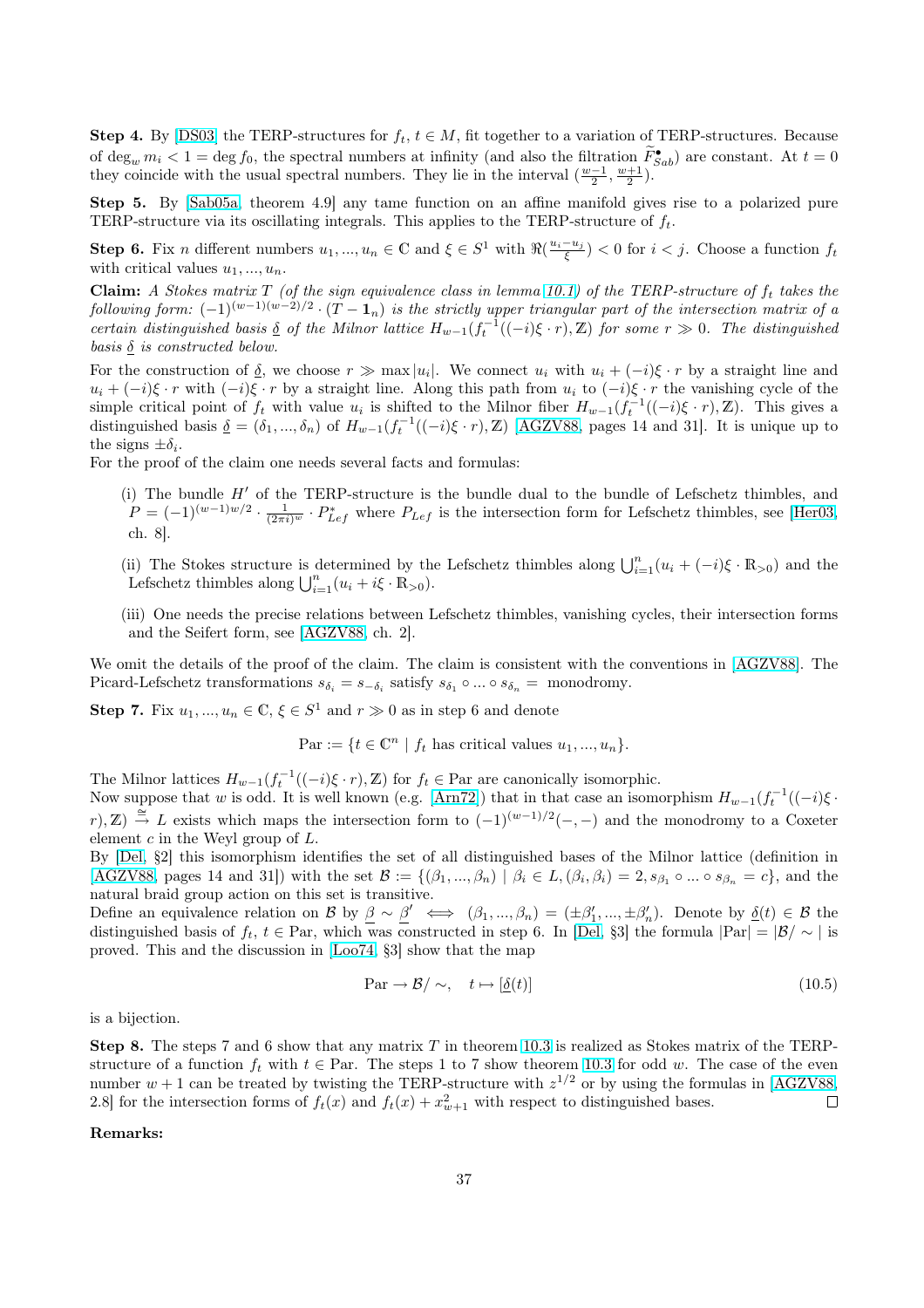<span id="page-37-0"></span>1. The number of parameters in Par resp. of equivalence classes of distinguished bases with fixed sign equivalence class of Stokes matrices is larger than one. It is  $n + 1$  for  $A_n$ ,  $2(n - 1)$  for  $D_n$ , 12 for  $E_6$ , 9 for  $E_7$  and 15 for  $E_8$ . This follows from [Voi85][Klu89]. There the numbers of distinguished bases with fixed Coxeter-Dynkin diagrams are listed. It turns out to be twice the number above: The Stokes matrices correspond to the Coxeter-Dynkin diagrams of the distinguished bases. In one equivalence class in  $\mathcal{B}/\sim$ exactly two distinguished bases have the same Coxeter-Dynkin diagram,  $(\beta_1, ..., \beta_n)$  and  $(-\beta_1, ..., -\beta_n)$ . This follows from the connectedness [of the](#page-42-0) [Coxeter](#page-41-0)-Dynkin diagrams.

The number above is also the order of the automorphism group  $R_{f_0}$  studied in [Her02, 13.2].

2. The results on Landau-Ginzburg models in [CV91][CV93] are closely related to the crucial step 5, [Sab05a, theorem 4.9]. The ADE case follows also from [CV91][CV93]. But the proofs are completely different.

Proposition 10.4. Conjecture 10.2 is true in the rank two case.

Proof. We only sketch the proof. In [Dub93] a[nd \[CV91\]\[CV](#page-40-0)93] it is proved that there is a corresp[ondence](#page-41-0) between semi-simple TERP-structures  $(H, \nabla, H'_{\mathbb{R}}, P)$  [such that](#page-40-0)  $\pi^*_{r-1}(H, \nabla, H'_{\mathbb{R}}, P)$  is pure polarized for all  $r > 0$ and real smooth solutions on  $(0, \infty)$  of the sinh-Gordon equation  $(\partial_r^2 + \frac{1}{r} \partial_r)u(r) = \sinh u(r)$ . It also follows implicitly from [IN86]. The her[mitian](#page-35-0) metric with respect to a certain basis is given by the matrix

$$
\begin{pmatrix}\cosh(\frac{u(r)}{2}) & -i\sinh(\frac{u(r)}{2}) \\ i\sinh(\frac{u(r)}{2}) & \cosh(\frac{u(r)}{2})\end{pmatrix}.
$$

In [MTW77] a family depending on one real parameter of such solutions has been studied. In [IN86, ch. 11] it In [MIWIVI] a ramify depending on one real parameter of such solutions has been studied. In [IN86, ch. 11] it is shown that the Stokes matrices of these solutions are  $T = \begin{pmatrix} 1 & t \\ 0 & 1 \end{pmatrix}$  with  $t \in (-2, 2)$ ; it is the  $\frac{1}{2}$ 

 $Q=\begin{pmatrix} 0 & * \ & 0 & \end{pmatrix}$  $\begin{pmatrix} 0 & x \\ y & 0 \end{pmatrix}$  in [IN86, ch. 11]. This shows the first claim of the conjecture.

The behavior of the solutions for  $r \to 0$  [MTW77][IN86, (11.2)] shows that the spectral numbers at infinity are in the interval  $\left(-\frac{1}{2},\frac{1}{2}\right)$ . This shows the conjecture for  $w=0$ . For other w one twists the TERP-structure with  $z^{w/2}.$  $\Box$ 

**Remarks:** Also singular solutions of t[he sinh-Gordon](#page-41-0) equation correspond to families  $\pi_{r-1}^*(H, \nabla, H'_{\mathbb{R}}, P)$  of semi-simple TERP-structures of rank 2. At a singularity  $r_k > 0$  a solution has the asymptotic form  $u(r)$  $-2\log(r - r_k) - O(r - r_k)$  [IN86, (11.6)]. On one side of  $r_k$  it is real, on the other side it takes values in  $2\pi i + \mathbb{R}$ . Then  $\pi^*$  $_{r_{n}^{-1}}(H,\nabla,H'_{\mathbb{R}},P)$  is not pure, and the hermitian form defined by  $\pi_{r^{-1}}^{*}(H,\nabla,H'_{\mathbb{R}},P)$  is positive definite for r on one side and negative definite for r on the other side.

In [MTW77] also the solu[tions c](#page-41-0)orresponding to Stokes matrices  $T =$  $\begin{pmatrix} 1 & t \\ 0 & 1 \end{pmatrix}$  with  $t \in \mathbb{R} - [-2, 2]$  are studied. By theorem 9.3 they are smooth for  $r \to \infty$ . But they have infinitely many singularities for  $r \to 0$ . Their distribution is studied in [MTW77, page 1090]. Conjecture 9.2 predicts that all solutions with Stokes matrix distribution is studied in [MTW77, page 1090]. Conjecture 9.2 predicts that all solutions with Stokes matrix  $T = \begin{pmatrix} 1 & t \\ 0 & 1 \end{pmatrix}$  with  $t \in \mathbb{C} \backslash \mathbb{R}$  have singularities. In [IN86, ch. 11] only solutions which asymptotics [\[IN8](#page-31-0)6, (11.2)] are studied. For those the rank two case of the conjecture 9.2 is proved: Only the

solutions in the one para[meter fami](#page-41-0)ly of [MTW77] do not h[ave s](#page-31-0)ingularities. All other solutions have infinitely many singularities  $r_k = \pi(k - \frac{1}{2}) + O(\log k)$ ,  $k \to \infty$  [IN86, (11.10)].

So in the semi-simple cases of rank two which ar[e stud](#page-41-0)ied, there are infinitely many singularities, i.e. not pure TERP-struct[ures,](#page-41-0) if there are any singularities at all. This is in sharp contrast to t[he re](#page-31-0)gular singular rank TERF-structures, if there are any singularities at all. This is in sharp contrast to the regular singular rank<br>two cases discussed in [Her03, 8.3], where [the TER](#page-41-0)P structures in the families  $\bigcup_{r>0} \pi_{r^{-1}}(H, \nabla, H'_{\mathbb{$ everywhere except for one parameter.

## 11 Remarks [on a](#page-40-0)pplications

As we already pointed out at several places, one of the major sources of examples of TERP-structures is singularity theory. Oscillating integrals of a holomorphic function with isolated singularities give rise to a TERP-structure. Oscillating integrals have been studied since long time ([Pha85][AGZV88] and references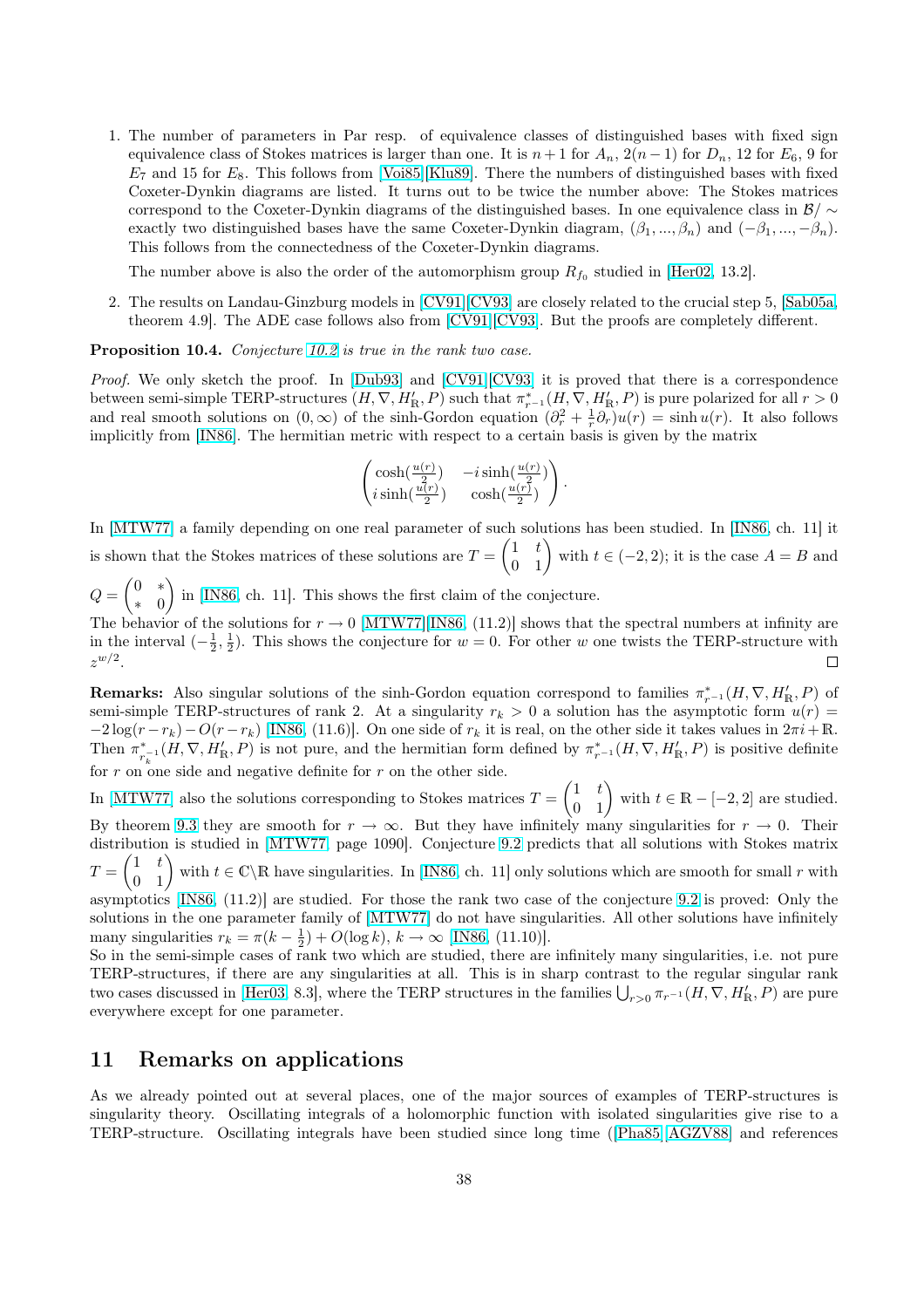<span id="page-38-0"></span>therein). It is well known that they arise by a Fourier transformation from the Gauss-Manin system and the Brieskorn lattice.

The map  $\tau$  extending the bundle H to a bundle  $\widehat{H}$  on  $\mathbb{P}^1$  was first considered for the TERP-structures from oscillating integrals in the work of Cecotti and Vafa [CV91][CV93] on Landau-Ginzburg models. These papers were a source of inspiration for [Her03] and also for the present article. A similar construction, but using a hermitian metric from the very beginning instead of a real structure and a pairing P, is present in the work of Simpson on harmonic bundles [Sim90][Sim92][Sim97]. Recently, this theory was generalized by Sabbah [Sab04] to what he calls polarizable twistor D-modules.

Let us give a very brief summary [on the s](#page-40-0)ituation in singularity theory leading to TERP-structures. We consider simultaneously two cases, which are called local and global:

**Local case.**  $f: (\mathbb{C}^w, 0) \to (\mathbb{C}, 0)$  [is a holomorphic fu](#page-42-0)nction germ with an isolated singularity at 0 with [Milnor](#page-41-0) number n.

**Global case.**  $f: Y \to \mathbb{C}$  is a function on an affine manifold Y of dimension w such that f is M-tame (definition in [NS99] and [DS03, 2.a]) and cohomologically tame (definition in [Sab]). We simply call such f tame. Then f has only isolated singularities. The sum  $n$  of the Milnor numbers of the singularities is the (global) Milnor number of  $f$ .

In both cases there exists a semi-universal unfolding  $F$  (where in the global case "semi-universal" refers to the Ko[daira-S](#page-41-0)penc[er map](#page-40-0) being an isomorphism, see [DS03]) with smo[oth b](#page-41-0)ase space M, isomorphic to the germ  $(\mathbb{C}^n, 0)$ . The deformed functions  $F_t$  for  $t \in M$  are defined on a some small or large Stein manifold (in the local case a small ball in  $\mathbb{C}^w$ ). In the global case here M-tameness is used [DS03].

**Theorem 11.1.** In both cases one obtains a varia[tion of](#page-40-0) mixed TERP-structures  $\bigcup_{t\in M} \text{TERP}(F_t)$  of rank n on M. The notation  $TERP(F_t) = (H(t), \nabla, H'_{\mathbb{R}}, P)$  makes sense because the topological data  $(H' = H_{\mathcal{C}}^*, \nabla, H'_{\mathbb{R}}, P)$ are canonically isomorphic for all TERP-structures  $TERP(F_t)$ . H' is [the bu](#page-40-0)ndle dual to the bundle of Lefschetz thimbles,  $\nabla$  is the natural flat connection from shifting Lefschetz thimbles. The pairing P is defined up to a constant by the intersection form of Lefschetz thimbles. The sections in  $\mathcal{O}(H)$  come from the Fourier transform of the Gauss-Manin system.

The precise construction in the local case is described in [Her03, 8.1]. In the global case it is given for  $F_0 = f$ in [Sab] and for any  $F_t$  in [DS03]. It builds on the work of many people on the Gauss-Manin system and the Brieskorn lattice.

The TERP-structure  $TERP(F_t)$  is a mixed TERP-structure: By construction, it does not require a ramification and the regular singular pieces are essentially the local Bri[eskorn l](#page-40-0)attices of the singularities of  $F_t$ . Compatibility of [real s](#page-41-0)tructure and Stoke[s struc](#page-40-0)ture is trivial, because the splittings of the local system comes from topology, from the Lefschetz thimbles and vanishing cycles associated to the singularities. The fact that the regular singular pieces give rise to PMHS is due to [Var80][SS85] (for the polarization see [Her02, ch. 10]).

The Landau-Ginzburg models of Cecotti and Vafa [CV91][CV93] involve a lot of additional structure from physics, but the central objects of study are the TERP-structures of tame functions  $f: Y \to \mathbb{C}$  (or at least a substantial subfamily of them). From physical considerations Cecotti and Vafa derive the following. An independent completely different purely m[athematical p](#page-42-0)roof was given recently b[y Sabb](#page-40-0)ah [Sab05a, theorem 4.9][Sab04].

**Theorem 11.2.** The TERP-structure of a tame function  $f: Y \to \mathbb{C}$  on an affine manifold Y is pure and polarized.

In  $[CV91][CV93]$  $[CV91][CV93]$  $[CV91][CV93]$  the resulting positive definite hermitian metric  $h$  is their ground state metric. This fundamental theorem will certainly play an important role in the future study of tame functions. It can be considered as the analogue for tame functions of the fact that the (primitive part of the) cohomology of a compact Kähler manifold carries (polarized) Hodge structures.

If [we consider a s](#page-40-0)emi-universal unfolding F of a tame function  $f: Y \to \mathbb{C}$ , then most of the functions  $F_t, t \in M$ , have to be restricted to a Stein subset of  $Y$ , as they would have additional singularities "from infinity" on  $Y$ . Therefore the theorem applies only to a certain subfamily of all functions in the semi-universal unfolding, the subfamily along which the global Milnor number  $n$  and the tameness condition are preserved.

Let us discuss some applications of the main results of this paper (theorems 7.3 and 9.3, the latter containing theorem 6.6) to TERP-structures coming from local and global singularities. First we state a simple lemma.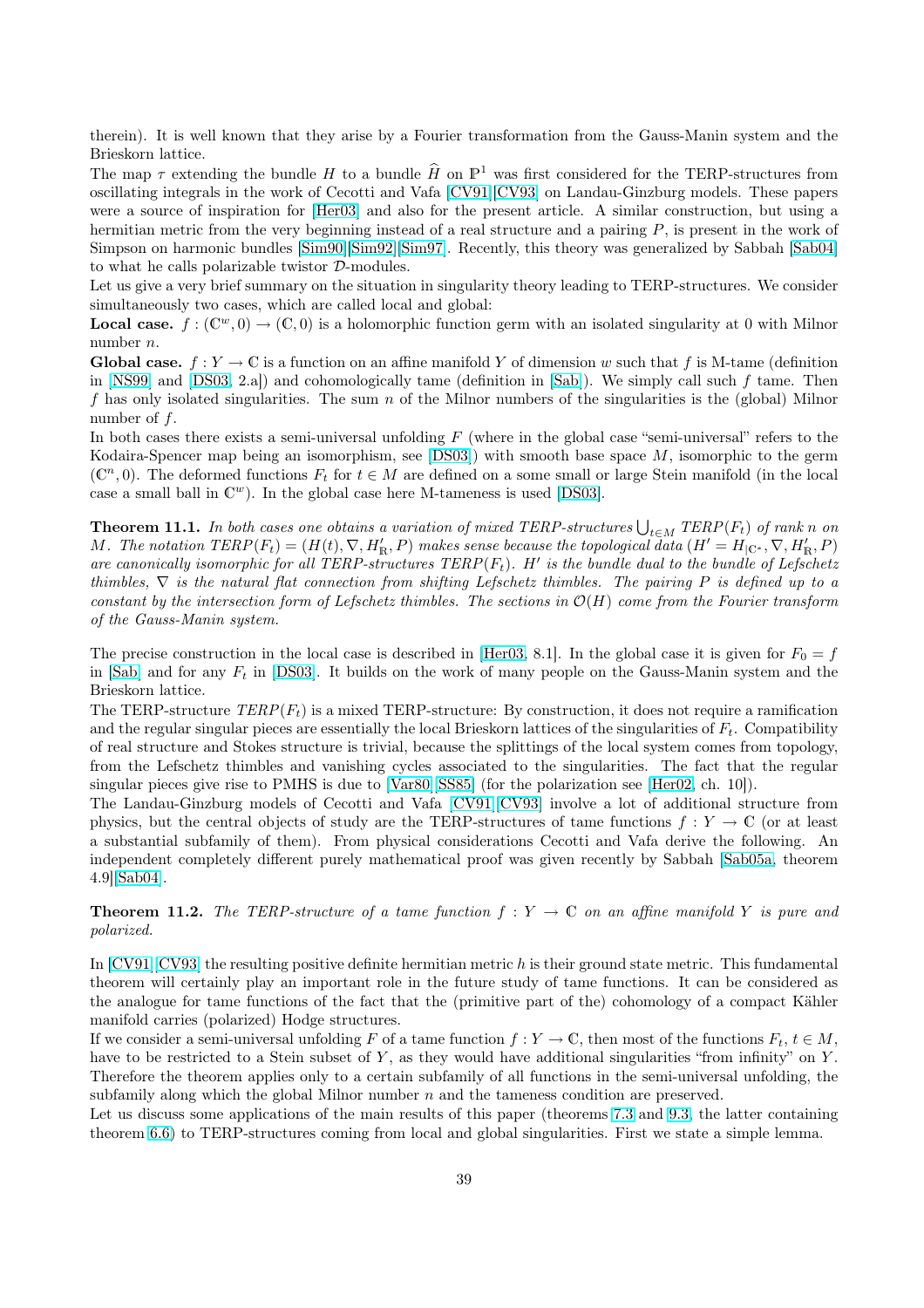**Lemma 11.3.** Consider a function  $F_t$  in a semi-universal unfolding of a function f, in the local or the global case. Then for any  $r \in \mathbb{C}^*$ 

$$
TERP(r \cdot F_t) = \pi_{r-1}^*(TERP(F_t)).
$$
\n
$$
(11.1)
$$

Furthermore, the one parameter unfolding  $r \cdot F_t$ ,  $r \in \mathbb{C}^*$ , of  $F_t$  is (for r close to 1) isomorphic to the Euler field orbit of  $F_t$  in the universal unfolding, and the pull back of the Euler field is the vector field r $\partial_r$  on  $\mathbb{C}^*$ .

Proof. The first part follows from the formulas for the Fourier transformation of the Gauss-Manin system. The central point is  $\pi_{r-1}^*(e^{-\theta/z}) = e^{-r\cdot\theta/z}$ ; here  $\theta$  is the variable for the values of  $F_t$ . The second part is proved in [Her03, lemma 8.6]. The central formula is  $r\partial_r(r \cdot F_t) = r \cdot F_t$ .  $\Box$ 

The next result gives two major applications of our correspondence. It shows nicely that both implications of the correspondence are of interest.

- **[Coroll](#page-40-0)ary 11.4.** 1. TERP( $F_t$ ) induces a nilpotent orbit. For  $|r| \gg 0$  the TERP-structure TERP( $r \cdot F_t$ ) is pure and polarized.
	- 2. In the case  $F_0 = f : Y \to \mathbb{C}$  tame, TERP(f) induces a Sabbah orbit. Sabbah's Hodge filtration makes the tuple  $(H^{\infty}, H^{\infty}_{\mathbb{R}}, N, S, \tilde{F}^{\bullet}_{Sab})$  (see theorem 7.3) into a PMHS of weight w – 1 resp. w on  $H^{\infty}_{\neq 1}$  resp.  $H^{\infty}_{1}$ .
- *Proof.* 1.  $TERP(F_t)$  is a mixed TERP-structure by theorem 11.1. The second part of theorem 9.3 shows that it a nilpotent orbit. Now formula (11.1) gives the second claim.
	- 2.  $r \cdot f$  is ta[m](#page-27-0)e for any  $r \in \mathbb{C}^*$ . By theorem 11.2 TERP( $r \cdot f$ ) is pure and polarized for any  $r \in \mathbb{C}^*$ . In particular,  $TERP(f)$  induces a nilpotent as well as a Sabb[ah orb](#page-38-0)it. Now theorem 7.3 applies.

 $\Box$ 

The first point of the corollary proves the main part of conjecture 8.3 in [Her03]. The second part strengthens a former result of Sabbah. Namely, it was show[n in](#page-38-0) [Sab] (building on [Sab97]) that  $(H^{\infty}, H^{\infty}_{\mathbb{R}}, W_{\bullet}, F^{\bullet}_{Sab})$  is a mixed Hodge structure, where  $W_{\bullet}$  is the weight filtration from the nilpotent part N [of th](#page-27-0)e monodromy and  $F_{Sab}^{\bullet}$  is the filtration on  $H^{\infty}$  defined in (7.1). Polarizations are not considered in these papers. To obtain a PMHS, we need to work with the twisted filtration  $\widetilde{F}_{Sab}^{\bullet} := G^{-1}(F_{Sab}^{\bullet})$ , [but as](#page-40-0) already said, it coincides with  $F_{Sab}^{\bullet}$  on the quotient of the weight filtration.

Remarks: It is interesting to ponder fur[ther](#page-27-0) on the logical interrelations.

- We know already that the TERP-structure  $TERP(f)$  for  $f: Y \to \mathbb{C}$  is mixed. But Theorem 11.2 and the unproved direction of conjecture 9.2 would give it again, because theorem 11.2 applied to all  $r \cdot f$ shows that  $TERP(f)$  induces a nilpotent orbit. This would give a new proof that Stokes structure and real structure are compatible and that the Brieskorn lattices of the singularities of f induce PMHS.
- The other way round, the first part o[f cor](#page-31-0)ollary 11.4 applied to tame  $f: Y \to \mathbb{C}$  [show](#page-38-0)s that the[orem](#page-38-0) 11.2 is true for  $r \cdot f$  with  $r \gg 0$ .

We conclude with some remarks on quantum cohomology. The following ideas and speculations suggest that using mirror symmetry, theorem 11.2 it is not so far away from the classical fact that the cohomology of K[ähler](#page-38-0) manifolds carries Hodge structures.

Mirror symmetry predicts that certain tame functions are related to certain Fano manifolds, more precisely, that the TEP-structures of the functions are isomorphic to the TEP-structures in the structure connections of the quantum cohomology of the [Fano](#page-38-0) manifolds.

By these isomorphisms, the natural real structures on the singularity side induce real structures on the quantum cohomology side. However, there seems to be for the moment no intrinsic mathematical description of this real structure on the quantum cohomology side (possibly the structures in [CV91][CV93]) have to be studied carefully).

If there were such a description, one could hope that the TERP-structures from the quantum cohomology of any manifold would be pure and polarized. This would probably only hold for the TERP-structures for parameters in or close to the small quantum cohomology, because in some known ex[amples of mir](#page-40-0)ror symmetry small quantum cohomology corresponds to the tame unfoldings  $F_t$  of  $F_0 = f$ .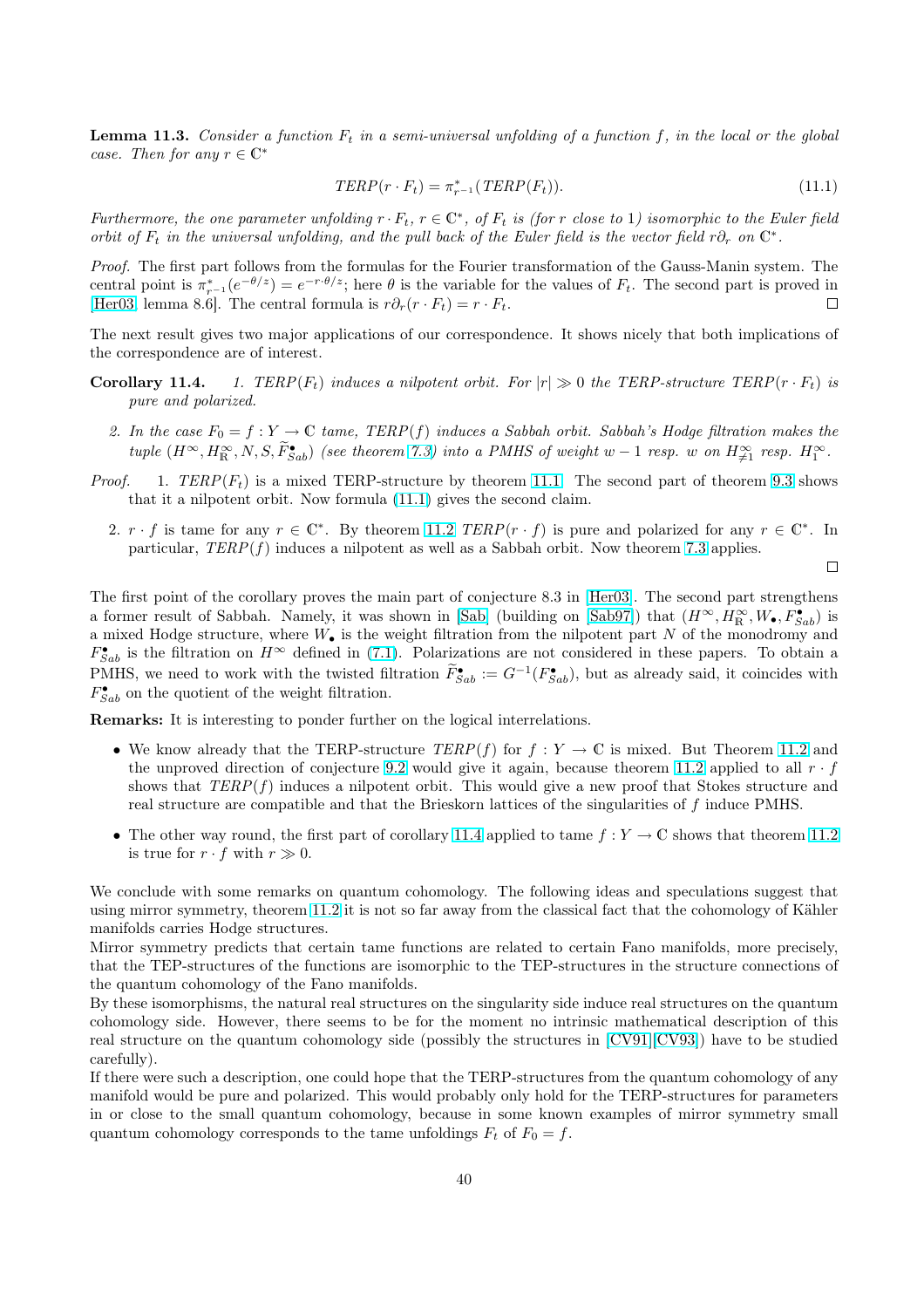<span id="page-40-0"></span>The classical cohomology of a Kähler manifold endowed with cup product and the sum of Hodge structures is obtained as semiclassical limit from the quantum cohomology ring. In some known examples the semiclassical limit can be considered as the center of a normal crossing divisor along which the family of TEP-structures from quantum cohomology has logarithmic poles. If the quantum multiplication could be used to define a TERP-structures, one could hope to obtain a variation of pure polarized TERP-structures on the complement of the divisor. This may allow to get the classical Hodge structures as a limit PMTS (or a quotient of it by some filtration, also an additional twist is possible) using results from [Moc03] or [Sab05b].

# References

- [AGZV88] V. I. Arnold, S. M. Gusein-Zade, and A. N. Varchenko, Sin[gularitie](#page-41-0)s of [differen](#page-41-0)tiable maps. Vol. II, Monographs in Mathematics, vol. 83, Birkhäuser Boston Inc., Boston, MA, 1988, Monodromy and asymptotics of integrals, Translated from the Russian by Hugh Porteous, Translation revised by the authors and James Montaldi.
- [Arn72] V.I. Arnold, Normal forms for functions near degenerate critical points, the Weyl groups of  $A_k$ ,  $D_k$ ,  $E_k$  and lagrangian singularities., Funct. Anal. Appl. 6 (1972), 254–272 (Russian, English).
- [CFIV92] Sergio Cecotti, Paul Fendley, Ken Intriligator, and Cumrun Vafa, A new supersymmetric index, Nuclear Phys. B 386 (1992), no. 2, 405–452.
- [CK82] Eduardo Cattani and Aroldo Kaplan, Polarized mixed Hodge structures and the local monodromy of a variation of Hodge structure, Invent. Math. 67 (1982), no. 1, 101–115.
- [CK89] , Degenerating variations of Hodge structure, Astérisque (1989), no. 179-180, 9, 67–96, Actes du Colloque de Théorie de Hodge (Luminy, 1987).
- [CKS86] Eduardo Cattani, Aroldo Kaplan, and Wilfried Schmid, Degeneration of Hodge structures, Ann. of Math. (2) 123 (1986), no. 3, 457–535. MR MR840721 (88a:32029)
- [CV91] Sergio Cecotti and Cumrun Vafa, Topological–anti-topological fusion, Nuclear Phys. B 367 (1991), no. 2, 359–461.
- [CV93] , On classification of  $N = 2$  supersymmetric theories, Comm. Math. Phys. 158 (1993), no. 3, 569–644.
- [Del] Pierre Deligne, Letter to Looijenga on March 9, 1974, Reprinted in the diploma thesis of P. Kluitmann: Geometrische Basen des Milnorgitters einer einfach elliptischen Singularität, Bonn, 1983, pp. 102–111.
- [Del71] , Théorie de Hodge. II, Inst. Hautes Études Sci. Publ. Math. (1971), no. 40, 5–57.
- [Dim04] Alexandru Dimca, Sheaves in topology, Universitext, Springer-Verlag, Berlin, 2004.
- [Dou83] Adrien Douady, Problème de Riemann-Hilbert. II. Solution pour des points singuliers réels, Mathematics and physics (Paris, 1979/1982), Progr. Math., vol. 37, Birkhäuser Boston, Boston, MA, 1983, pp. 289–298.
- [DS03] Antoine Douai and Claude Sabbah, Gauss-Manin systems, Brieskorn lattices and Frobenius structures. I, Ann. Inst. Fourier (Grenoble) 53 (2003), no. 4, 1055–1116.
- [Dub93] Boris Dubrovin, Geometry and integrability of topological-antitopological fusion, Comm. Math. Phys. 152 (1993), no. 3, 539–564.
- [Her02] Claus Hertling, Frobenius manifolds and moduli spaces for singularities, Cambridge Tracts in Mathematics, vol. 151, Cambridge University Press, Cambridge, 2002.
- $[Her03]$  $\mu$ , tt\* geometry, Frobenius manifolds, their connections, and the construction for singularities, J. Reine Angew. Math. 555 (2003), 77–161.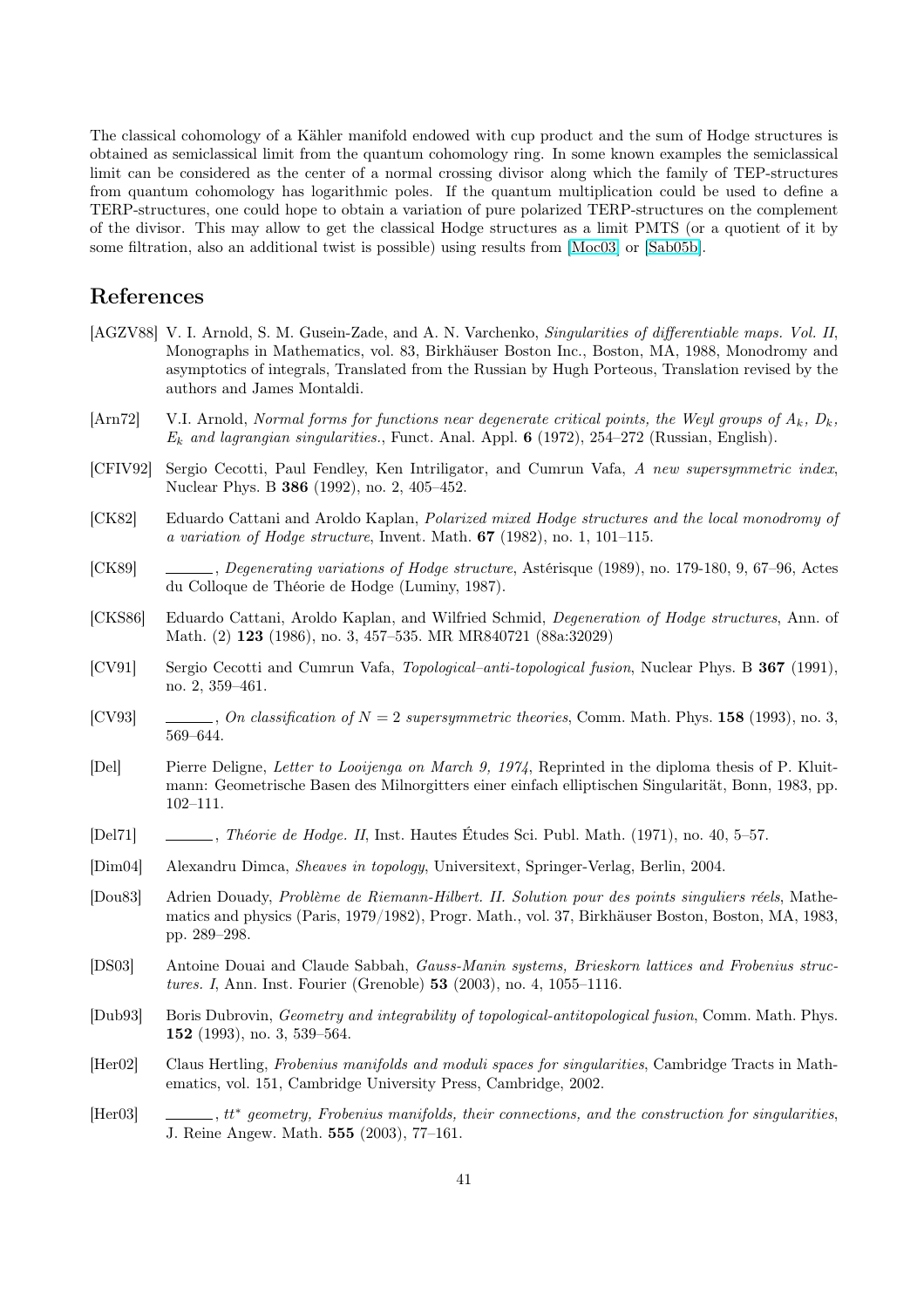- <span id="page-41-0"></span>[IN86] Alexander R. Its and Victor Yu. Novokshenov, The isomonodromic deformation method in the theory of Painlevé equations, Lecture Notes in Mathematics, vol. 1191, Springer-Verlag, Berlin, 1986.
- [Klu89] P. Kluitmann, Addendum zu der Arbeit "Ausgezeichnete Basen von Milnorgittern einfacher Singu $lartäten" von E. Voigt, Abh. Math. Sem. Univ. Hamburg 59 (1989), 123–124.$
- [Loo74] Eduard Looijenga, The complement of the bifurcation variety of a simple singularity, Invent. Math. 23 (1974), 105–116.
- [Mal83] B. Malgrange, La classification des connexions irrégulières à une variable, Mathematics and physics (Paris, 1979/1982), Progr. Math., vol. 37, Birkhäuser Boston, Boston, MA, 1983, pp. 381–399.
- [Moc03] Takuro Mochizuki, Asymptotic behaviour of tame harmonic bundles and an application to pure twistor D-modules., Preprint math.DG/0312230, to appear in Memoirs of the AMS, last version available at http://www.math.kyoto-u.ac.jp/~takuro/twistor.pdf, 2003.
- [MTW77] Barry M. McCoy, Craig A. Tracy, and Tai Tsun Wu, Painlevé functions of the third kind, J. Mathematical Phys. 18 (1977), no. 5, 1058–1092.
- [NS99] A. Némethi and C. Sabbah, [Semicontinuity of the spectrum at infinity](http://www.math.kyoto-u.ac.jp/~takuro/twistor.pdf), Abh. Math. Sem. Univ. Hamburg 69 (1999), 25–35.
- [Pha83] Frédéric Pham, Structures de Hodge mixtes associées à un germe de fonction à point critique isolé, Analysis and topology on singular spaces, II, III (Luminy, 1981), Astérisque, vol. 101, Soc. Math. France, Paris, 1983, pp. 268–285.
- [Pha85] , La descente des cols par les onglets de Lefschetz, avec vues sur Gauss-Manin, Astérisque (1985), no. 130, 11–47, Differential systems and singularities (Luminy, 1983).
- [PS86] Andrew Pressley and Graeme Segal, Loop groups, Oxford Mathematical Monographs, The Clarendon Press Oxford University Press, New York, 1986, Oxford Science Publications.
- [Sab] Claude Sabbah, Hypergeometric period for a tame polynomial, Preprint math.AG/9805077, short version published in: Comptes Rendus de l'Académie des Sciences. Série I. Mathématique, vol. 328, no. 7, 1999.
- [Sab97] , Monodromy at infinity and Fourier transform, Publ. Res. Inst. Math. Sci. 33 (1997), no. 4, 643–685.
- [Sab02] , Déformations isomonodromiques et variétés de Frobenius, Savoirs Actuels, EDP Sciences, Les Ulis, 2002, Mathématiques.
- [Sab04] , The Fourier-Laplace transform of irreducible regular differential systems on the Riemann sphere, Uspekhi Mat. Nauk 59 (2004), no. 6(360), 161–176. MR MR2138472 (2006c:32010)
- [Sab05a] , Fourier-Laplace transform of a variation of polarized complex Hodge structure., Preprint math.AG/0508551, 2005.
- [Sab05b] ,  $\Box$ , *Polarizable twistor D-modules*, Astérisque (2005), no. 300, vi $+208$ .
- [Sai89] Morihiko Saito, On the structure of Brieskorn lattice, Ann. Inst. Fourier (Grenoble) 39 (1989), no. 1, 27–72.
- [Sch73] Wilfried Schmid, Variation of Hodge structure: the singularities of the period mapping, Invent. Math. 22 (1973), 211–319.
- [Ser66] Jean-Pierre Serre, Prolongement de faisceaux analytiques cohérents, Ann. Inst. Fourier (Grenoble) 16 (1966), no. fasc. 1, 363–374.
- [Sim88] Carlos T. Simpson, Constructing variations of Hodge structure using Yang-Mills theory and applications to uniformization, J. Amer. Math. Soc. 1 (1988), no. 4, 867–918. MR MR944577 (90e:58026)